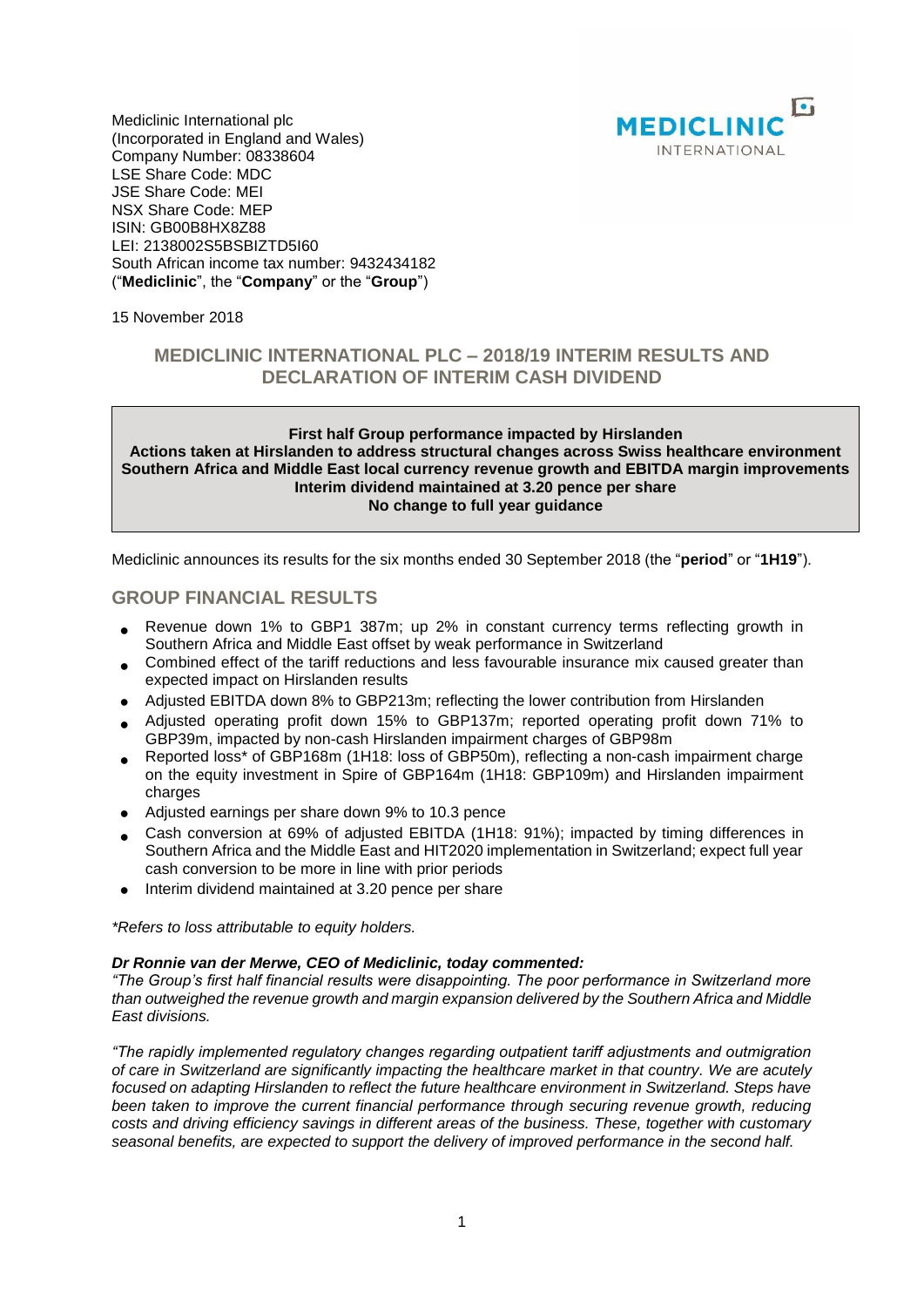*"In the medium term, we will improve service differentiation across the insurance categories, address the cost base, drive operational efficiencies, focus on doctor recruitment initiatives and advance Hirslanden's outpatient delivery model to capture the growing requirement for outpatient procedures in a cost-efficient manner. Here we will benefit from the Group's experience of delivering such outpatient solutions successfully in Southern Africa and the Middle East. I am confident that Hirslanden is well positioned to deal with these challenges and remains profitable and cash generative.*

*"In the Middle East, we continue to gain momentum, supported by revenue growth, selective investment projects that both enhance our facilities and the clinical service offering and strategically expanding our capacity in the region. In September, a key milestone was achieved with the opening of the new 182 bed Mediclinic Parkview Hospital in Dubai, both on time and within budget. In Southern Africa, we continued to deliver excellent operational performance and made progress on our strategic priority to expand across the continuum of care, particularly in the primary care and day clinic settings.*

*"We are highly cognisant of our shareholders' experience during this period of Swiss regulatory change. Underpinned by the continued global demand for healthcare services, I am determined to improve shareholder value and confidence in Mediclinic International through our focus on delivering growth and attractive returns over the medium term."*

## **GROUP STRATEGIC OVERVIEW**

The Group's strategic focus is to deliver cost-effective, high-quality healthcare services and provide an optimal patient experience across the operating divisions in Switzerland, Southern Africa and the Middle East. To this end, Mediclinic continued to invest in its people, clinical facilities and technology during the year. The Group's growing international scale enables it to unlock further value through promoting collaboration and best practice between its operating divisions and to extract further synergies and costefficiencies across a complementary service set in the continuum of care.

There is a clear underlying long-term demand for Mediclinic's services, across its operating divisions, which is expected to remain robust, underpinned by *inter alia* ageing population, growing disease burden and technological innovation. However, the expected increase in demand across the operating divisions is contrasted by lower economic growth in some regions and greater competition. In addition, there is an increased focus on the affordability of delivering healthcare which is resulting in changing care delivery models and greater regulatory intervention. This is in line with our philosophy of making long term decisions informed by our core business as well as the changing environment.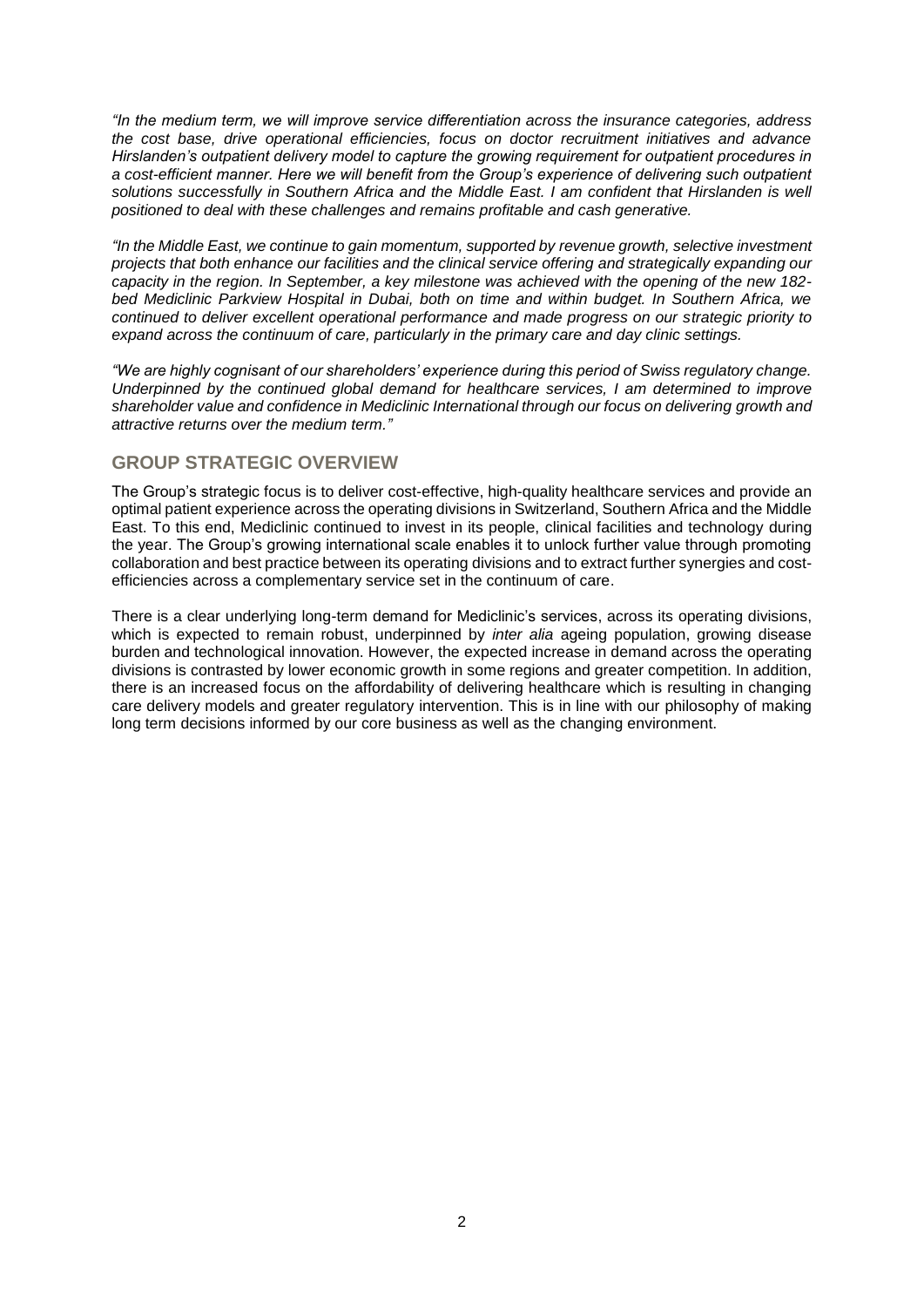# **GROUP FINANCIAL SUMMARY**

|                                                  | 1H19<br>GBP'm | 1H18<br>GBP'm | %<br>variance <sup>4</sup> |
|--------------------------------------------------|---------------|---------------|----------------------------|
| Revenue                                          | 1 3 8 7       | 1 4 0 5       | (1%)                       |
| <b>EBITDA</b>                                    | 213           | 232           | (8%)                       |
| Adjusted EBITDA <sup>1</sup>                     | 213           | 232           | (8%)                       |
| Reported operating profit                        | 39            | 133           | (71%)                      |
| Adjusted operating profit <sup>1</sup>           | 137           | 161           | (15%)                      |
| Reported loss <sup>2</sup>                       | (168)         | (50)          | (236%)                     |
| Adjusted earnings <sup>1</sup>                   | 76            | 84            | (9%)                       |
| Loss per share (pence)                           | (22.8)        | (6.8)         | (235%)                     |
| Adjusted earnings per share (pence) <sup>1</sup> | 10.3          | 11.3          | (9%)                       |
| Interim dividend per share (pence)               | 3.20          | 3.20          | $0\%$                      |
| Net debt $3$                                     | 1787          | 1676          | 7%                         |
| Cash conversion                                  | 69%           | 91%           |                            |

- *1 The Group uses adjusted income statement reporting as non-IFRS measures in evaluating performance and as a method to provide shareholders with clear and consistent reporting. The reconciliations between the statutory and the non-IFRS measures are included in the Financial Review section below.*
- *2 Reported loss refers to loss attributable to equity holders.*
- *3 The comparative for net debt reflects the balance as at 31 March 2018.*
- *4 The percentage variances are calculated in unrounded pounds sterling values and not in millions.*

## **Adjusted results**

The Group's 1H19 revenue was GBP1 387m (1H18: GBP1 405m) and adjusted EBITDA was GBP213m (1H18: GBP232m), down 1% and 8% respectively. In constant currency terms, 1H19 revenue was up 2% and adjusted EBITDA was down 5%, with the Group's adjusted EBITDA margin decreasing to 15.4% (1H18: 16.5%). This was as a result of local currency revenue growth and EBITDA margin expansion in Southern Africa and the Middle East more than offset by a weaker than expected contribution from Hirslanden.

Adjusted depreciation and amortisation was up 7% to GBP76m (1H18: GBP71m) in line with the continued investment to support growth and enhancing patient experience and clinical quality. Additional assets contributing to the increase in adjusted depreciation and amortisation included the Linde Hospital in Switzerland and Majid Al Futtaim Clinics in Dubai partially offset by divestments made in the Middle East. Capitalised HIT2020 project costs and the initial depreciation of brands in Switzerland also contributed to the overall increase.

Adjusted operating profit was down 15% to GBP137m (1H18: GBP161m), largely arising from the poor Hirslanden contribution which was impacted by recent regulatory changes in the Swiss healthcare market.

Adjusted net finance costs were down 31% at GBP27m (1H18: GBP39m), benefiting from the successful October 2017 refinancing in Switzerland as well the capitalisation of borrowing costs on capital projects. Adjusted taxation was GBP26m (1H18: GBP29m) with an adjusted effective tax rate for the period of 23.4% (1H18: 24.0%).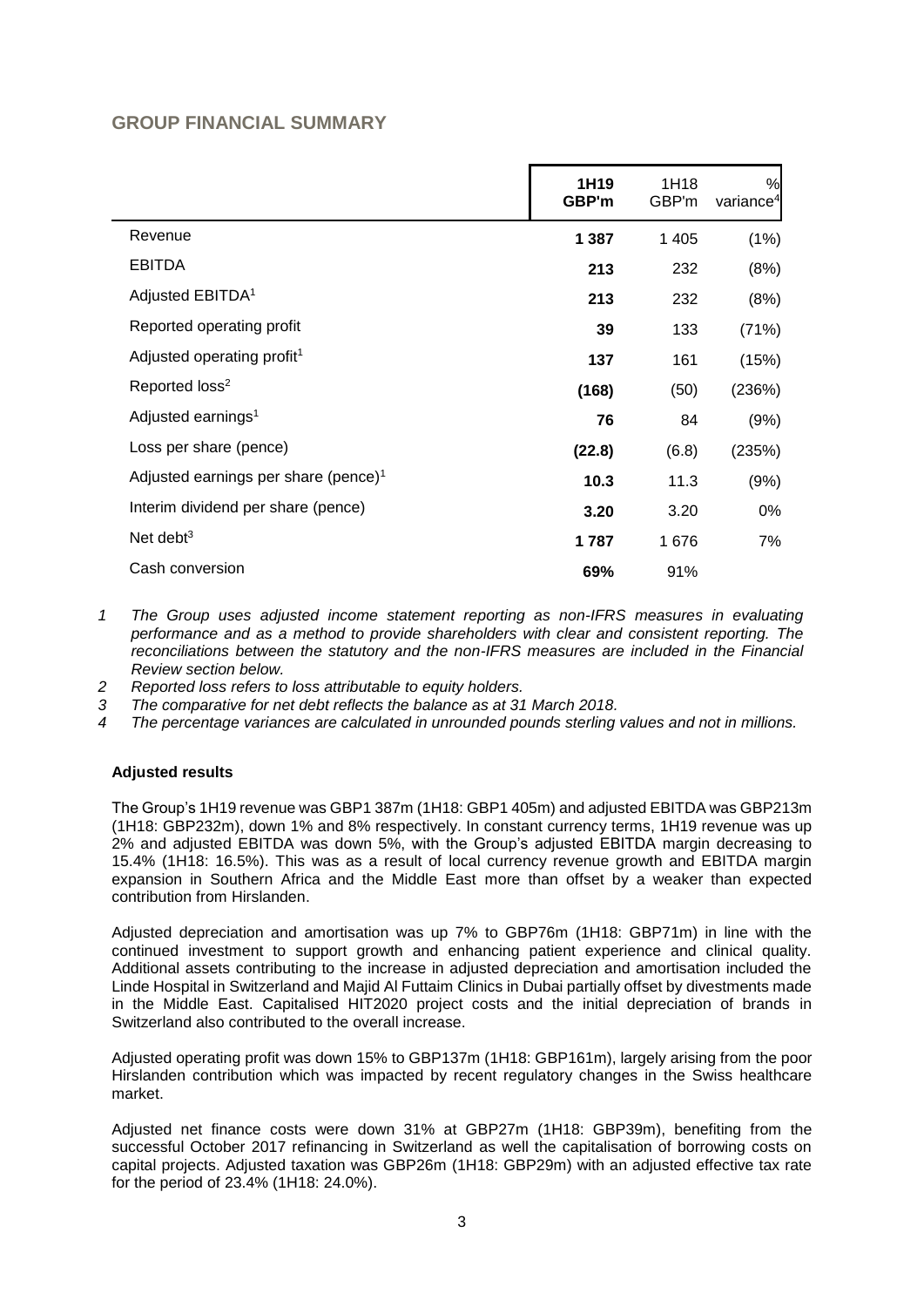Mediclinic's investment in Spire Healthcare Group plc ("**Spire**") is equity accounted. For the six months ended 30 June 2018, Spire reported a profit after tax of GBP8.2m (30 June 2017: GBP8.9m). After adjusting for the amortisation of intangible assets recognised in the notional purchase price allocation of the equity investment, 1H19 income from associates was GBP1.8m (1H18: GBP1.1m).

Adjusted earnings were down 9% to GBP76m (1H18: GBP84m) with adjusted earnings per share down 9% to 10.3 pence (1H18: 11.3 pence). The interim dividend per share is maintained at 3.20 pence (1H18: 3.20 pence), with the Group maintaining its full year dividend policy of 25% to 30% of adjusted earnings per share.

Cash flow conversion at 69% (1H18: 91%) was impacted by timing differences of receivables in Mediclinic Southern Africa and Mediclinic Middle East. In addition, the new HIT2020 billing system implementation in Zurich caused a delay in invoicing. By October, invoicing had improved and by year end it is anticipated that Hirslanden receivables will have normalised. The Group expects full year cash conversion to be more in line with prior years.

The Group continues to follow a strategy of responsible leverage, largely using its asset base to secure cost efficient borrowings. These are incurred in the same currency as the underlying cash flows of the divisions to avoid foreign exchange fluctuation risks and debt is ring-fenced with no cross guarantees or cross defaults from one division to another. As Hirslanden has the highest value of fixed assets and lowest cost of borrowing across the Group, we follow a deliberate strategy of raising the majority of our funding in Switzerland. On a Group basis, leverage at the end of the period was at 3.6x and we maintain sufficient financing flexibility across the entire Group to fund continued investment in the business and incremental growth all whilst maintaining headroom to our covenants.

## **Reported results**

Reported revenue was down 1% to GBP1 387m (1H18: GBP1 405m) and EBITDA was down 8% to GBP213m (1H18: GBP232m).

Depreciation and amortisation decreased by 19% to GBP76m (1H18: GBP94m), largely due to the accelerated amortisation of GBP23m recognised in the prior period relating to the rebranding of the Al Noor hospitals to Mediclinic. A loss of GBP5m related to the disposal of non-core businesses in Mediclinic Middle East was also recorded in the prior period.

Operating profit was down 71% to GBP39m (1H18: GBP133m), reflecting non-cash impairment charges on Hirslanden properties of GBP43m and trade names of GBP55m.

Net finance costs decreased by 23% to GBP27m (1H18: GBP35m), benefiting from the successful October 2017 refinancing in Switzerland as well the capitalisation of borrowing costs on capital projects.

The market value of the investment in Spire was GBP169m at 30 September 2018, reflecting Spire's half year results announcement including its revised guidance, compared to the carrying value of GBP348m at 31 March 2018. An impairment test was performed at 30 September 2018 by updating the key assumptions applied in the value in use calculation performed at 31 March 2018. As a result, an impairment charge of GBP164m was recorded against the carrying value of the equity accounted investment.

The Group's reported effective tax rate is significantly skewed by the exceptional non tax-deductible impairment charge for the Spire equity investment.

The reported earnings were a loss of GBP168m (1H18: loss of GBP50m).

*Group results are subject to movements in foreign currency exchange rates. Refer to the Financial Review section below for exchange rates used to convert the operating divisions' results and financial position to pounds sterling.*

*Details of the 1H19 results investor and analyst audio webcast and conference call are available at the end of this report or visit the Group's website at [www.mediclinic.com.](http://www.mediclinic.com/)*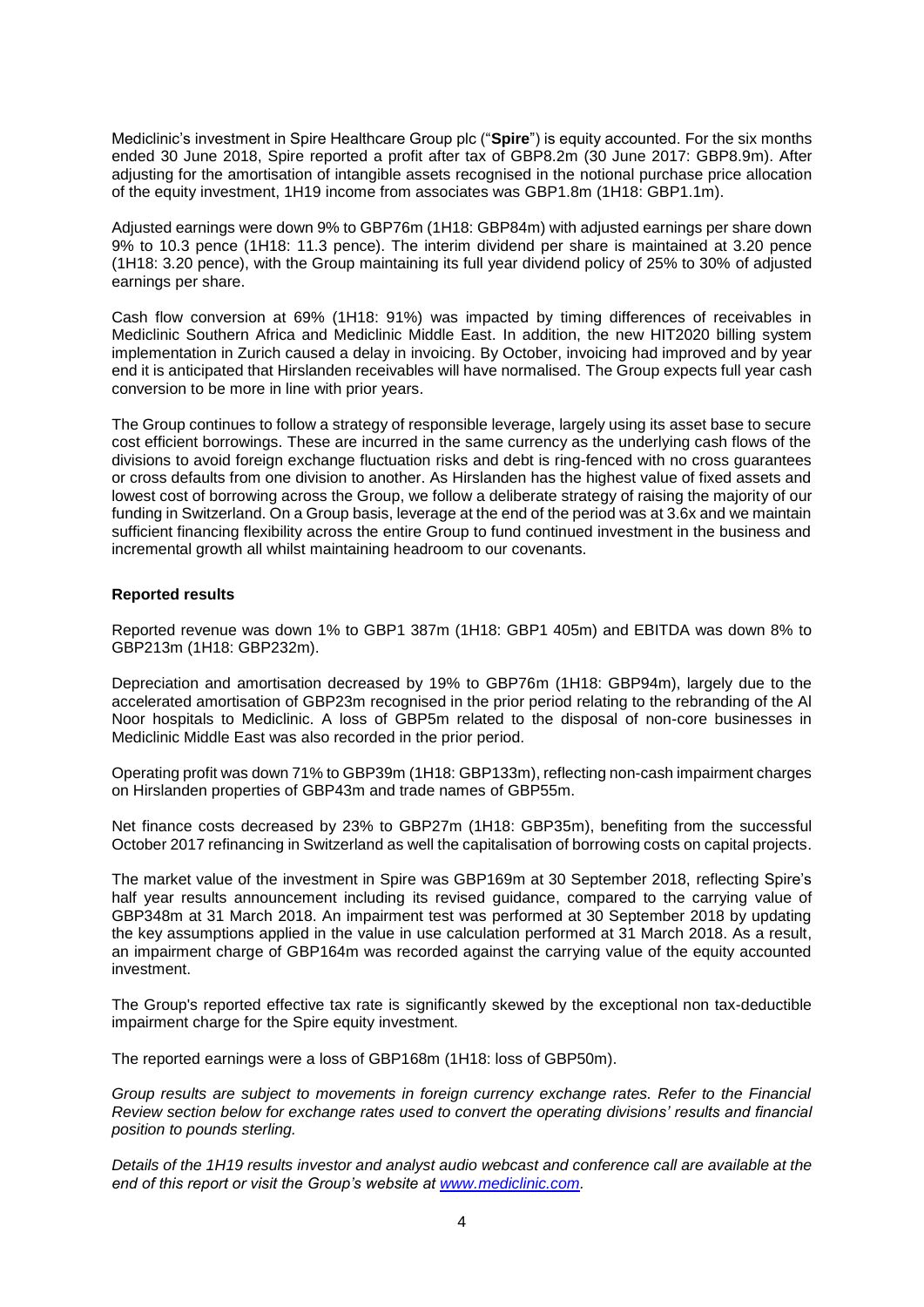# **OPERATIONAL RESULTS**

## **Hirslanden**

- Revenue up 1% to CHF826m
- Adjusted EBITDA down 17% to CHF118m
- Adjusted EBITDA margin of 14.3% (1H18: 17.4%)
- Disappointing performance at Hirslanden where recent regulatory changes have significantly impacted the tariff environment and inpatient insurance mix; affected key inputs to the impairment review giving rise to impairment charges on Hirslanden properties of GBP43m and trade names of GBP55m
- Continue to take actions to improve the current financial performance through securing revenue growth, reducing costs and driving efficiency savings; additional medium term actions include improving service differentiation across insurance categories, doctor recruitment initiatives and advancing the outpatient delivery model
- Customary seasonality in the second half and additional cost saving and efficiency initiatives anticipated to deliver improved sequential performance
- Announced the combination of Hirslanden La Colline and Clinique des Grangettes, to strengthen the leading market position of Hirslanden in the attractive Geneva market

## **Southern Africa**

- Revenue up 5% to ZAR7 958m
- Adjusted EBITDA up 6% to ZAR1 684m
- Adjusted EBITDA margin of 21.2% (1H18: 21.0%)
- EBITDA margin improvement was supported by excellent operational performance despite weaker than expected second quarter volumes as a result of fewer winter flu related cases
- In line with the strategy to expand across the continuum of care, Mediclinic Southern Africa completed the investment in the Welkom Medical Centre in August 2018 and the investment in Intercare day clinic business in November 2018 whilst opening the new Mediclinic Newcastle Day Clinic in October 2018

## **Middle East**

- Revenue up 5% to AED1 495m, adjusting 1H18 revenue by AED46m to reflect IFRS 15
- Adjusted EBITDA up 13% to AED141m benefiting from operating leverage; adjusted EBITDA margin of 9.4% (reflecting IFRS 15 1H18: 8.8%)
- Excluding costs associated with the start-up of Mediclinic Parkview Hospital, adjusted EBITDA margin improved to 10.7% (reflecting IFRS 15 1H18: 8.8%)
- Delivered gradual improvement in revenue and EBITDA margin expansion as benefits from business and operational alignment initiatives in Abu Dhabi materialise; anticipate stronger growth in the second half of the year
- The 182-bed Mediclinic Parkview Hospital in Dubai opened in September on time and within budget; the hospital will be a key contributor to the growth of the division as it ramps up over the coming years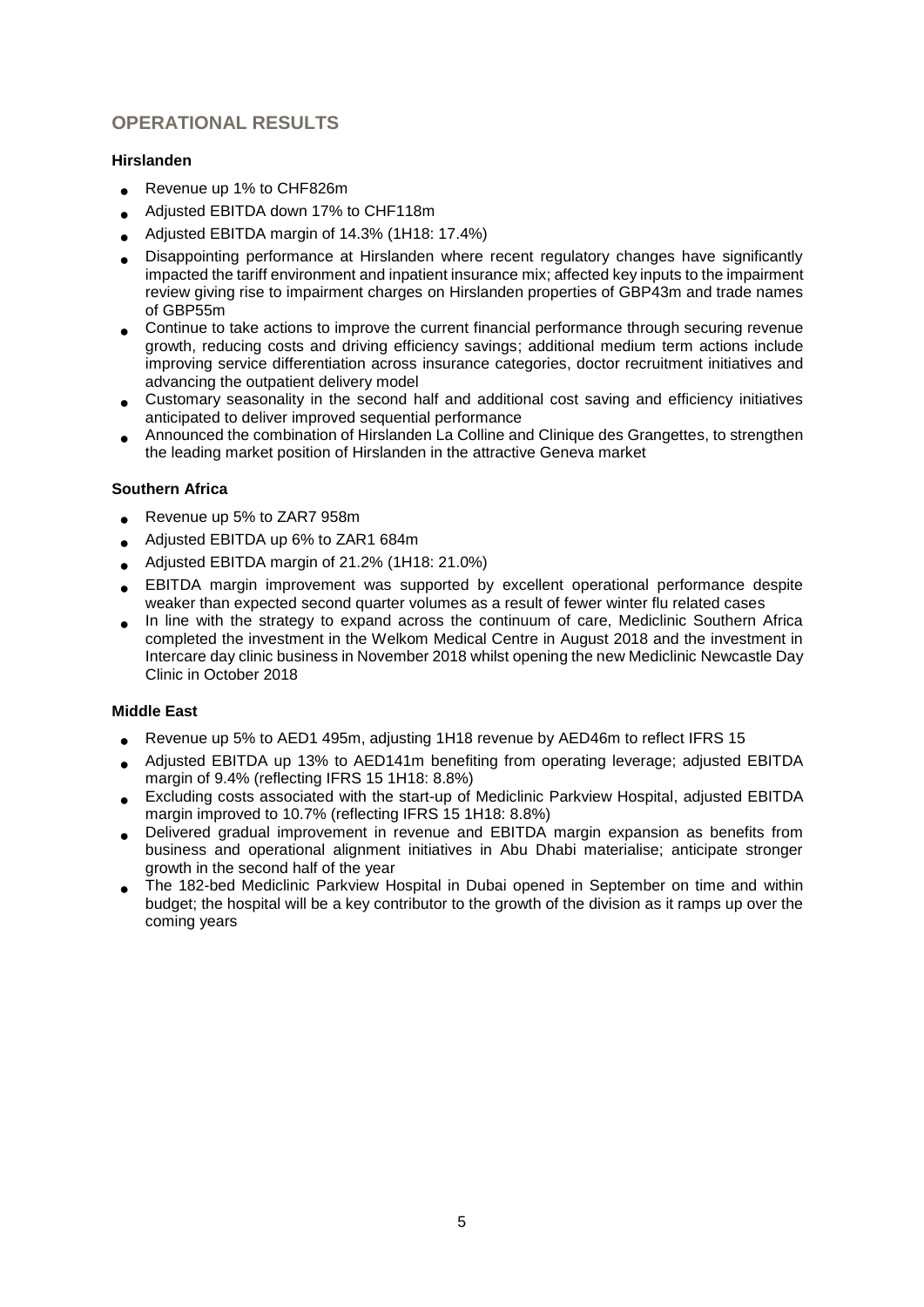# **HIRSLANDEN**

|                                             | 1H19      | 1H18  | Variance<br>% |
|---------------------------------------------|-----------|-------|---------------|
| Inpatient admissions (000's)                | 49.3      | 47.6  | 3.6%          |
| Movement in inpatient revenue per admission | $(2.8\%)$ | (0.8% |               |
| Revenue (CHFm)                              | 826       | 820   | $1\%$         |
| Adjusted EBITDA (CHFm)                      | 118       | 143   | (17%)         |
| Adjusted EBITDA margin                      | 14.3%     | 17.4% |               |
| Expansion capex (CHFm)                      | 14        | 15    | (7%)          |
| Maintenance capex (CHFm)                    | 18        | 26    | (31%)         |
| Adjusted EBITDA converted to cash           | 51%       | 91%   |               |
| Average GBP/CHF exchange rate               | 1.31      | 1.26  | 4%            |
| Revenue (GBPm)                              | 631       | 651   | (3%)          |
| Adjusted EBITDA (GBPm)                      | 90        | 113   | (20%)         |

## **Financial review**

As at the end of the reporting period, Hirslanden operated 17 hospitals and 4 outpatient clinics with a total of 1 817 inpatient beds and 9 510 employees (7 513 full-time equivalents). It is the largest private acute care hospital group in Switzerland servicing approximately one third of inpatients treated in Swiss private hospitals. Hirslanden accounted for 46% of the Group's revenues (1H18: 46%) and 42% of its adjusted EBITDA (1H18: 49%).

Hirslanden's disappointing first half financial performance was a direct result of recent regulatory changes in the Swiss healthcare market which has impacted all providers. These changes included the implementation of national outpatient tariff ("**TARMED**") reductions effective from 1 January 2018 and the outmigration of identified clinical treatments transferring from an inpatient to an outpatient tariff across many cantons. The outmigration of care continues to unfold with the Federal list and its more restrictive exclusion criteria being implemented from 1 January 2019. This creates further uncertainty, which will be mitigated by the actions being taken by management to accelerate the changes required to adapt the business to the new operating environment.

Including the contribution from the Linde acquisition in July 2017, first half revenue increased 1% to CHF826m (1H18: CHF820m). Inpatient revenue was up 1%. Outpatient revenue, which contributed some 19% to total revenue in the period, was up 2% reflecting additional cases from the outmigration of certain treatments to an outpatient tariff offset by the TARMED tariff reduction. Inpatient admissions were up 3.6% but average occupancy was down in the period to 68.5% (1H18: 69.6%) due to lower average length of stay. Inpatient revenue per case was down 2.8% as a result of the less favourable insurance mix (proportion of general insured patients 1H19: 49.4% compared to 1H18: 46.9%).

Despite cost savings and efficiency gains, the significant effect of the tariff reductions and less favourable insurance mix resulted in a greater than expected impact on adjusted EBITDA which declined 17% to CHF118m (1H18: CHF143m). The adjusted EBITDA margin was materially lower at 14.3% (1H18: 17.4%).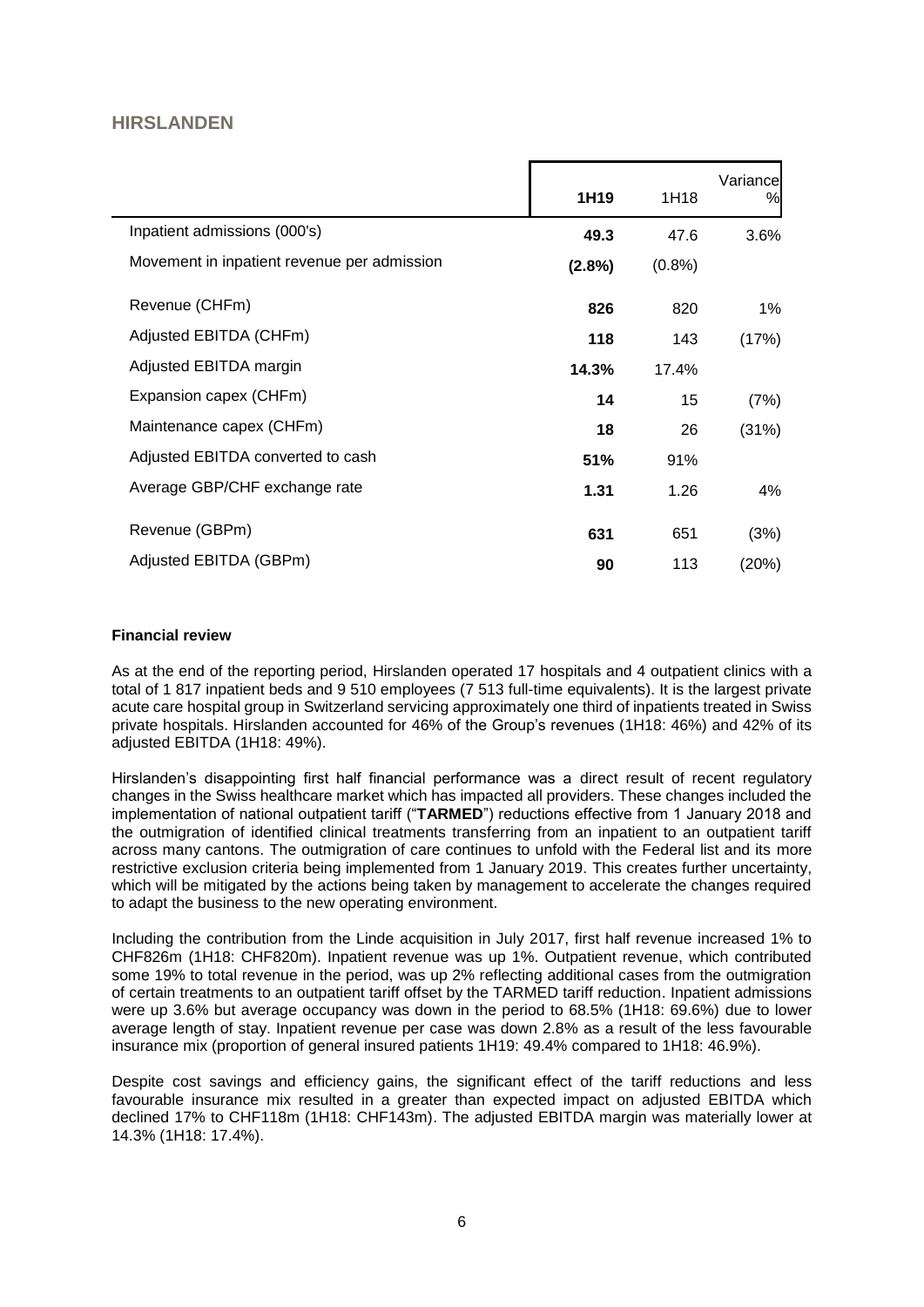Depreciation and amortisation increased by 16% to CHF61m (1H18: CHF52m), reflecting the incorporation of Linde and ongoing fixed asset investments. Operating profit decreased by 176% to an operating loss of CHF68m (1H18: CHF90m).

Net finance costs decreased by 28% to CHF25m (1H18: CHF35m). This was mainly as a result of the refinancing completed in October 2017 for borrowings totalling CHF2.0bn, with a 25bps reduction in the cost of debt on a like for like basis and an extended maturity profile to at least 2024.

Hirslanden contributed GBP27m to the Group's adjusted earnings (representing 35%) compared to GBP43m (representing 51%) in the prior year.

Hirslanden converted 51% (1H18: 91%) of adjusted EBITDA into cash generated from operations, down from 91% in 1H18 due to an increase in trade receivables largely caused by the new HIT2020 billing system implementation in Zurich. By October, invoicing had improved and by year end it is anticipated that Hirslanden receivables will have normalised and that cash conversion will be in line with prior years.

In line with the requirements of IFRS, non-financial assets are considered for impairment when impairment indicators are identified at an individual cash-generating unit ("**CGU**") level. In Switzerland, the changes in the market and regulatory environment continued to affect key inputs to the review and gave rise to impairment charges recorded against properties and trade names of GBP43m and GBP55m, respectively. The impairment charges are non-cash and excluded from the adjusted earnings metrics. The remaining trade name will be amortised over its respective estimated useful life. The impairment calculations remain sensitive to reasonably possible changes in key assumptions, including cash flow projections and long-term growth and discount rates.

## **Regulatory update**

On 1 January 2018, the previously announced reductions to the TARMED became effective. After mitigating actions, including improved utilisation and increased efficiencies, Hirslanden expects the annualised impact on adjusted EBITDA to be around CHF25m.

The Federal Government has also been preparing a national framework for the outmigration of certain medical treatments from an inpatient to an outpatient tariff, which is expected to be implemented from 1 January 2019. In the Canton of Lucerne, similar measures were implemented on 1 July 2017, in four further Cantons (Zurich, Zug, Schaffhausen and Aargau) on 1 January 2018 and in Basel and St. Gallen on 1 July 2018.

The effect of these tariff changes on Hirslanden was further impacted by two factors out of the control of the division. Firstly, although the Federal Government is expected to implement a national framework from 1 January 2019, several insurance companies in Switzerland are already applying elements of the framework in some cantons that have not yet officially implemented outmigration. Secondly, different outmigration exclusion criteria are being applied across cantons which takes account of factors including age and comorbidities.

## **Adapting to the current market and regulatory trends**

Hirslanden continues to adapt its business model to address the current trends in inpatient and outpatient activity driven by the recent regulatory changes to the healthcare market whilst maintaining excellent clinical performance.

The recent tariff reductions as a result of these regulatory changes require Hirslanden to accelerate, in the near-term, the cost reduction programme to drive further operational efficiencies. In the first half of the year, the management team at Hirslanden was able to offset some of the revenue impact resulting from the tariff reductions through identified cost savings. However, in the second half of the year, plans have been implemented to increase those cost savings delivered in the first half. Therefore, with the additional customary Swiss seasonal benefits in the second half of the year which typically generate higher patient volumes and improved insurance mix compared to the first half, Hirslanden is expecting to deliver an EBITDA margin of around 16% for FY19.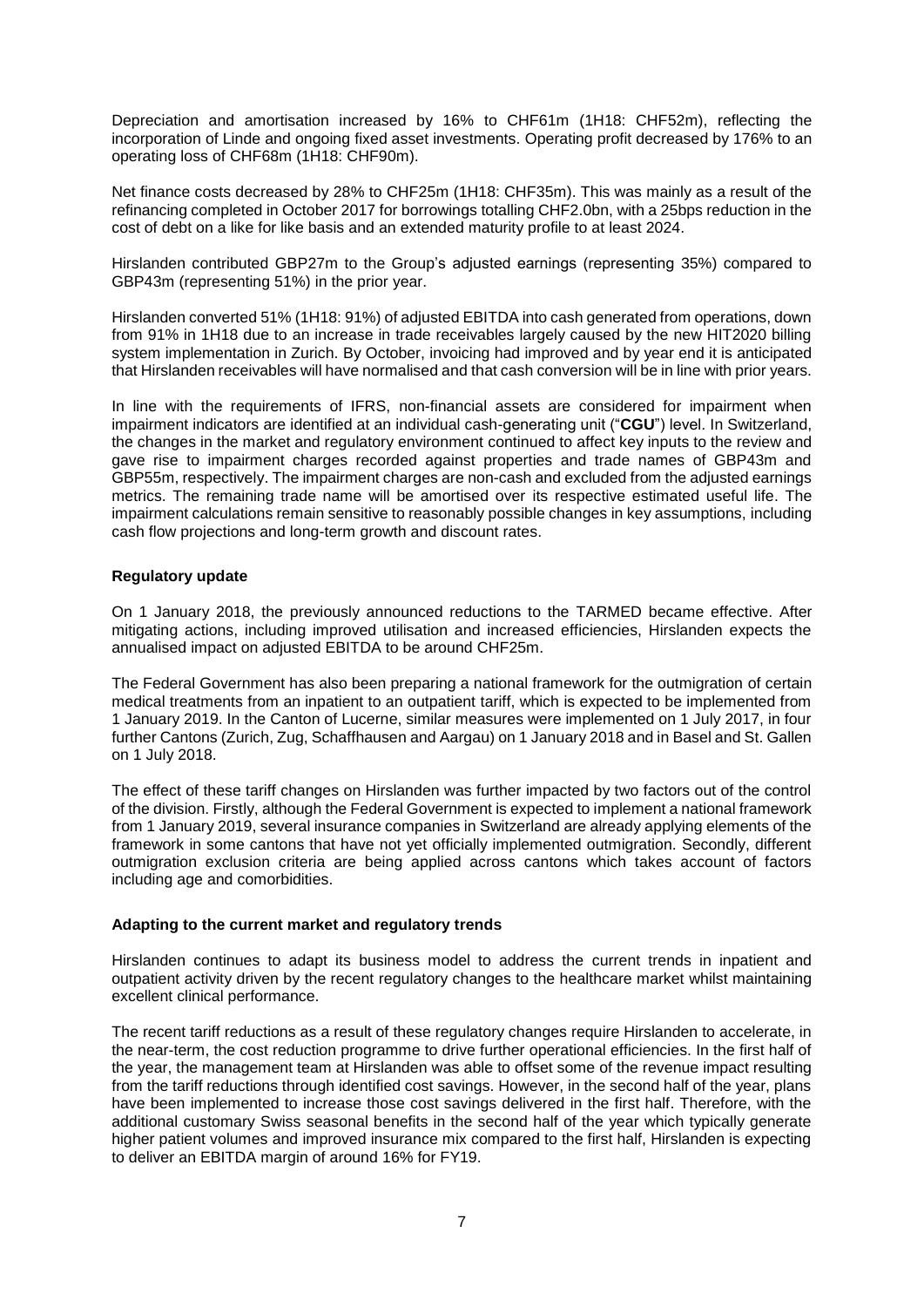However, more substantial changes are being implemented at Hirslanden. The effect on the business in the first half of the year caused by the outmigration of care was a change in the inpatient insurance mix. This was largely due to a greater proportion of lower tariff general insured patients filling spare capacity created by fewer inpatient cases in many cantons. Hirslanden is adapting to the changing inpatient environment making fundamental changes to the service model and cost structure of the division including areas such as supply costs, service differentiation, operational efficiency, doctor recruitment and hospital reconfiguration.

Hirslanden is implementing plans to advance its outpatient delivery model to capture the growing requirement for outpatient procedures in a cost-efficient manner. This will include the opening of further Outpatient Surgery Units, medical centres and doctors' consulting rooms and reconfiguring theatres and recovery areas in existing hospitals to treat the growing volume of outpatient cases cost effectively. With the knowledge and experience across Mediclinic of implementing outpatient solutions in Southern Africa and the Middle East, Hirslanden is confident of being able to execute on an effective strategy.

## **Disciplined capital allocation**

In 1H18, Hirslanden invested CHF14m (down 7% on 1H18) in expansion capital projects and new equipment and CHF18m (down 31% on 1H18) on the replacement of existing equipment and upgrade projects. During the period, the division continued to invest in the HIT2020 project to standardise IT and systems across the group and completed the outpatient medical centre at Klinik Birshof.

Hirslanden has reduced its capital investment plans for FY19 by around 15% taking FY19 forecast capex down CHF21m to CHF111m. There will be an ongoing review of capital allocation at Hirslanden during this period of regulatory challenges, whilst ensuring clinical standards and the quality of patient care remain appropriate. Outpatient projects expected to complete in the second half of the year include the Outpatient Surgery Unit at St. Anna Im Bahnhof, doctors' offices at Klinik Hirslanden and Stephanshorn and the new sports medicine centre at Clinique La Colline.

The combination of the Hirslanden Clinique La Colline and Clinique des Grangettes in Geneva was announced in September 2018 and will be effective from October 2018. The combination, which included a cash consideration of CHF68m for a 60% controlling interest in the combined entity, strengthens Hirslanden's leading market position in Geneva and will deliver enhanced services for patients in addition to being earnings accretive. The hospital is supported by around 450 affiliated independent doctors and attracts around 92% supplementary insured inpatients and derives around 47% of its revenue from outpatient activities. For the year ended 31 December 2017, Clinique des Grangettes reported net revenue of CHF115m (GBP91m), EBITDA of CHF25m (GBP20m), an EBITDA margin of 21.7% and profit before tax of CHF22m (GBP17m).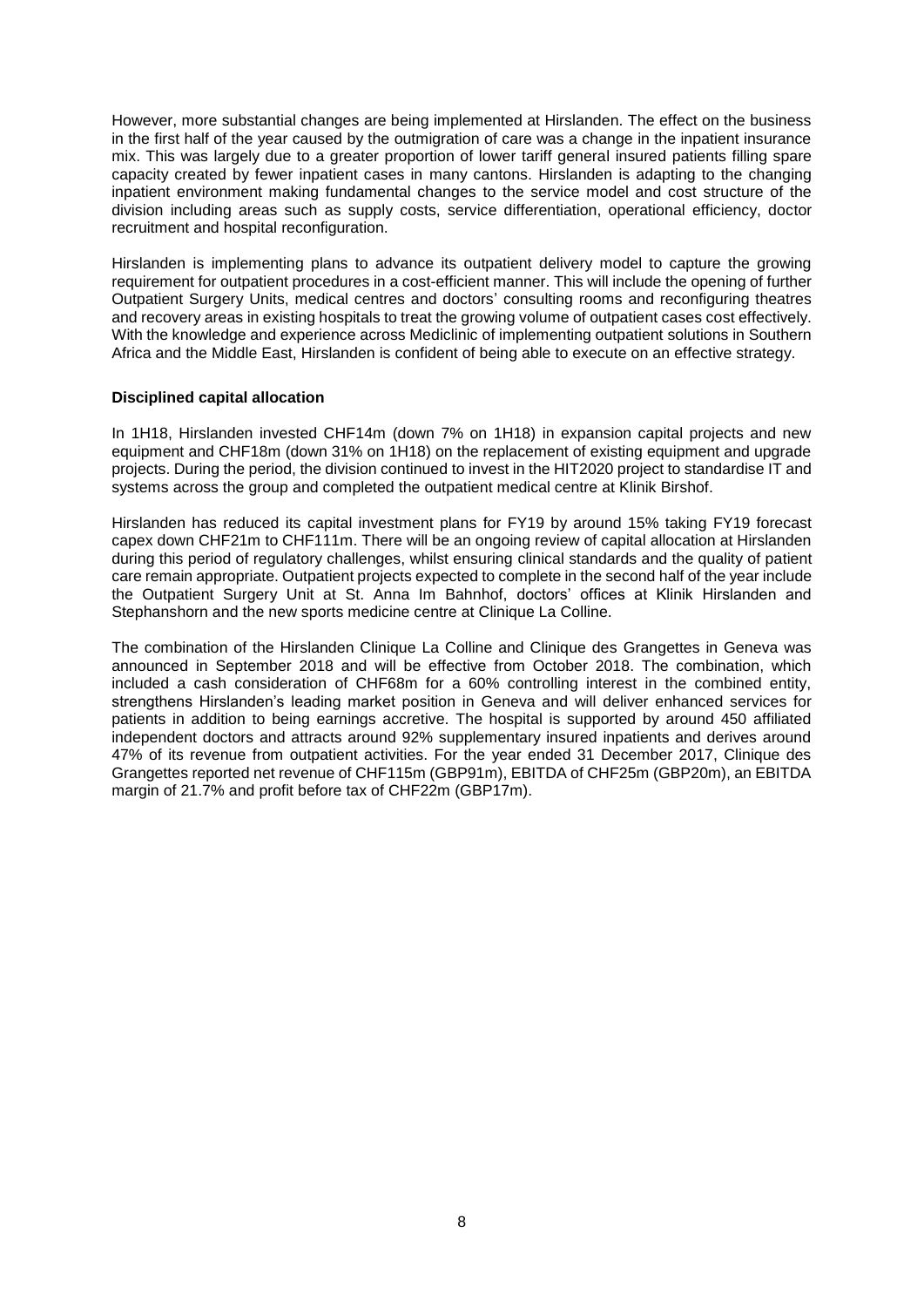# **MEDICLINIC SOUTHERN AFRICA**

|                                      | 1H19  | 1H18    | Variance<br>% |
|--------------------------------------|-------|---------|---------------|
| Movement in bed days sold            | 0.5%  | (3.3%)  |               |
| Movement in revenue per bed day sold | 4.4%  | 7.7%    |               |
| Inpatient admissions (000's)         | 286   | 289     | $(0.9\%)$     |
| Revenue (ZARm)                       | 7958  | 7581    | 5%            |
| Adjusted EBITDA (ZARm)               | 1684  | 1 5 9 0 | 6%            |
| Adjusted EBITDA margin               | 21.2% | 21.0%   |               |
| Expansion capex (ZARm)               | 176   | 228     | (23%)         |
| Maintenance capex (ZARm)             | 348   | 232     | 50%           |
| Adjusted EBITDA converted to cash    | 79%   | 90%     |               |
| Average GBP/ZAR exchange rate        | 17.71 | 17.08   | 4%            |
| Revenue (GBPm)                       | 449   | 444     | $1\%$         |
| Adjusted EBITDA (GBPm)               | 95    | 93      | 2%            |

## **Financial review**

In Southern Africa (including South Africa and Namibia), as at the end of the reporting period, Mediclinic operated 51 hospitals and 3 day clinics with a total of 8 157 beds and 15 887 employees (19 838 fulltime equivalents). Mediclinic Southern Africa is the third largest private healthcare provider in Southern Africa by number of licensed beds. Mediclinic Southern Africa accounted for 32% of the Group's revenues (1H18: 32%) and 44% of its adjusted EBITDA (1H18: 40%).

Revenue in Southern Africa increased by 5% to ZAR7 958m (1H18: ZAR7 581m). The growth was driven by a strong performance in the first quarter offset by fewer pneumonia and bronchitis related cases during the winter. Bed days sold increased by 0.5% and average revenue per bed day increased by 4.4%. Admissions decreased by 0.9%, impacted by second quarter volume weakness and continued decline in surgical day cases as the outmigration trend continues. The average length of stay increased by 1.4% whilst occupancy rates remained flat at 71.2% (1H18: 71.2%).

Adjusted EBITDA increased by 6% to ZAR1 684m (1H18: ZAR1 590m) resulting in the adjusted EBITDA margin increasing to 21.2% from 21.0% due to excellent operational performance and cost management initiatives.

Depreciation and amortisation increased by 4% to ZAR263m (1H18: ZAR253m) mainly due to increased spend on medical equipment. Operating profit increased by 7% to ZAR1 436m (1H18: ZAR1 338m).

Net finance costs decreased by 5% to ZAR252m (1H18: ZAR266m), with lower interest rates supported by interest received on cash balances. Mediclinic Southern Africa contributed GBP37m to the Group's adjusted earnings (representing 49%) compared to GBP34m (representing 40%) in the comparative period.

The division converted 79% (1H18: 90%) of adjusted EBITDA into cash generated from operations. The final day of the month being a Sunday impacted the receipt of payment runs from insurers in September. This normalised in October and the conversion rate at year end is expected to be in line with prior years.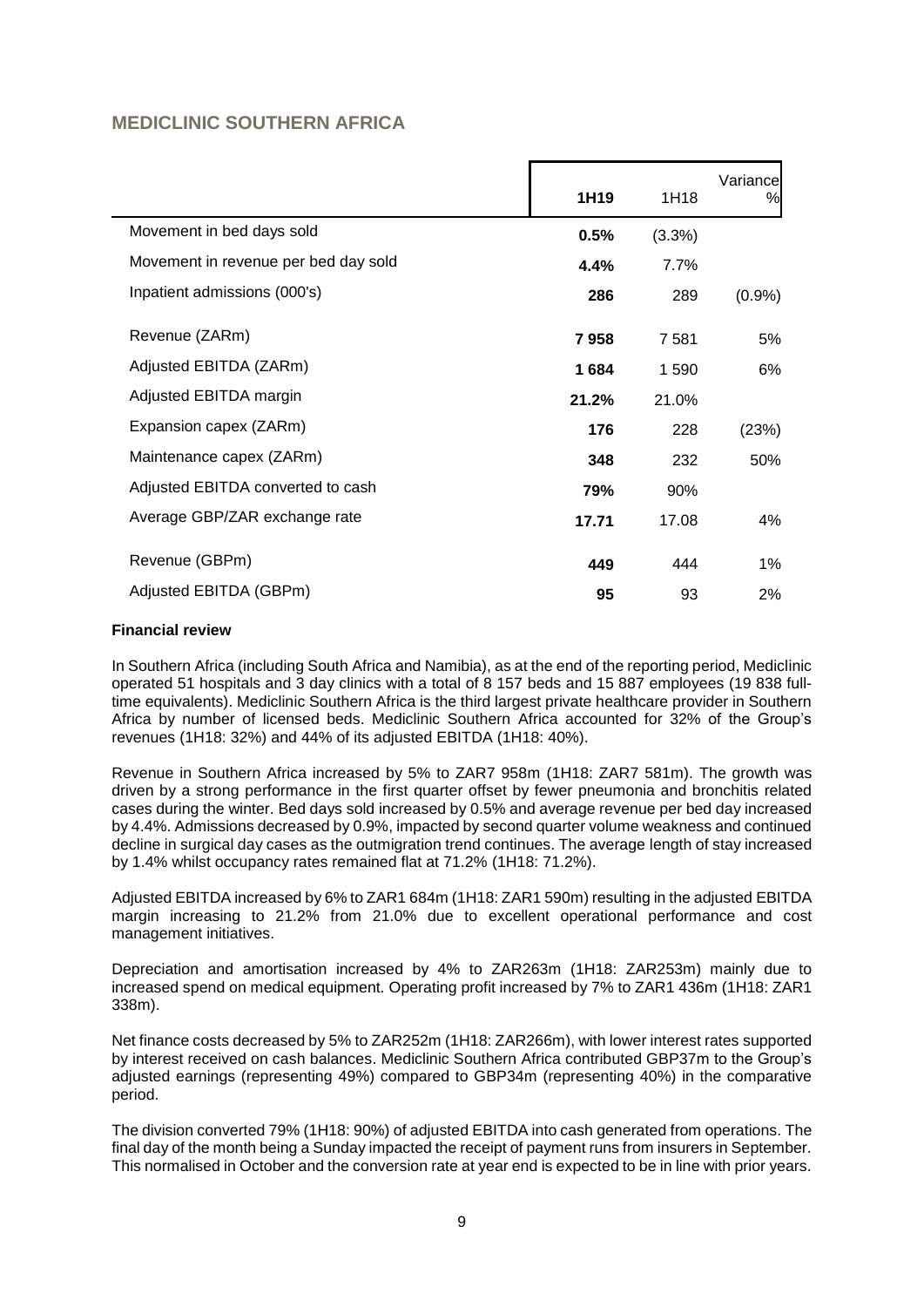## **Investing to support continued long-term growth**

Mediclinic Southern Africa invested ZAR176m (down 23% on 1H18) on expansion capital projects and new equipment and ZAR348m (up 50% on 1H18) on the replacement of existing equipment and upgrade projects. The total number of licensed beds increased marginally to 8 157 (1H18: 8 095). This comprised of existing hospital expansion work completed in the second half of FY18 at Mediclinic's Thabazimbi and Newcastle hospitals, the addition of 60 beds acquired through the investment in Welkom Medical Centre, and the sale of the 34-bed Mediclinic Barberton Hospital.

In FY19, Mediclinic Southern Africa remains committed to investing ZAR452m and ZAR846m on expansion and maintenance capex respectively. In line with Mediclinic's strategic priority to expand across the continuum of care, several existing hospital and day clinic projects are to be completed in FY19 and FY20, adding some 300 additional operational beds. Mediclinic's day clinic roll-out is unique and premised on co-locating the facilities with the main hospitals to adapt to the outmigration of care trend in Southern Africa where admissions across the division have been impacted by declining day cases. In October, Mediclinic opened its fourth day clinic at Mediclinic Newcastle, comprising of 30 beds and 3 theatres. On track for opening in FY20 are the day clinics at Mediclinic Nelspruit, Stellenbosch, Bloemfontein, Pietermaritzburg and Cape Gate.

In August 2017, Mediclinic Southern Africa announced it had agreed to an investment in the Intercare group of companies ("**Intercare**"). The Intercare group was founded in 2000 and currently manages 20 multi-disciplinary primary care medical centres (which includes 15 dental centres), as well as 4 day hospitals, and 4 sub-acute rehabilitation hospitals and a fertility clinic in South Africa, servicing over 1 million patients per annum. The investment in Intercare comprises: a minority shareholding in the multidisciplinary medical and dental centres which was completed in October 2017; and a controlling shareholding in the day hospitals and sub-acute and rehabilitation hospitals which received Competition Commission approval in August 2018 and completed in November 2018. Intercare will continue to manage all its facilities under the Intercare brand.

Mediclinic's proposed acquisition of a controlling shareholding in Matlosana Medical Health Services (Pty) Ltd ("**MMHS**"), based in Klerksdorp in the North West Province of South Africa, was referred to the Competition Tribunal by the Competition Commission. Following the appeal hearing in June 2018, the closing arguments were due to continue at the end of September 2018. However, these were postponed by the tribunal and it is now expected that closing arguments and a verdict will be delivered in December 2018.

## **Regulatory update**

The Competition Commission is currently undertaking a market inquiry into the private healthcare sector in South Africa to understand both whether there are features of the sector that prevent, distort or restrict competition and how competition in the sector can be promoted. The inquiry published its Provisional Findings and Recommendations Report on 5 July 2018. Mediclinic supports the process and submitted its responses to the provisional report on 15 October 2018. Mediclinic awaits the final publication which is scheduled to be at the end of November 2018.

The South African Government is seeking a phased introduction of a National Health Insurance system over a 14-year period. Following the latest White Paper that was released in June 2017 for consultation, Mediclinic has engaged with the Department of Health with regards to the functioning of the proposed seven institutions, bodies and commissions, submitting comments on the draft guidelines and making nominations to the committees. On 21 June 2018, the government published the National Health Insurance Bill ('**NHI Bill**'). Mediclinic fully supports the principle of Universal Health Coverage and improving access and affordability of healthcare to all South Africans and will continue to contribute constructively towards achieving these goals. Mediclinic believes that an enhanced healthcare system can be achieved through greater collaboration across the public and private sectors to find common solutions and looks forward to the opportunity to contribute in this regard. Mediclinic's comprehensive comments on the NHI Bill were submitted on 20 September 2018.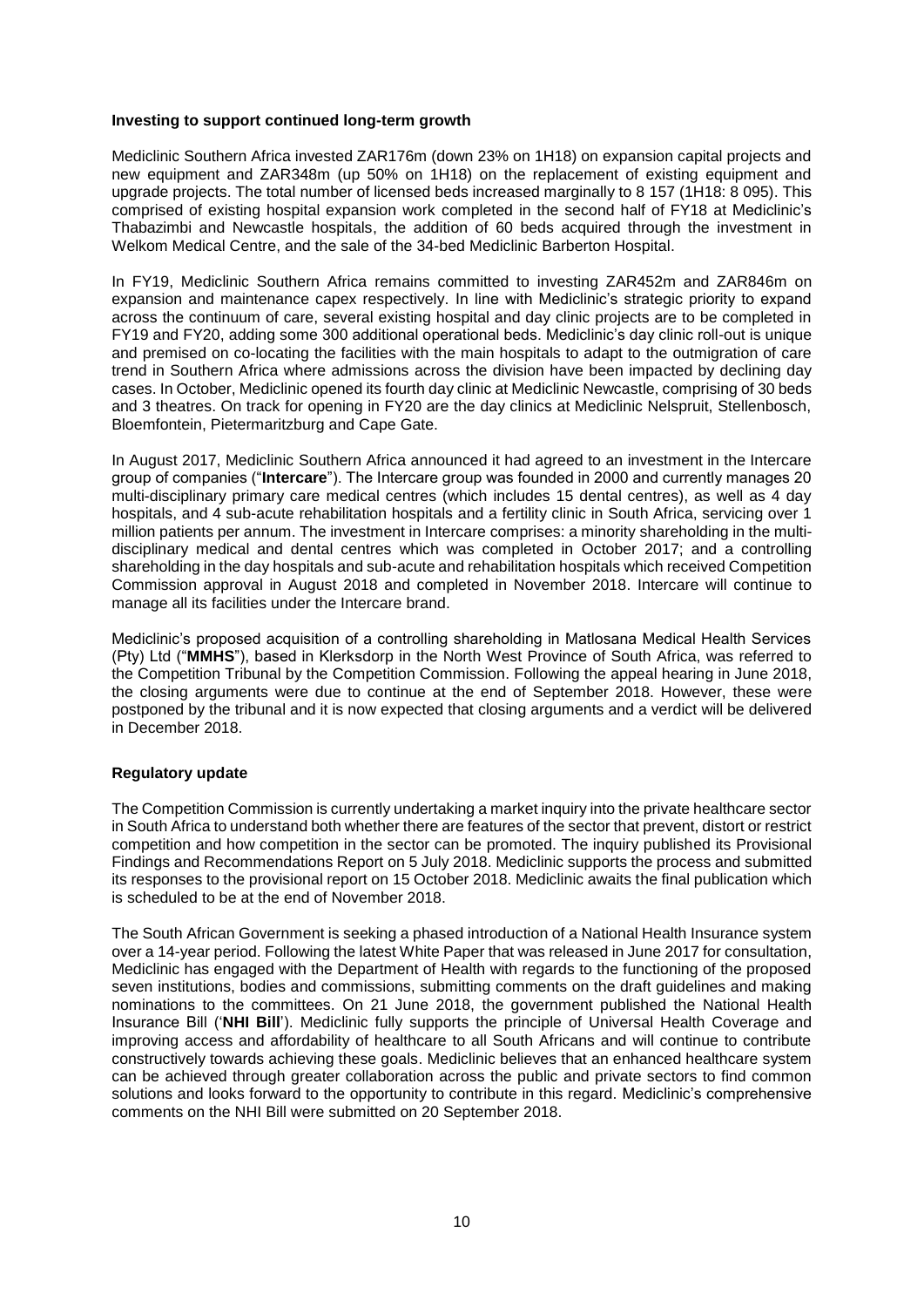# **MEDICLINIC MIDDLE EAST**

|                                                          | 1H19    | 1H18      | Variance<br>% |
|----------------------------------------------------------|---------|-----------|---------------|
| Movement in inpatient admissions                         | 3.1%    | $(2.2\%)$ |               |
| Outpatient cases ('000s)                                 | 1 3 4 7 | 1 3 5 6   | (0.8%         |
| Revenue (AEDm)                                           | 1495    | 1 4 7 5   | $1\%$         |
| Revenue adjusted for IFRS 15 <sup>1</sup>                | 1495    | 1 4 2 9   | 5%            |
| Adjusted EBITDA (AEDm)                                   | 141     | 125       | 13%           |
| Adjusted EBITDA margin                                   | 9.4%    | 8.5%      |               |
| Adjusted EBITDA margin adjusted for IFRS 15 <sup>1</sup> | 9.4%    | 8.8%      |               |
| Expansion capex (AEDm)                                   | 256     | 105       | 144%          |
| Maintenance capex (AEDm)                                 | 26      | 28        | (7%)          |
| Adjusted EBITDA converted to cash                        | 78%     | 91%       |               |
| Average GBP/AED exchange rate                            | 4.89    | 4.75      | 3%            |
| Revenue (GBPm)                                           | 307     | 310       | (1%)          |
| Adjusted EBITDA (GBPm)                                   | 29      | 27        | 7%            |

*<sup>1</sup> The Group adopted the new IFRS 15 accounting standard (Revenue from Contracts with Customers) from 1 April 2018. IFRS 15 has implications for the Middle East division where disallowances have been reclassified to revenue. In the current period, AED40m was recognised as part of revenue (decreasing the revenue recognised). In the prior period, AED46m was recognised in operating expenses (increasing the revenue recognised). Whilst reported revenue in the prior period will not be re-stated, revenue growth guidance does reflect net revenue (adjusted for IFRS 15) in the prior period.*

## **Financial review**

Mediclinic Middle East, as at the end of the reporting period, operated 7 hospitals and 22 clinics with a total of 934 beds and 6 278 employees (6 278 full-time equivalents). Mediclinic Middle East is one of the leading private healthcare providers in the UAE with the majority of its operations in Dubai and Abu Dhabi (including Al Ain). Mediclinic Middle East accounted for 22% of the Group's revenues (1H18: 22%) and 14% of its adjusted EBITDA (1H18: 12%).

The Middle East remains a long-term growth market for the provision of high-quality private healthcare services, driven by a growing expatriate market and ageing local population facing an increased incidence of lifestyle-related medical conditions and a maturing regulatory environment which is increasingly focused on quality and clinical outcomes measures. Mediclinic has confidence in its Middle East growth strategy which includes the opening of new hospitals and clinics in addition to expansion and upgrades to existing facilities.

1H19 revenue was AED1 495m, up 5% (1H18: 1 429m after adjusting for the impact of IFRS 15). Inpatient admissions were up 3.1% whilst outpatient volumes were down 0.8%, reflecting the divestment of non-core facilities and the ongoing insurance mix strategy in Abu Dhabi. This strategy resulted in Thiqa and Enhanced volumes combined increasing 20% and 11% for inpatients and outpatients respectively. Lower tariff Basic volumes over the same period declined 35% and 32% for inpatients and outpatients respectively. Basic plan patients now represent 23% and 22% of the insurance mix in Abu Dhabi for inpatients and outpatients respectively (1H18: 35% and 31% respectively).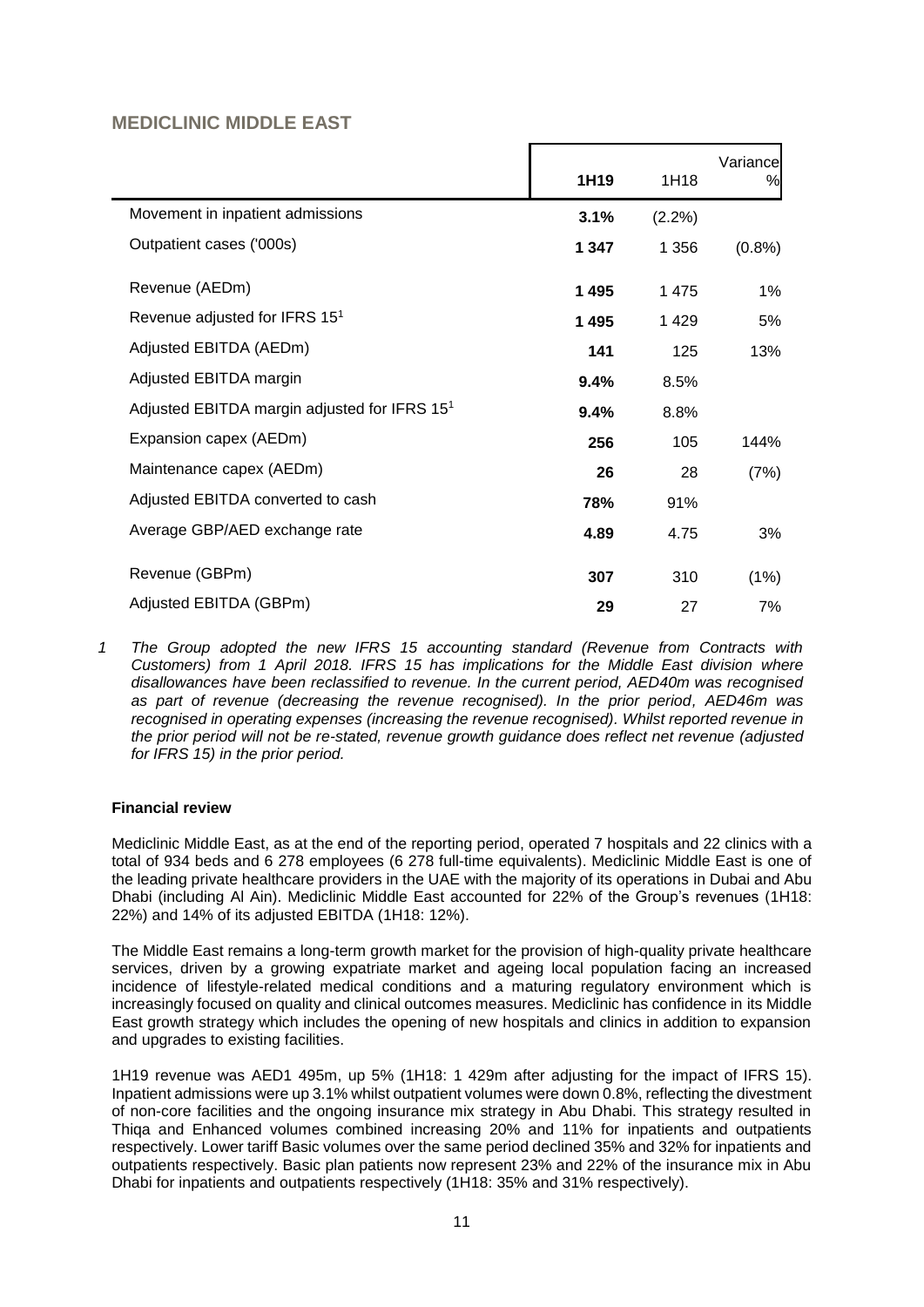Including the costs associated with the start-up of the new Mediclinic Parkview Hospital, adjusted EBITDA increased by 13% to AED141m (1H18: AED125m) with the adjusted EBITDA margin increasing to 9.4% (1H18: 8.8% after adjusting for the impact of IFRS 15). Excluding the costs associated with the start-up of the new Mediclinic Parkview Hospital, adjusted EBITDA increased by 26% to AED160m (1H18: AED127m) with the adjusted EBITDA margin increasing to 10.7%.

Adjusted depreciation and amortisation decreased by 1% to AED73m (1H18: AED74m), mainly due to the divestment of non-core assets.

Net finance costs decreased by 47% to AED9m (1H18: AED17m) mainly due to the capitalisation of borrowing costs on capital projects of AED21m. The division contributed GBP12m to the Group's adjusted earnings (representing 16%) compared to GBP7m (representing 8%) in the prior year.

The division converted 78% (1H18: 91%) of adjusted EBITDA into cash generated from operations. This was impacted by the late receipt from one major insurer which subsequently was received in October. For the full year, Mediclinic Middle East expects its conversion ratio to be more in line with the prior year.

## **Investing in a dynamic and growing market**

The Middle East division is now entering an expansionary phase that is expected to drive an increase in revenue and improvement in EBITDA margins over time to around 20%. In Abu Dhabi, the growth will be driven by ongoing performance improved in the existing business and strategic investments at the Mediclinic Airport Road, Mediclinic Al Noor and the new Mediclinic Western Region hospitals. Further, the Abu Dhabi business will benefit from its increasing reputation and brand recognition following the investment made since the combination. Whilst doctor recruitment continues to support the growing business, vacancies have normalised and the focus has shifted to supporting doctors to grow their patient activities within the new remuneration framework that is similar to that established in Dubai. Aligned with this strategy is the target in Abu Dhabi of growing the inpatient volumes, similar to that in Dubai, through the continued investment in doctors, services and facilities. The divestment strategy of non-core assets was concluded in the prior year and aligns the portfolio with the long-term strategic and clinical targets.

In Dubai, the ongoing performance of the existing business will benefit from significant growth at the new 182-bed Mediclinic Parkview Hospital which opened in September 2018. The project, Mediclinic's largest value greenfield construction, was completed in two and a half years and within the AED680m original budget. Initially opened with 100-beds supported by 80 doctors, the hospital will ramp up to full capacity over the coming years. The hospital is strategically located to serve the extensive population expansion that has occurred to the south of Dubai. The state-of-the-art hospital will focus on clinical excellence, offering patients a range of comprehensive consultant-led primary, secondary and tertiary level healthcare services and leading technology including comprehensive maternity, Level III Neonatal Intensive Care, 24/7 paediatric specialities and accident and emergency.

In November 2018, Mediclinic Middle East announced the acquisition of a minority stake in Bourn Hall International MENA Ltd, the holding company for the Bourn Hall Fertility Centre in the UAE, a pioneering fertility centre established in the Middle East in 2010 and currently the only fertility centre in the Middle East to be accredited by JCI. The acquisition lays the foundation for a partnership focused on a longterm MENA-focused expansion in the field of Assisted Reproduction. In the initial stage, Bourn Hall Fertility Centre will take over operations of Mediclinic Middle East's existing IVF clinic located at Mediclinic Al Ain Hospital and operate it under the Bourn Hall brand. Bourn Hall will continue to operate and manage its IVF business independently and under its existing brand. Bourn Hall's UK founder, Professor Robert Edwards, invented the IVF concept over forty years ago, in 1978, and was subsequently awarded the Nobel Prize in medicine in 2010. The small investment was made from Mediclinic Middle East's available cash and debt and is expected to currently have an immaterial impact on the earnings of the division.

In 1H19, Mediclinic Middle East invested AED256m (up 97% on 1H18) on expansion and AED26m (down 7% on 1H18) on maintenance capex. Expansion capex in the period largely related to the costs associated with the new Mediclinic Parkview Hospital and the Electronic Health Record ("**EHR**"). The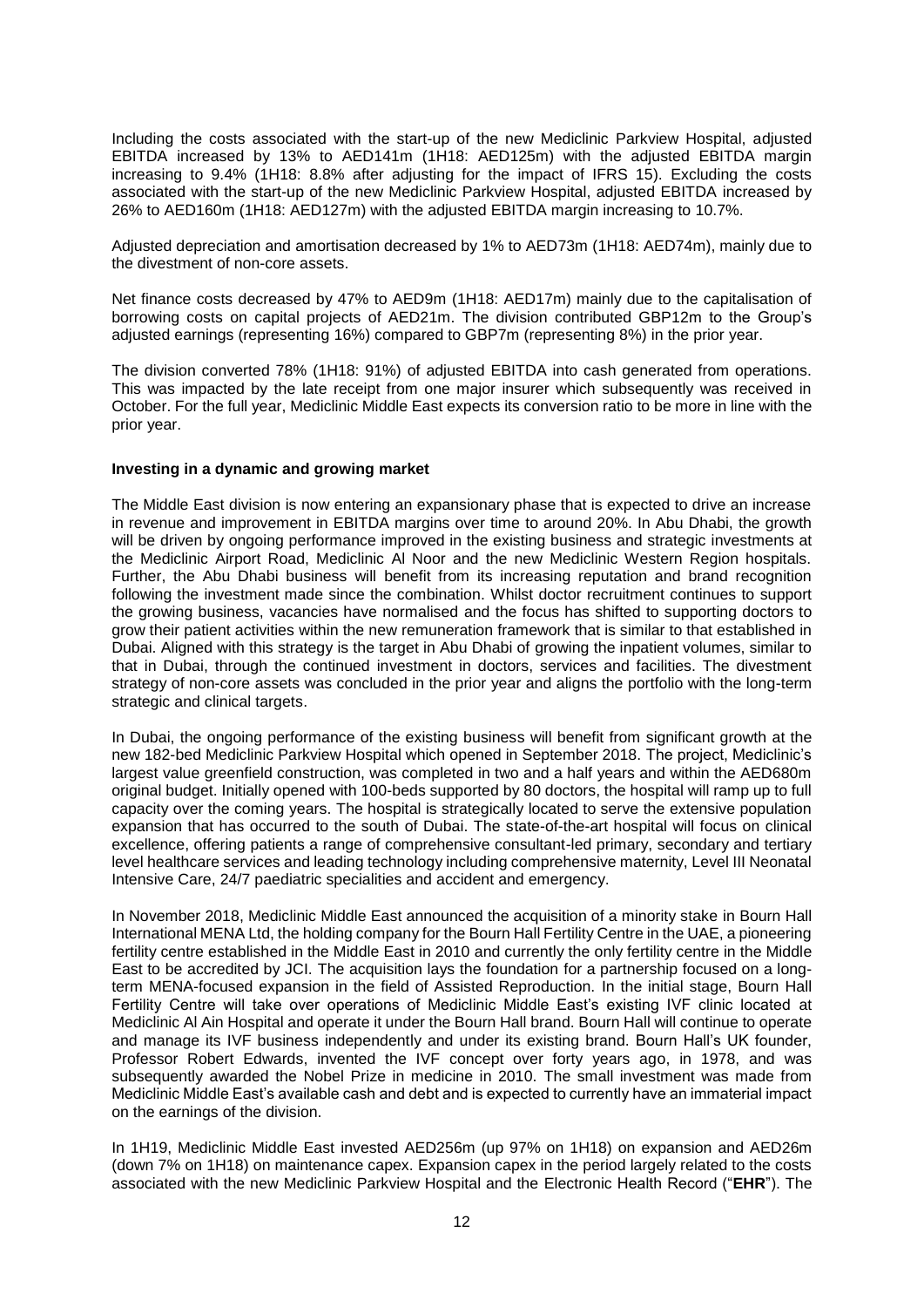EHR is being systematically rolled out across the Mediclinic Middle East division during FY19 and FY20 and is live in the new Mediclinic Parkview Hospital. The EHR is expected to deliver seamless care and improved service quality for patients as well as improved administration efficiency for the division. During the second half of the year, work will continue on the ground floor and mezzanine renovations at the Mediclinic Al Noor Hospital which is expected to be completed in 2019 with plans to address the long-term changes required to enhance the hospital continuing to progress. Looking further ahead, as part of the division's expansionary phase, the Mediclinic Airport Road 100-bed expansion and cancer centre project is progressing as planned towards the FY21 opening. The plans are progressing to construct a new 40-bed hospital in the Western Region of Abu Dhabi, which is due to open in FY22.

In May 2018, Mediclinic Middle East completed the acquisition of the Dubai based City Centre Clinics Deira and Me'aisem from Majid Al Futtaim, the leading shopping mall, retail and leisure pioneer across the Middle East and North Africa. Under the terms of the agreement, Mediclinic Middle East has acquired City Centre Clinic Deira, a large outpatient facility which opened in 2013 with two day-care surgery theatres and 18 medical disciplines, and City Centre Clinic Me'aisem, a smaller community clinic focusing on six core disciplines. The clinics serve strategic geographic locations and offer the opportunity to refer higher acuity inpatient cases to existing Mediclinic Middle East hospitals and the Mediclinic Parkview Hospital. Significant potential also exists to attract additional doctors and over time to grow patient volumes and revenues as well as allowing Mediclinic Middle East the opportunity to partner with Majid Al Futtaim in the future.

## **Regulatory update**

The division continues to maintain an active dialogue with government authorities on regulatory changes within the UAE healthcare sector. Preparations are ongoing for the implementation of Diagnosis Related Groups ("**DRG**") in Dubai which are still expected to be implemented in early 2019 with Mediclinic continuing to test the systems through a shadow billing process. The Dubai Health Authority ("**DHA**") is following a collaborative approach in the design and implementation of the DRGs and in addition to sharing and discussing the test version of the DRG methodology with the market, it also shared hospital level results and impact studies. Currently, it is expected that the DRGs will have a revenue neutral impact on the division, as prescribed by the DHA.

# **SPIRE HEALTHCARE GROUP**

Mediclinic has a 29.9% investment in Spire.

Spire's underlying performance for the six months to 30 June 2018 resulted in revenue decreasing 1.1% and EBITDA decreasing 20.6% with the EBITDA margin decreasing to 14.7% (30 June 2017: 18.1%). Adjusted EPS (excluding exceptional and tax one-off items) decreased by 52.9%. Underlying inpatient and day case admissions declined 5.3% driven by volume declines more than offsetting growth in selfpay volumes.

Mediclinic's investment in Spire is equity accounted. Spire reported profit after tax of GBP8.2m for the six months ended 30 June 2018 (30 June 2017: GBP8.9m). After adjusting for the amortisation of intangible assets recognised in the notional purchase price allocation of the equity investment, the 1H19 income from associate, reflecting the disappointing financial results, was GBP1.8m (1H18: GBP1.1m).

The market value of the investment in Spire was GBP169m at 30 September 2018, reflecting Spire's half year results announcement including its revised guidance, compared to the carrying value of GBP348m at 31 March 2018. An impairment test was performed at 30 September 2018 by updating the key assumptions applied in the value in use calculation performed at 31 March 2018. As a result, an impairment charge of GBP164m was recorded against the carrying value of the equity accounted investment.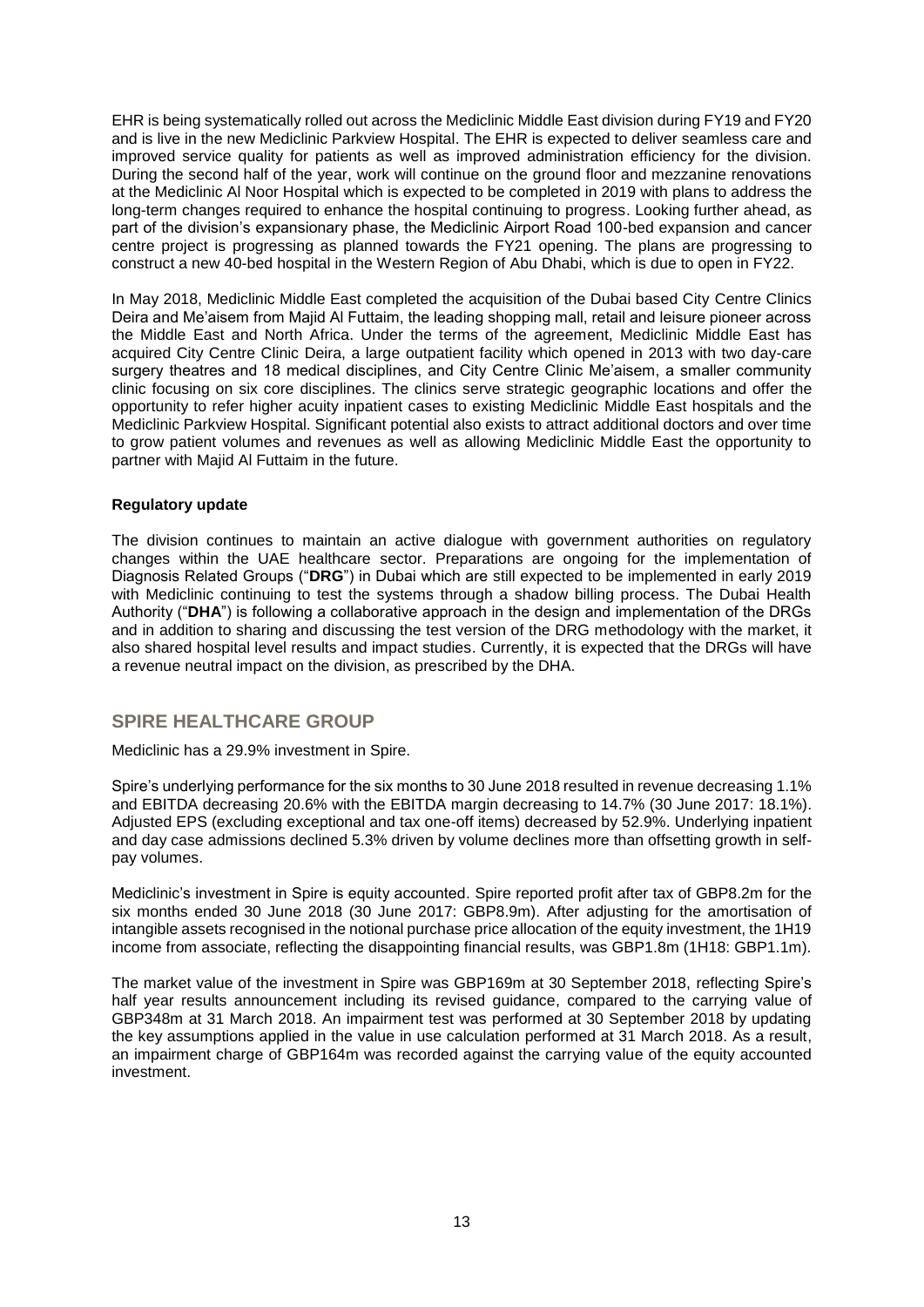# **OUTLOOK**

The Group provides the following guidance for FY19 which remains unchanged since the October 2018 Trading Update:

- Hirslanden: Including the contribution from Clinique des Grangettes, Hirslanden expects to deliver modest revenue growth in FY19. As a result of the regulatory and market trends more than offsetting the benefits of cost savings, efficiency initiatives and seasonal benefits, the FY19 EBITDA margin is expected to be around 16%.
- Mediclinic Southern Africa: FY19 revenue growth will be driven by an expected increase in bed days sold of between 1-2%, combined with tariff increases broadly in line with inflation. The EBITDA margin is expected to be broadly in line with recent years.
- Mediclinic Middle East: In FY19, the Middle East division is expected to deliver revenue growth (adjusted for the adoption of IFRS 15) in the high single-digit percentage range reflecting the underlying operating performance of the business and additional bed capacity coming online in the second half of the year. The operating leverage in the underlying business offset to some extent by the start-up losses associated with expansion projects is expected to deliver a slightly improved EBITDA margin compared to the prior year (adjusted for the adoption of IFRS 15, FY18: 13.0%).
- The Group's capital expenditure budget, in constant currency, for FY19 is expected to increase by 9% to GBP269m (FY18: GBP245m). This comprises GBP86m in Hirslanden (FY18: GBP101m), GBP75m in Mediclinic Southern Africa (FY18: GBP62m), GBP107m in Mediclinic Middle East (FY18: GBP80m) and GBP1m (FY18: GBP2m) for Corporate. The increase is largely driven by expansion in the Middle East and upgrades in Southern Africa. Exchange rates used CHF 1.29; ZAR 17.22; and AED 4.87.

# **BOARD CHANGES**

The following changes to the Board and its Committees occurred since year-end, as previously announced:

- Dr Ronnie van der Merwe (Chief Clinical Officer and Chief Executive Officer ("**CEO**") Designate) succeeded Mr Danie Meintjes as CEO of the Company on 1 June 2018 and was appointed as an executive director of the Company with effect from that date.
- Mr Danie Meintjes was re-elected as a director of the Company at the Annual General Meeting held on 25 July 2018 ("**2018 AGM**"), continuing to serve in an executive capacity until 31 July 2018 and as a non-executive director from 1 August 2018.
- Dr Anja Oswald was appointed as an independent non-executive director and member of the Remuneration Committee and Nomination Committee on 25 July 2018 and Ms Nandi Mandela and Prof Dr Robert Leu retired as non-executive directors of the Company at the conclusion of the 2018 AGM. They also retired from all relevant Board committees at that time.
- Effective from 1 April 2018, Dr Felicity Harvey took over from Dr Edwin Hertzog as chair of the Clinical Performance and Sustainability Committee and Dr Muhadditha Al Hashimi joined this committee as an additional member. Dr Hertzog remains a member of the committee.
- Various other changes were made to Board committee memberships: Mr Trevor Petersen stepped down as a member of the Nomination Committee, with Dr Felicity Harvey appointed as a new committee member. Mr Danie Meintjes stepped down as a member of the Clinical Performance and Sustainability Committee, with Mr Seamus Keating and Dr Ronnie van der Merwe appointed as new committee members. Mr Seamus Keating stepped down as a member of the Investment Committee, with Dr Ronnie van der Merwe appointed as a new committee member.

The Company announces, as further detailed in a separate announcement today, that Mr Desmond Smith will retire as an independent non-executive director and as Senior Independent Director with effect from the conclusion of the 2019 AGM on 24 July 2019. Mr Smith will be succeeded as Senior Independent Director and as Chairman of the Audit and Risk Committee from that date by Mr Alan Grieve.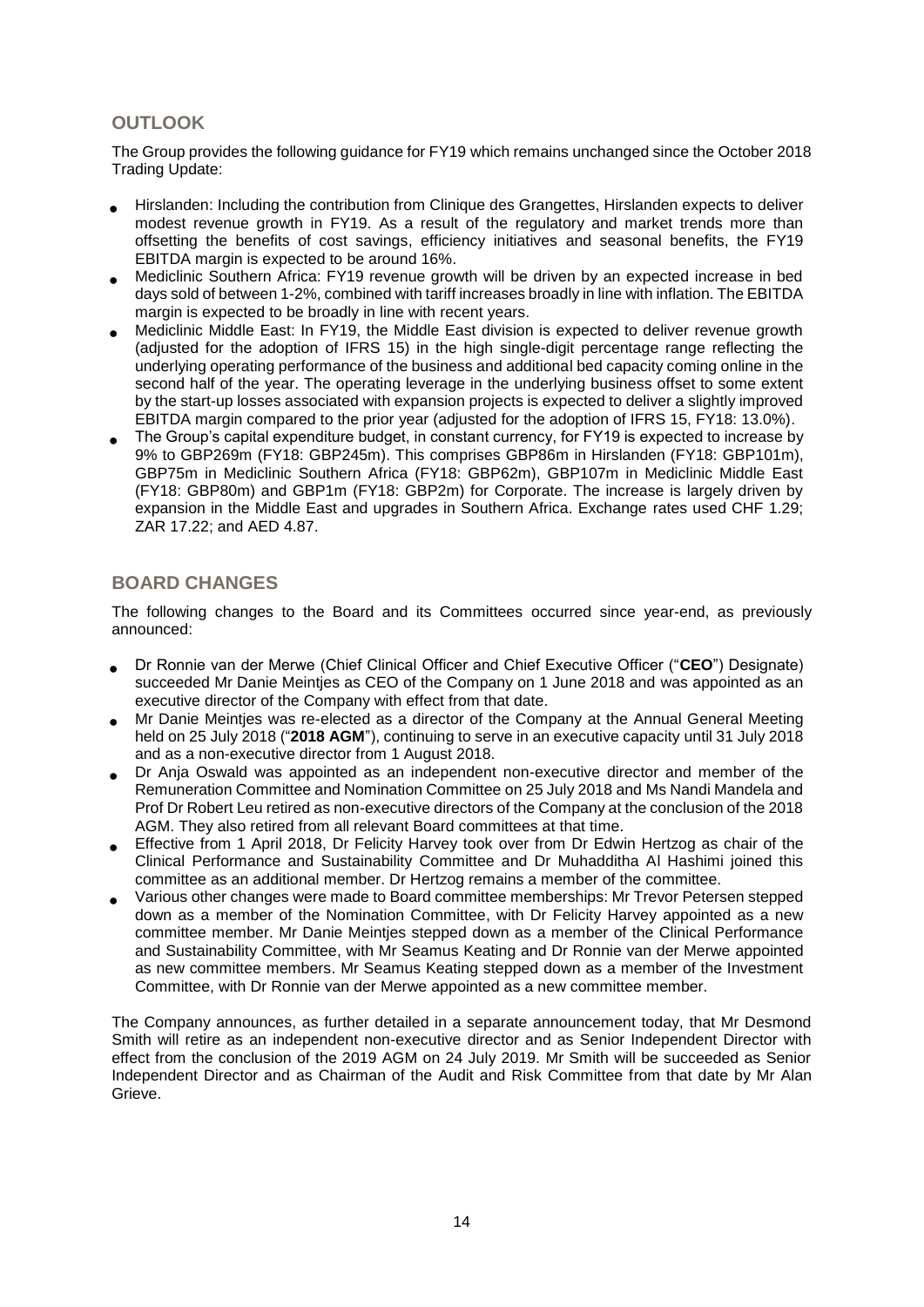# **FINANCIAL REVIEW**

# ADJUSTED NON-IFRS FINANCIAL MEASURES

The Group uses adjusted income statement reporting as non-IFRS measures in evaluating performance and as a method to provide shareholders with clear and consistent reporting. The adjusted measures are intended to remove volatility associated with certain types of exceptional income and charges from reported earnings. Historically, EBITDA and adjusted EBITDA were disclosed as supplemental non-IFRS financial performance measures because they are regarded as useful metrics to analyse the performance of the business from period to period. Measures like adjusted EBITDA are used by analysts and investors in assessing performance.

The rationale for using non-IFRS measures:

- it tracks the adjusted operational performance of the Group and its operating segments by separating out exceptional items;
- non-IFRS measures are used by management for budgeting, planning and monthly financial reporting;
- non-IFRS measures are used by management in presentations and discussions with investment analysts; and
- non-IFRS measures are used by the directors in evaluating management's performance and in setting management incentives.

The Group's policy is to adjust, *inter alia*, the following types of significant income and charges from the reported IFRS measures to present adjusted results:

- cost associated with major restructuring programmes;
- profit/loss on sale of assets and transaction costs incurred during acquisitions;
- past service cost charges / credits in relation to pension fund conversion rate changes;
- accelerated amortisation charges;
- mark-to-market fair value gains / losses, relating to ineffective interest rate swaps;
- impairment charges and reversal of impairment charges;
- insurance proceeds; and
- prior year tax adjustments and tax impact of the above items.

EBITDA is defined as operating profit before depreciation and amortisation and impairments of non-financial assets, excluding other gains and losses.

Non-IFRS financial measures should not be considered in isolation from, or as a substitute for, financial information presented in compliance with IFRS. The adjusted measures used by the Group are not necessarily comparable with those used by other entities.

The Group has consistently applied this definition of adjusted measures as it has reported on its financial performance in the past as the directors believe this additional information is important to allow shareholders to better understand the Group's trading performance for the reporting period. It is the Group's intention to continue to consistently apply this definition in the future.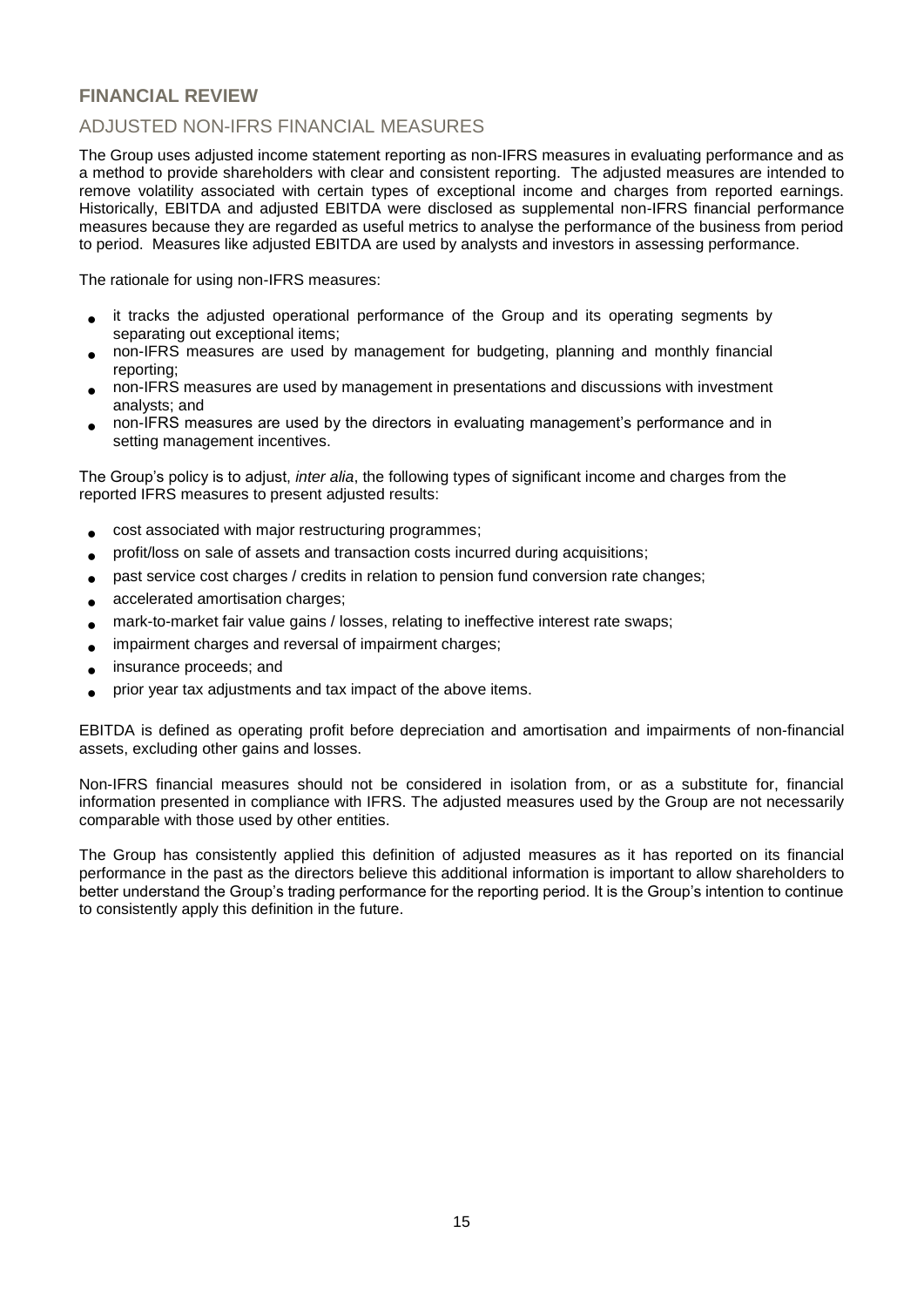## GROUP FINANCIAL PERFORMANCE

Group revenue decreased by 1% to GBP1 387m (1H18: GBP1 405m) for the reporting period. In constant currency terms, 1H19 revenue was up 2% due to disappointing revenue growth in Hirslanden and good revenue growth in Southern Africa and the Middle East, compared to the comparative period.

EBITDA and adjusted EBITDA was 8% lower at GBP213m (1H18: GBP232m). The EBITDA margin declined from 16.5% to 15.4%.

Adjusted depreciation and amortisation was up 7% to GBP76m (1H18: GBP71m) in line with expectations and due to the continued investment to support growth and enhance patient experience and clinical quality.

The Group recorded an operating profit of GBP39m in 1H19 (1H18: GBP133m). Adjusted operating profit decreased by 15% to GBP137m (1H18: GBP161m), largely arising from the poor Hirslanden contribution which was impacted by recent regulatory changes in the Swiss healthcare market. Operating profit was adjusted for the following exceptional items:

- recognition of an impairment charge to Hirslanden properties. Non-financial assets are considered for impairment when impairment indicators are identified at an individual cash-generating unit ("**CGU**") level. During the period, CGUs in Hirslanden were tested for impairment. For one CGU in particular, the carrying value was determined to be higher than its recoverable amount and, as a result, an impairment charge of GBP43m was recognised in the income statement; and
- recognition of an impairment charge to the Hirslanden trade name and Linde trade name. As part of the CGU impairment testing, the carrying amounts of these trade names were determined to be higher than their recoverable amounts and, as a result, impairments of GBP39m and GBP16m were recognised in the income statement.

Adjusted net finance costs were down 31% at GBP27m (1H18: GBP39m) benefiting from the successful October 2017 refinancing in Switzerland as well the capitalisation of borrowing costs on capital projects.

The Group's reported effective tax rate of (6%) (1H18: (300%)) is significantly skewed by the exceptional nondeductible impairment charge for the Spire equity investment. Adjusted taxation was GBP26m (1H18: GBP29m) with an adjusted effective tax rate for the period of 23.4% (1H18: 24.0%). After adjusting for the amortisation of intangible assets recognised in the notional purchase price allocation of the equity investment, the 1H19 income from associates was GBP1.8m (1H18: GBP1.1m).

The Group recorded loss attributable to equity holders of GBP168m in 1H19 (1H18: loss of GBP50m). Adjusted earnings decreased by 9% to GBP76m (1H18: GBP84m). Adjusted earnings per share were 9% lower at 10.3 pence (1H18: 11.3 pence). Reported loss were adjusted for the following exceptional item in the period (in addition to the Hirslanden impairments above):

• recognition of an impairment charge on the equity investment in Spire of GBP164m. During the half year, the Group performed an impairment test updating the key assumptions applied in the value in use calculation performed at 31 March 2018. In particular, the Group adjusted the value in use calculation for the guidance announced by Spire in September 2018 about the current financial performance and about the related impact on short- and medium-term growth rates and revisited other key assumptions in this context. As a result, an impairment loss of GBP164m was recorded against the carrying value.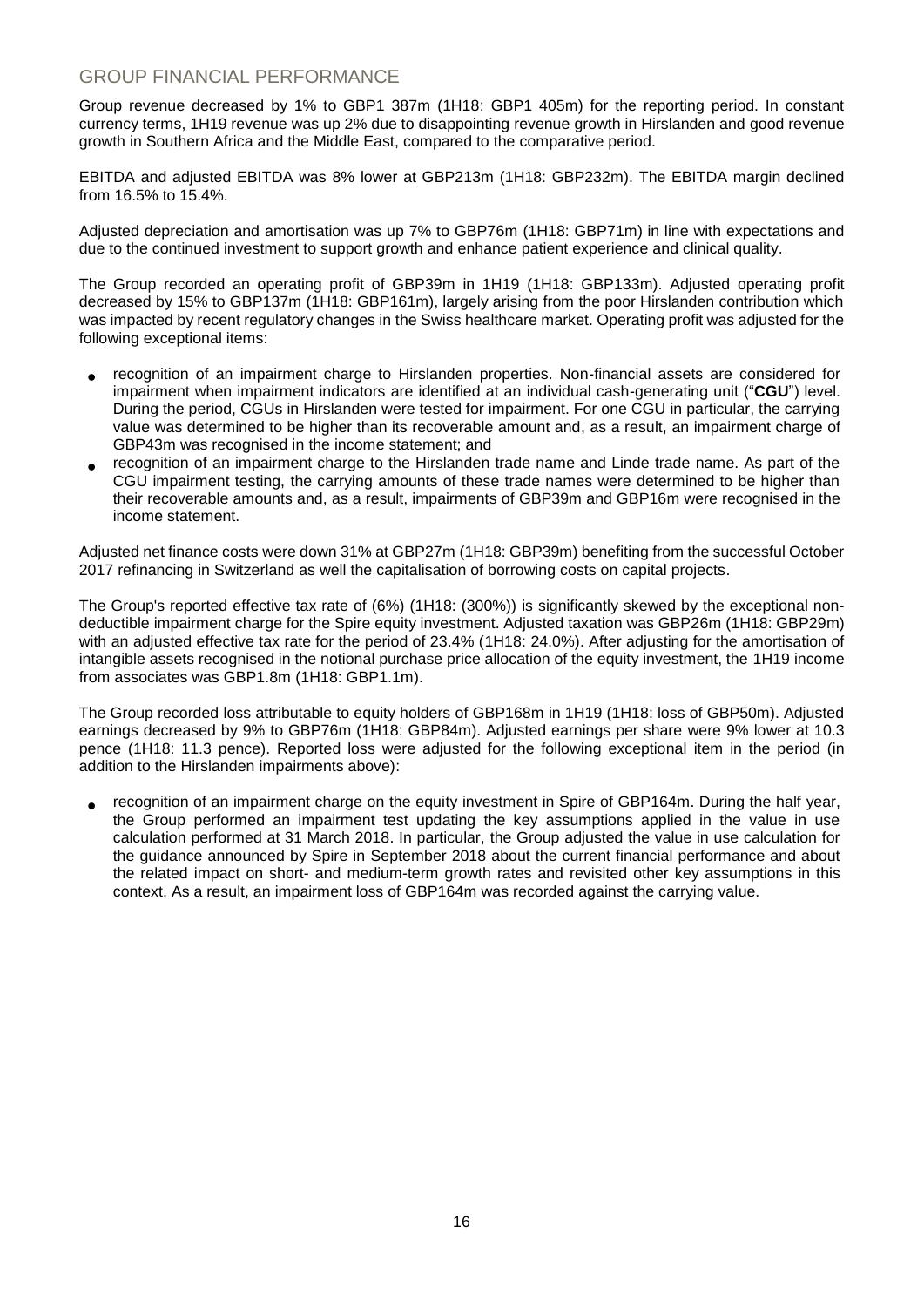# EARNINGS RECONCILIATIONS

| <b>30 SEPTEMBER 2018</b>                         | <b>Total</b><br>GBP'm | Hirslanden<br>GBP'm | Southern<br>Africa<br>GBP'm | Middle East<br>GBP'm | Spire<br>GBP'm | Corporate<br>GBP'm |
|--------------------------------------------------|-----------------------|---------------------|-----------------------------|----------------------|----------------|--------------------|
| Revenue                                          | 1 3 8 7               | 631                 | 449                         | 307                  |                |                    |
| Operating profit/(loss)                          | 39                    | (54)                | 81                          | 14                   |                | (2)                |
| (Loss)/profit attributable to equity<br>holders* | (168)                 | (53)                | 37                          | 12                   | (162)          | (2)                |
| <b>Reconciliations</b>                           |                       |                     |                             |                      |                |                    |
| Operating profit/(loss)                          | 39                    | (54)                | 81                          | 14                   |                | (2)                |
| Add back:                                        |                       |                     |                             |                      |                |                    |
| - Other gains and losses                         |                       |                     | (1)                         |                      |                | 1                  |
| - Depreciation and amortisation                  | 76                    | 46                  | 15                          | 15                   |                |                    |
| - Impairment of properties                       | 43                    | 43                  |                             |                      |                |                    |
| - Impairment of intangible assets                | 55                    | 55                  | $\blacksquare$              | $\blacksquare$       |                |                    |
| <b>EBITDA</b>                                    | 213                   | 90                  | 95                          | 29                   |                | (1)                |
| No adjustments                                   |                       |                     |                             |                      |                |                    |
| <b>Adjusted EBITDA</b>                           | 213                   | 90                  | 95                          | 29                   |                | (1)                |
| Operating profit/(loss)                          | 39                    | (54)                | 81                          | 14                   |                | (2)                |
| - Impairment of properties                       | 43                    | 43                  |                             |                      |                |                    |
| - Impairment of intangible assets                | 55                    | 55                  |                             | ÷,                   |                |                    |
| Adjusted operating profit/(loss)                 | 137                   | 44                  | 81                          | 14                   |                | (2)                |
| (Loss)/profit attributable to equity<br>holders* | (168)                 | (53)                | 37                          | 12                   | (162)          | (2)                |
| <b>Exceptional items</b>                         |                       |                     |                             |                      |                |                    |
| - Impairment of properties                       | 43                    | 43                  |                             |                      |                |                    |
| - Impairment of intangible assets                | 55                    | 55                  |                             |                      |                |                    |
| - Impairment of associate                        | 164                   |                     |                             |                      | 164            |                    |
| - Tax on exceptional items                       | (18)                  | (18)                |                             |                      |                |                    |
| <b>Adjusted earnings</b>                         | 76                    | 27                  | 37                          | 12                   | $\overline{c}$ | (2)                |
| Weighted average number of shares<br>(millions)  | 737.1                 |                     |                             |                      |                |                    |
| Adjusted earnings per share (pence)              | 10.3                  |                     |                             |                      |                |                    |

*\* Profit attributable to equity holders in Hirslanden and Corporate is shown after the elimination of intercompany loan interest of GBP8m.*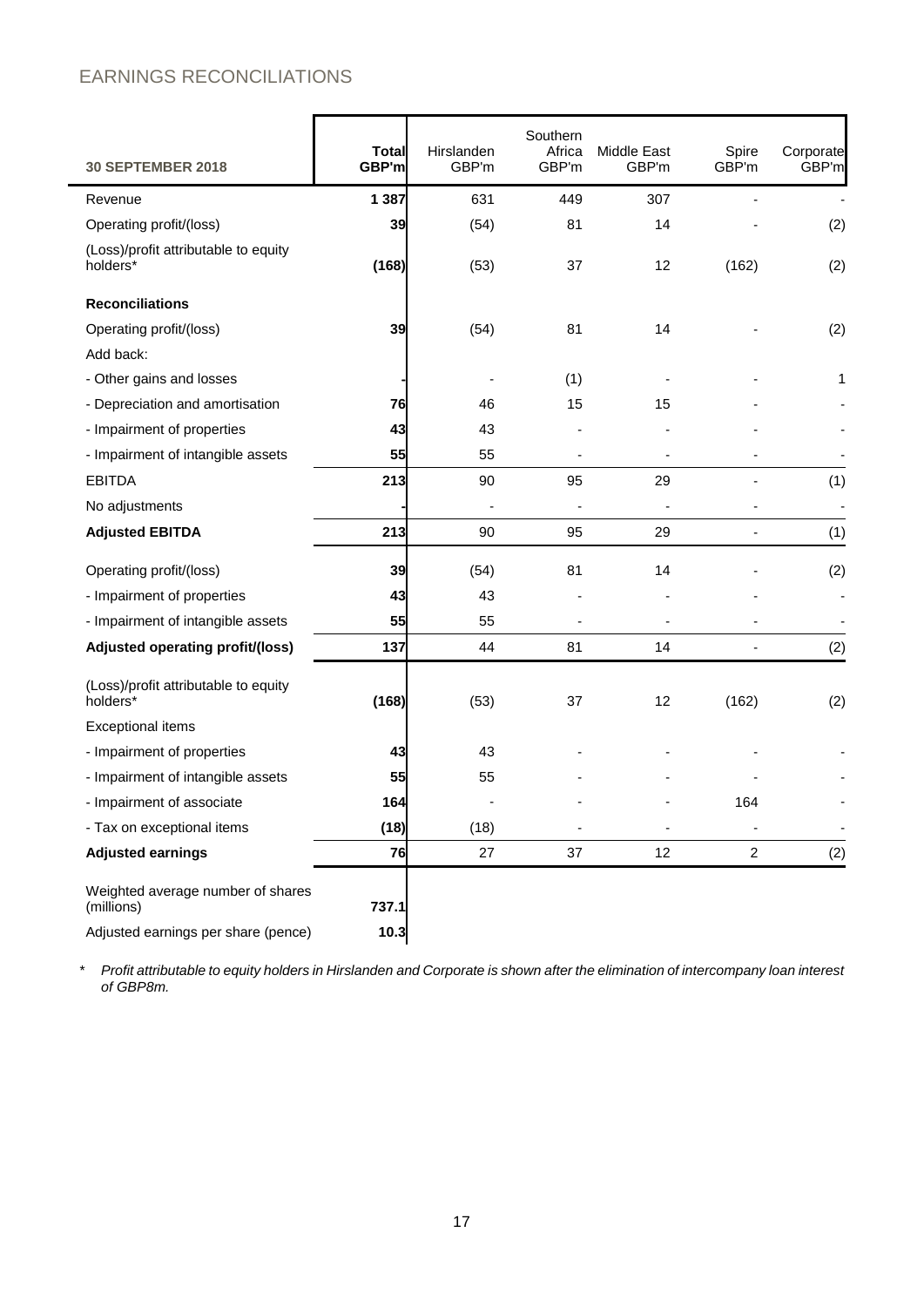# EARNINGS RECONCILIATIONS (continued)

| <b>30 SEPTEMBER 2017</b>                                                               | <b>Total</b><br>GBP'm | Hirslanden<br>GBP'm | Southern<br>Africa<br>GBP'm | Middle East<br>GBP'm     | Spire<br>GBP'm | Corporate<br>GBP'm |
|----------------------------------------------------------------------------------------|-----------------------|---------------------|-----------------------------|--------------------------|----------------|--------------------|
| Revenue                                                                                | 1 4 0 5               | 651                 | 444                         | 310                      |                |                    |
| Operating profit/(loss)                                                                | 133                   | 72                  | 78                          | (16)                     |                | (1)                |
| (Loss)/profit attributable to equity<br>holders*                                       | (50)                  | 46                  | 34                          | (21)                     | (108)          | (1)                |
| <b>Reconciliations</b>                                                                 |                       |                     |                             |                          |                |                    |
| Operating profit/(loss)                                                                | 133                   | 72                  | 78                          | (16)                     |                | (1)                |
| Add back:                                                                              |                       |                     |                             |                          |                |                    |
| - Other gains and losses                                                               | 5                     |                     |                             | 5                        |                |                    |
| - Depreciation and amortisation                                                        | 94                    | 41                  | 15                          | 38                       |                |                    |
| <b>EBITDA</b>                                                                          | 232                   | 113                 | 93                          | 27                       |                | (1)                |
| No adjustments                                                                         |                       |                     |                             | $\overline{\phantom{a}}$ |                |                    |
| <b>Adjusted EBITDA</b>                                                                 | 232                   | 113                 | 93                          | 27                       |                | (1)                |
| Operating profit/(loss)                                                                | 133                   | 72                  | 78                          | (16)                     |                | (1)                |
| Exceptional items                                                                      |                       |                     |                             |                          |                |                    |
| - Accelerated amortisation                                                             | 23                    |                     |                             | 23                       |                |                    |
| - Loss on disposal of businesses                                                       | 5                     |                     |                             | 5                        |                |                    |
| Adjusted operating profit/(loss)                                                       | 161                   | 72                  | 78                          | 12                       | $\overline{a}$ | (1)                |
| (Loss)/profit attributable to equity<br>holders*                                       | (50)                  | 46                  | 34                          | (21)                     | (108)          | (1)                |
| <b>Exceptional items</b>                                                               |                       |                     |                             |                          |                |                    |
| - Accelerated amortisation                                                             | 23                    |                     |                             | 23                       |                |                    |
| - Loss on disposal of businesses                                                       | 5                     |                     |                             | 5                        |                |                    |
| - Fair value gains on ineffective cash<br>flow hedges                                  | (4)                   | (4)                 |                             |                          |                |                    |
| - Impairment of associate                                                              | 109                   |                     |                             |                          | 109            |                    |
| - Tax on exceptional items                                                             |                       | 1                   |                             |                          |                |                    |
| <b>Adjusted earnings</b>                                                               | 84                    | 43                  | 34                          | $\overline{7}$           | 1              | (1)                |
| Weighted average number of shares<br>(millions)<br>Adjusted earnings per share (pence) | 737.1<br>11.3         |                     |                             |                          |                |                    |

*\* Profit attributable to equity holders in Hirslanden and Corporate is shown after the elimination of intercompany loan interest of GBP8m*.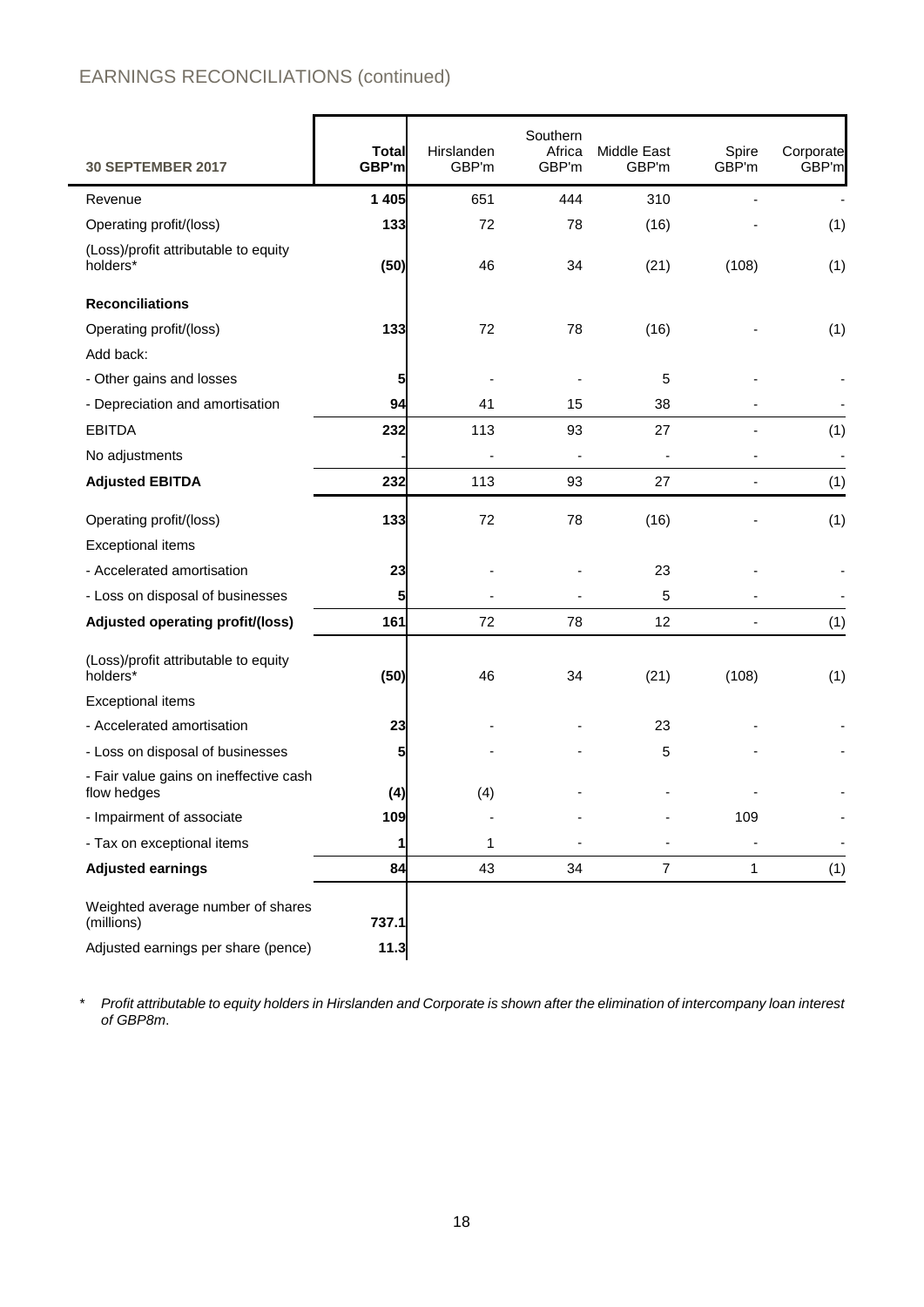# FOREIGN EXCHANGE RATES

Although the Group reports its results in pounds sterling, the divisional profits are generated in Swiss franc, South African rand and UAE dirham. Consequently, movements in exchange rates affected the reported earnings and reported balances in the statement of financial position. The resulting currency translation difference, which is the amount by which the Group's interest in the equity of the operating divisions increased because of spot rate movements, amounted to GBP169m (1H18: decrease of GBP189m) and was credited (1H18: debited) to the statement of other comprehensive income. The main reason for the increase was the strengthening of the period end Swiss franc and UAE dirham rates against pounds sterling.

Foreign exchange rate sensitivity:

- The impact of a 10% change in the GBP/CHF exchange rate for a sustained period of six months is that reported profit for the period would increase/decrease by GBP3m (1H18: increase/decrease by GBP5m) due to exposure to the GBP/CHF exchange rate.
- The impact of a 10% change in the GBP/ZAR exchange rate for a sustained period of six months is that reported profit for the period would increase/decrease by GBP4m (1H18: increase/decrease by GBP5m) due to exposure to the GBP/ZAR exchange rate.
- The impact of a 10% change in the GBP/AED exchange rate for a sustained period of six months is that reported profit for the period would increase/decrease by GBP1m (1H18: increase/decrease by GBP2m) due to exposure to the GBP/AED exchange rate.

During the reporting period, the average and closing exchange rates were the following:

|                          | 1H19  |       | 1H18 Variance% |
|--------------------------|-------|-------|----------------|
| <b>Average rates</b>     |       |       |                |
| Swiss franc              | 1.31  | 1.26  | 4%             |
| South African rand       | 17.71 | 17.08 | 4%             |
| UAE dirham               | 4.89  | 4.75  | 3%             |
|                          |       |       |                |
|                          | 1H19  |       | FY18 Variance% |
| <b>Period end rates:</b> |       |       |                |
| Swiss franc              | 1.28  | 1.34  | (4%)           |
| South African rand       | 18.48 | 16.57 | 12%            |
| UAE dirham               | 4.78  | 5.15  | (7%)           |
|                          |       |       |                |

## CASH FLOW

The Group converted 69% (1H18: 91%) of adjusted EBITDA into cash generated from operations. The receivables of all three operating divisions were impacted by timing differences which are expected to normalise before the end of the financial year.

|                                        | 1H19<br>GBP'm | 1H18<br>GBP'm |
|----------------------------------------|---------------|---------------|
| Cash from operations (a)               | 146           | 210           |
| Adjusted EBITDA (b)                    | 213           | 232           |
| Cash conversion $((a)/(b) \times 100)$ | 69%           | 91%           |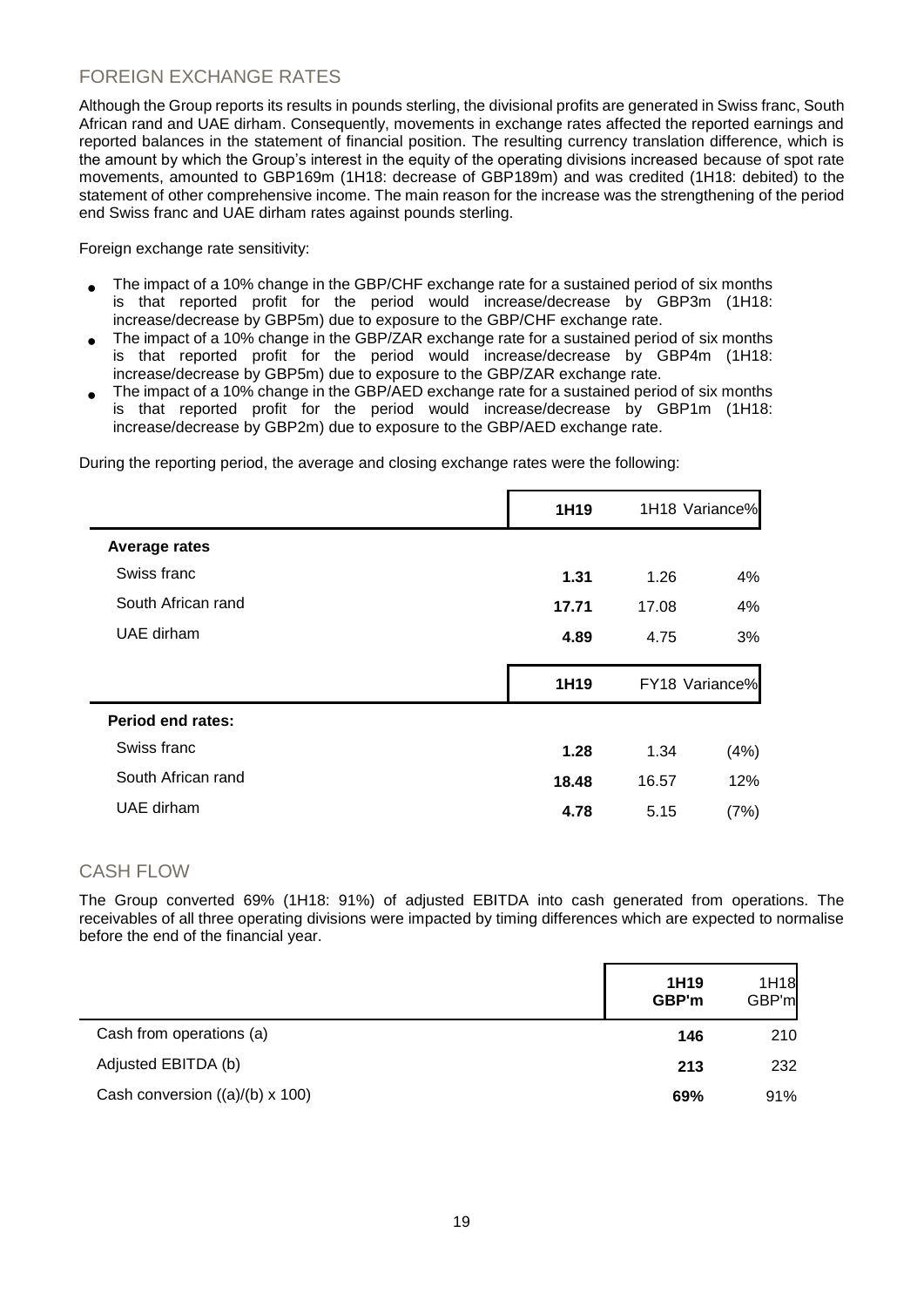# INTEREST-BEARING BORROWINGS

Interest-bearing borrowings increased from GBP1 937m at 31 March 2018 to GBP2 029m at 30 September 2018 due to the proceeds from the refinancing transactions in Mediclinic Southern Africa and Mediclinic Middle East. The closing exchange rate differences also increased the closing balances.

|                                 | 1H19<br>GBP'm | <b>FY18</b><br>GBP'm |
|---------------------------------|---------------|----------------------|
| <b>Borrowings</b>               | 2029          | 1937                 |
| Less: cash and cash equivalents | (242)         | (261)                |
| Net debt                        | 1787          | 1676                 |
| Total equity                    | 3 3 6 4       | 3 3 7 3              |
| Debt-to-equity capital ratio    | 53.1%         | 49.7%                |

# ASSETS

Property, equipment and vehicles and intangible assets increased from GBP3 590m and GBP1 406m respectively at 31 March 2018 to GBP3 694m and GBP1 459m at 30 September 2018. This included an increase of GBP113m on capital projects and fixed asset additions in line with the continued investment to support growth and enhance patient experience and clinical quality. In addition to the depreciation and amortisation charge, the balances were further reduced by the impairment charges of GBP43m to properties and GBP55m to trade names at Hirslanden. The change in the closing exchange rate increased the closing balances of property, equipment and vehicles.

Adjusted depreciation and amortisation was calculated as follows:

|                                        | 1H <sub>19</sub><br>GBP'm | 1H18<br>GBP'm |
|----------------------------------------|---------------------------|---------------|
| Depreciation and amortisation          | 76                        | 94            |
| Accelerated amortisation               | $\blacksquare$            | (23)          |
| Adjusted depreciation and amortisation | 76                        | 71            |

An impairment charge of GBP164m (1H18: GBP109m) was recognised for the Spire equity investment, reducing the carrying value to GBP181m. All impairment charges have been excluded from the adjusted earnings calculation consistent with prior periods.

# HIRSLANDEN PENSION PLAN

Hirslanden provides defined contribution pension plans in terms of Swiss law to employees, the assets of which are held in separate trustee-administered funds. These plans are funded by payments from employees and Hirslanden, taking into account the recommendations of independent qualified actuaries. Because of the strict definition of defined contribution plans in IAS 19, in terms of IFRS, these plans are classified as defined benefit plans, since the funds are obliged to take some investment and longevity risk in terms of Swiss law.

The IAS 19 pension liability was valued by the actuaries at the end of the period and amounted to an asset of GBP24m (31 March 2018: a liability of GBP4m), included under "Retirement benefit obligations" in the Group's statement of financial position. The decrease in the pension liability was largely due to the increase of the discount rate from 0.75% to 0.90% as well as changes in actuarial assumptions.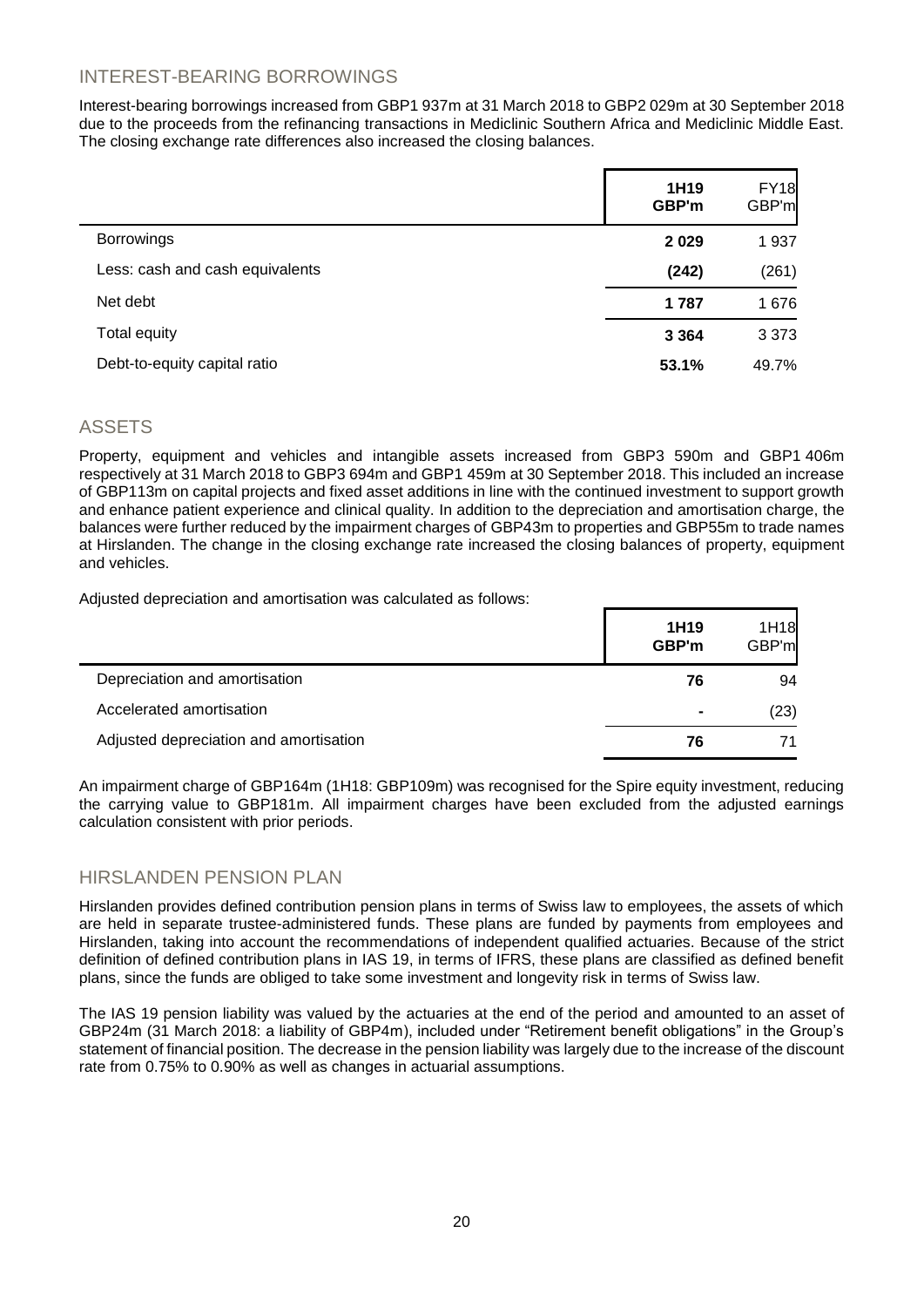# FINANCE COSTS

Adjusted net finance costs were down 31% at GBP27m (1H18: GBP39m) benefiting from the successful October 2017 refinancing in Switzerland as well the capitalisation of borrowing costs on capital projects.

Adjusted net finance cost was calculated as follows:

|                                                  | 1H19<br>GBP'm | 1H18<br>GBP'm |
|--------------------------------------------------|---------------|---------------|
| Finance cost                                     | 31            | 41            |
| Finance income                                   | (4)           | (6)           |
| Net finance cost                                 | 27            | 35            |
| Fair value gains on ineffective cash flow hedges |               | 4             |
| Adjusted finance cost                            | 27            | 39            |

# INCOME TAX

The Group's effective tax rate for the period under review was (6%) (1H18: (300%)), mainly due to the exceptional non-deductible expenses which include the impairment of the equity investment and accelerated amortisation in the prior period. Excluding these exceptional non-deductible charges, the adjusted effective tax rate would be 23.4% (1H18: 24.0%) for the period ended 30 September 2018.

Adjusted income tax was calculated as follows:

|                                                    | 1H <sub>19</sub><br>GBP'm | 1H18<br>GBP'm |
|----------------------------------------------------|---------------------------|---------------|
| Income tax expense                                 | 8                         | 30            |
| Tax impact of exceptional items                    | 18                        | (1)           |
| - Impairment of properties                         | 7                         |               |
| - Impairment of trade names                        | 11                        |               |
| - Fair value gains on ineffective cash flow hedges |                           |               |
| Adjusted income tax expense                        | 26                        | 29            |

# REFINANCING OF DEBT

The borrowing facilities in Mediclinic Southern Africa and Mediclinic Middle East were refinanced during the period. In both instances, the terms of the loans were extended with favourable pricing. The effective date for the funding and the closing was 26 September 2018 and 29 August 2018 respectively. In Mediclinic Middle East, a new term loan of GBP192m (AED920m) and revolving loan facility of GBP38m (AED184m) were put in place.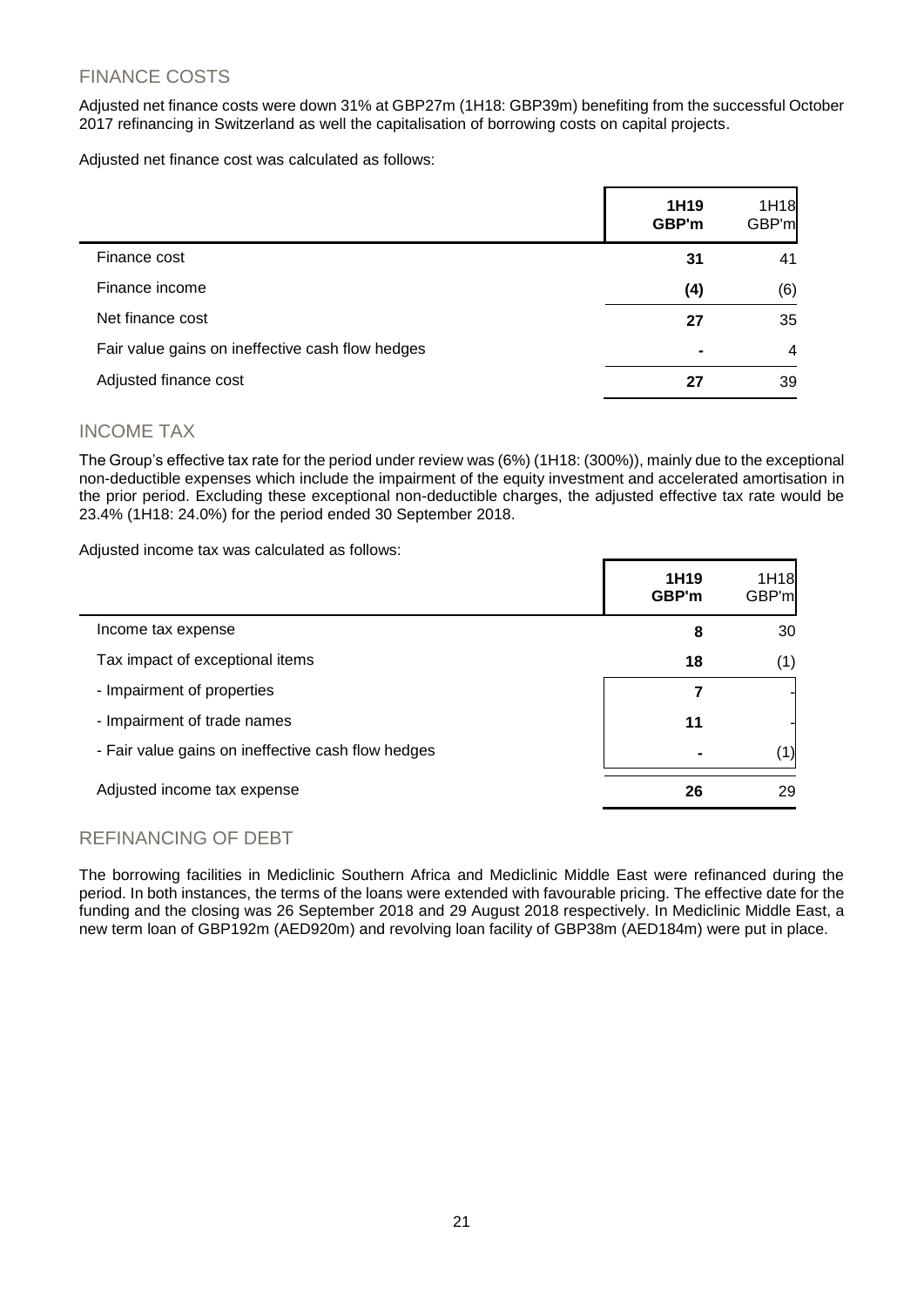# **DIVIDEND POLICY AND DIVIDEND DECLARATION**

The Group's dividend policy is to target a pay-out ratio of between 25% and 30% of full year adjusted earnings. The Board may revise the policy at its discretion.

The Board declared an interim dividend from retained earnings of 3.20 pence per ordinary share for the six months ended 30 September 2018. Shareholders on the South African register will be paid the ZAR cash equivalent of 59.16800 cents (47.33440 cents net of dividend withholding tax) per share. A dividend withholding tax of 20% will be applicable to all shareholders on the South African register who are not exempt therefrom. The ZAR cash equivalent has been calculated using the following exchange rate: GBP1: ZAR18.49, being the 5-day average ZAR/GBP exchange rate (Bloomberg) on Friday, 9 November 2018 at 3:00pm GMT.

The interim dividend will be paid on Tuesday, 18 December 2018 to all ordinary shareholders who are on the register of members at the close of business on the record date of Friday, 7 December 2018.

The salient dates for the dividend will be as follows:

| Dividend announcement date                      | Thursday, 15 November 2018 |
|-------------------------------------------------|----------------------------|
| Last date to trade cum dividend (SA register)   | Tuesday, 4 December 2018   |
| First date of trading ex-dividend (SA register) | Wednesday, 5 December 2018 |
| First date of trading ex-dividend (UK register) | Thursday, 6 December 2018  |
| Record date                                     | Friday, 7 December 2018    |
| Payment date                                    | Tuesday, 18 December 2018  |

Share certificates may not be dematerialised or rematerialised within Strate from Wednesday, 5 December 2018 to Friday, 7 December 2018, both dates inclusive. No transfers between the UK and SA registers may take place from Thursday, 15 November 2018 to Friday, 7 December 2018, both days inclusive.

## **Tax treatment for shareholders on the South African register**

## *South African tax resident shareholders on the South African register:*

In terms of the Company's Dividend Access Trust structure, the following South African tax resident shareholders on the South African register will receive a component of the dividend from the Dividend Access Trust and therefore regarded as a local South African dividend, with the remaining component from the Company and therefore regarded as a foreign non-South African dividend. For purposes of South African dividend withholding tax, the entire dividend of 59.16800 cents per share is taxable at a rate of 20%, unless an applicable exemption applies:

- 1. in the case of shares held in certificated form, who are registered on the South African register with an address in South Africa (other than PLC Nominees Proprietary Limited (or any successor entity through which shares held in dematerialised form are held)); and
- 2. in the case of shares held in dematerialised form, in respect of whom the South African transfer secretaries of the Company have determined, in good faith and by reference to the information provided to them by the eligible shareholders and/or their brokers and/or central securities depository participants, that such eligible shareholders are either (i) tax resident in South Africa or (ii) have an address in South Africa and have not expressly indicated that they are not tax resident in South Africa as at the dividend record date.

The component of the dividend payable by the Dividend Access Trust and by the Company will be announced on the JSE's Stock Exchange News Service and on the LSE's Regulatory News Service as soon as possible after the record date, 7 December 2018, of the dividend.

## *Non-South African tax resident shareholders on the South African register:*

Non-South African tax resident shareholders on the South African register will be paid the dividend by the Company in the usual way and not through the Dividend Access Trust. The entire dividend of 59.16800 cents per share payable to such shareholders will therefore be regarded as a foreign dividend and exempt from South African dividend withholding tax, provided that the relevant exemption forms have been completed and submitted as prescribed.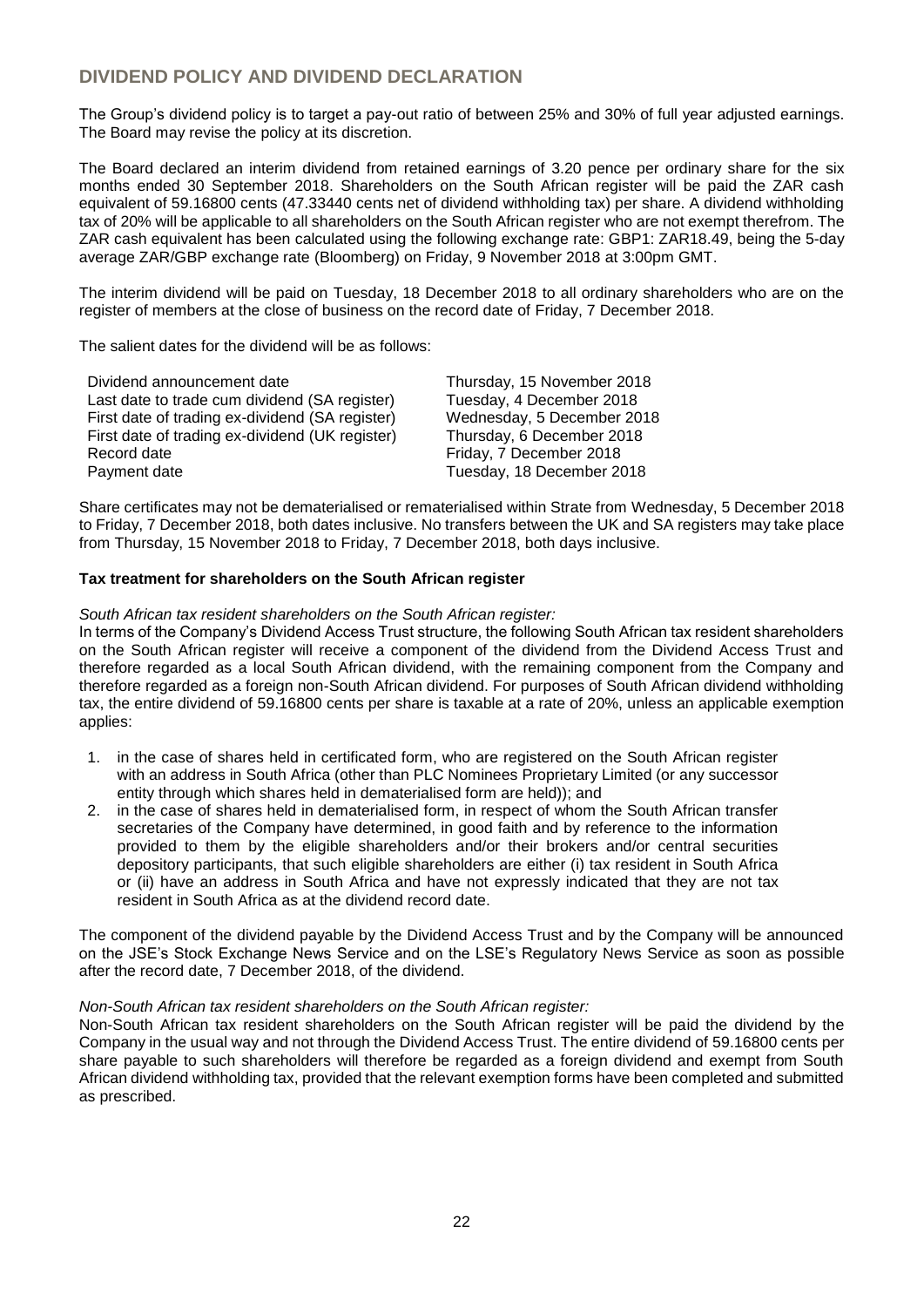# **PRINCIPAL RISKS**

The Board is ultimately accountable for the Group's risk management process and system of internal control. In the first half of the year, regulatory changes in Switzerland have had a material impact on the Group's financial performance. Hirslanden's management team is actively addressing the changes that have impacted all Swiss healthcare providers to enable the division to adapt in order to appropriately address to the future healthcare requirements in Switzerland. Other than the risk discussed above, the principal risks and mitigating factors remained the same as described on pages 44 to 49 of the Group's Annual Report and Financial Statements for the year ended 31 March 2018 (a copy of which is available on the Group's website at [www.mediclinic.com\)](http://www.mediclinic.com/).

## **DIRECTORS' RESPONSIBILITIES STATEMENT**

The Directors confirm that, to the best of their knowledge the unaudited condensed financial information has been prepared in accordance with International Financial Reporting Standards as adopted by the European Union and that this announcement includes a fair review of the information required by the Disclosure Guidance and Transparency Rules 4.2.4, 4.2.7 and 4.2.8.

After making enquiries, the Directors considered it appropriate to adopt the going concern basis in preparing the financial information.

The names and functions of the Company's directors are listed on the Company's website.

By order of the Board.

**Ronnie van der Merwe Jurgens Myburgh Chief Executive Officer** 

14 November 2018

# **CAUTIONARY STATEMENT**

*This announcement contains certain forward-looking statements relating to the business of the Company and its subsidiaries (collectively, the "Group"), including with respect to the progress, timing and completion of the Group's development, the Group's ability to treat, attract, and retain patients and customers, its ability to engage consultants and general practitioners and to operate its business and increase referrals, the integration of prior*  acquisitions, the Group's estimates for future performance and its estimates regarding anticipated operating *results, future revenue, capital requirements, shareholder structure and financing. In addition, even if the Group's actual results or development are consistent with the forward-looking statements contained in this announcement, those results or developments may not be indicative of the Group's results or developments in the future. In some cases, you can identify forward-looking statements by words such as "could," "should," "may," "expects," "aims," "targets," "anticipates," "believes," "intends," "estimates," or similar words. These forwardlooking statements are based largely on the Group's current expectations as of the date of this announcement and are subject to a number of known and unknown risks and uncertainties and other factors that may cause actual results, performance or achievements to be materially different from any future results, performance or achievement expressed or implied by these forward-looking statements. In particular, the Group's expectations could be affected by, among other things, uncertainties involved in the integration of acquisitions or new developments, changes in legislation or the regulatory regime governing healthcare in Switzerland, South Africa, Namibia and the UAE and poor performance by healthcare practitioners who practice at our facilities, unexpected regulatory actions or suspensions, competition in general, the impact of global economic changes, and the Group's ability to obtain or maintain accreditation or approval for its facilities or service lines. In light of these risks and uncertainties, there can be no assurance that the forward-looking statements made in this announcement will in fact be realised and no representation or warranty is given as to the completeness or accuracy of the forward-looking statements contained in this announcement.*

*The Group is providing the information in this announcement as of this date, and we disclaim any intention or obligation to publicly update or revise any forward-looking statements, whether as a result of new information, future events or otherwise.*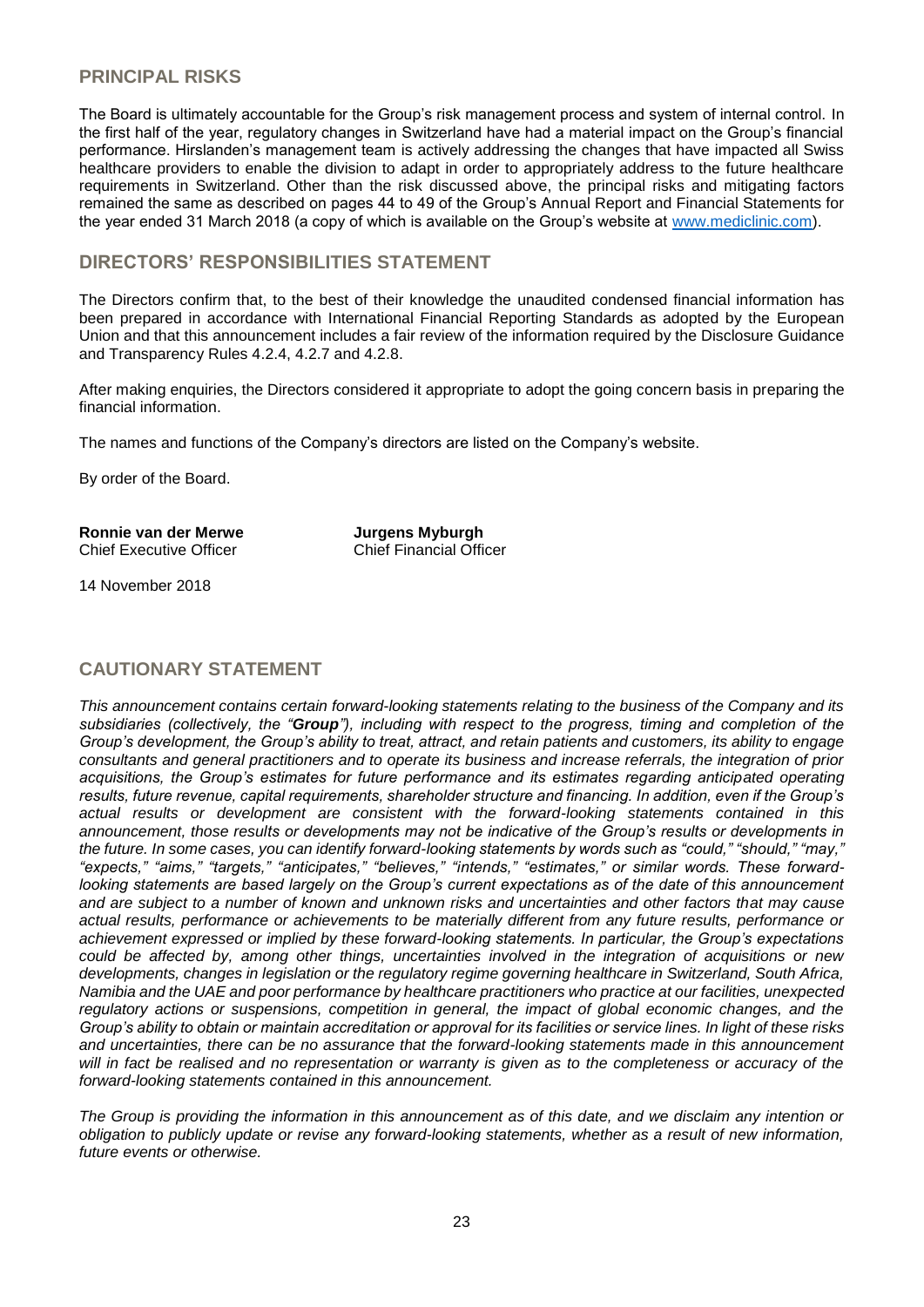# **INDEPENDENT REVIEW REPORT TO MEDICLINIC INTERNATIONAL PLC**

**Report on the condensed consolidated financial information**

## **Our conclusion**

We have reviewed Mediclinic International plc's condensed consolidated financial information (the "**interim financial statements**") in the interim results announcement of Mediclinic International plc for the six month period ended 30 September 2018. Based on our review, nothing has come to our attention that causes us to believe that the interim financial statements are not prepared, in all material respects, in accordance with International Accounting Standard 34, 'Interim Financial Reporting', as adopted by the European Union and the Disclosure Guidance and Transparency Rules sourcebook of the United Kingdom's Financial Conduct Authority.

### **What we have reviewed**

The interim financial statements comprise:

- the condensed consolidated statement of financial position at 30 September 2018;
- the condensed consolidated income statement and condensed consolidated statement of comprehensive income for the period then ended;
- the condensed consolidated statement of cash flows for the period then ended;
- the condensed consolidated statement of changes in equity for the period then ended; and
- the notes to the interim financial statements.

The interim financial statements included in the interim results announcement have been prepared in accordance with International Accounting Standard 34, 'Interim Financial Reporting', as adopted by the European Union and the Disclosure Guidance and Transparency Rules sourcebook of the United Kingdom's Financial Conduct Authority.

As disclosed in note 2 to the interim financial statements, the financial reporting framework that has been applied in the preparation of the full annual financial statements of the Group is applicable law and International Financial Reporting Standards (IFRSs) as adopted by the European Union.

**Responsibilities for the interim financial statements and the review**

## **Our responsibilities and those of the directors**

The interim results announcement, including the interim financial statements, is the responsibility of, and has been approved by, the directors. The directors are responsible for preparing the interim results announcement in accordance with the Disclosure Guidance and Transparency Rules sourcebook of the United Kingdom's Financial Conduct Authority.

Our responsibility is to express a conclusion on the interim financial statements in the interim results announcement based on our review. This report, including the conclusion, has been prepared for and only for the company for the purpose of complying with the Disclosure Guidance and Transparency Rules sourcebook of the United Kingdom's Financial Conduct Authority and for no other purpose. We do not, in giving this conclusion, accept or assume responsibility for any other purpose or to any other person to whom this report is shown or into whose hands it may come save where expressly agreed by our prior consent in writing.

## **What a review of interim financial statements involves**

We conducted our review in accordance with International Standard on Review Engagements (UK and Ireland) 2410, 'Review of Interim Financial Information Performed by the Independent Auditor of the Entity' issued by the Auditing Practices Board for use in the United Kingdom. A review of interim financial information consists of making enquiries, primarily of persons responsible for financial and accounting matters, and applying analytical and other review procedures.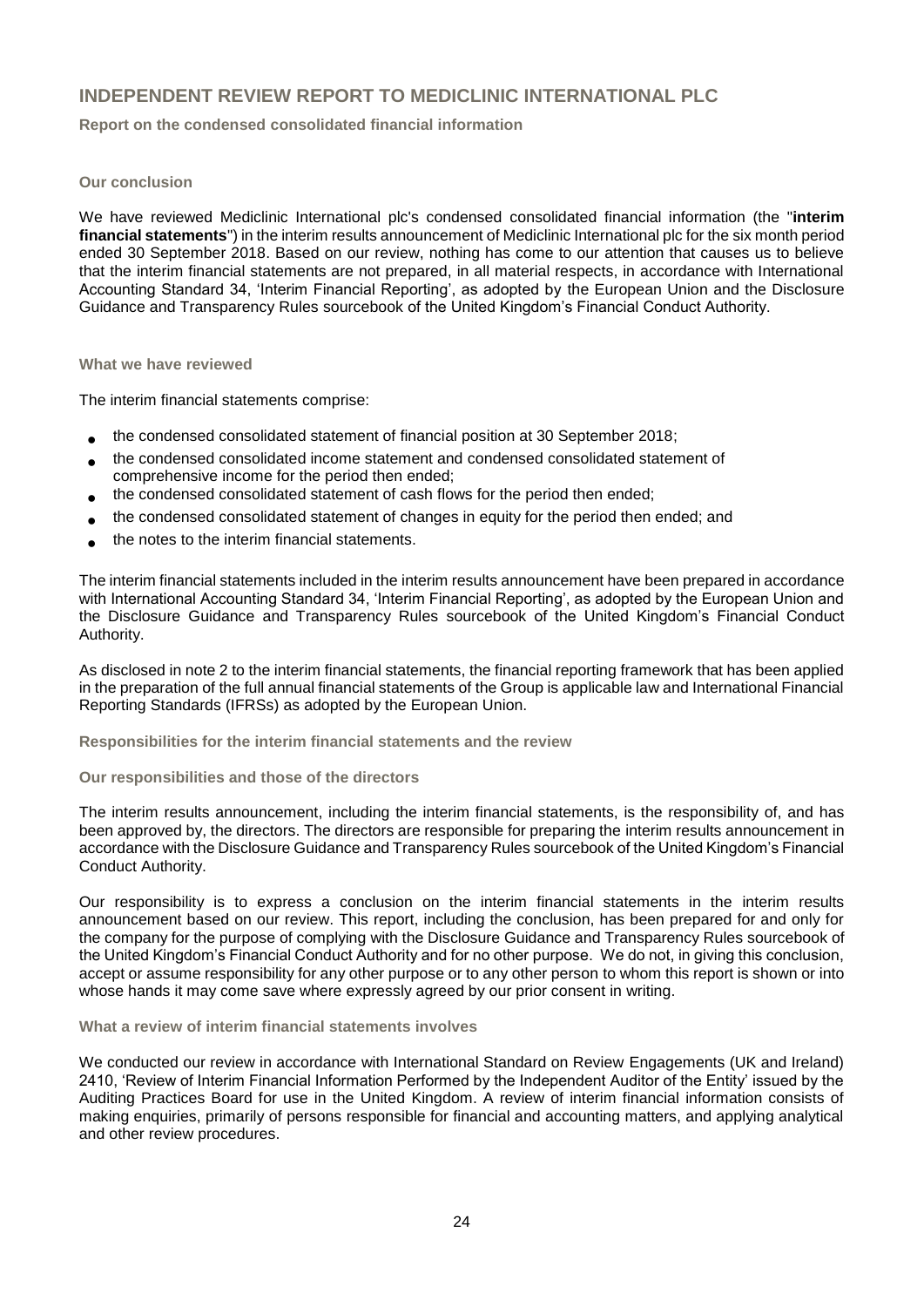A review is substantially less in scope than an audit conducted in accordance with International Standards on Auditing (UK) and, consequently, does not enable us to obtain assurance that we would become aware of all significant matters that might be identified in an audit. Accordingly, we do not express an audit opinion.

We have read the other information contained in the interim results announcement and considered whether it contains any apparent misstatements or material inconsistencies with the information in the interim financial statements.

PricewaterhouseCoopers LLP Chartered Accountants London 14 November 2018

- *a) The maintenance and integrity of the Mediclinic International plc website is the responsibility of the directors; the work carried out by the auditors does not involve consideration of these matters and, accordingly, the auditors accept no responsibility for any changes that may have occurred to the interim financial statements since they were initially presented on the website.*
- *b) Legislation in the United Kingdom governing the preparation and dissemination of financial statements may differ from legislation in other jurisdictions.*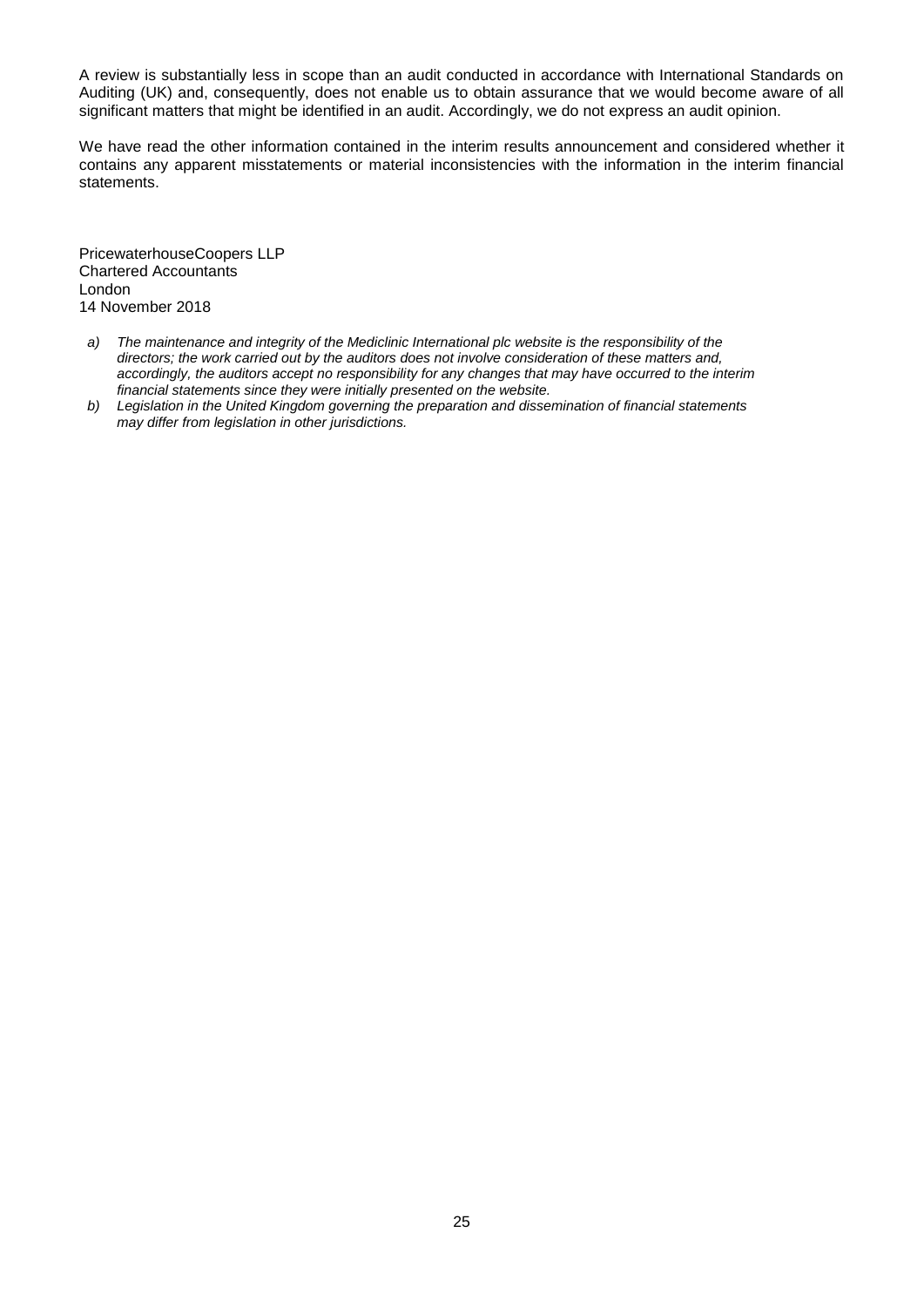# **CONDENSED CONSOLIDATED STATEMENT OF FINANCIAL POSITION**

at 30 September 2018

|                                               |                | 30 Sept 2018<br>(Unaudited)<br>GBP'm | 31 Mar 2018<br>(Audited)<br>GBP'm |
|-----------------------------------------------|----------------|--------------------------------------|-----------------------------------|
| <b>ASSETS</b>                                 |                |                                      |                                   |
| <b>Non-current assets</b>                     |                | 5 3 9 6                              | 5 3 8 2                           |
| Property, equipment and vehicles              | 4              | 3694                                 | 3590                              |
| Intangible assets                             | 5              | 1459                                 | 1 4 0 6                           |
| Equity accounted investments                  | 6              | 190                                  | 357                               |
| Retirement benefit asset                      | 8              | 24                                   |                                   |
| Other investments and loans                   |                | 8                                    |                                   |
| Derivative financial instruments              |                | 1                                    |                                   |
| Deferred income tax assets                    |                | 20                                   | 22                                |
| <b>Current assets</b>                         |                | 1 0 4 2                              | 961                               |
| Inventories                                   |                | 91                                   | 90                                |
| Trade and other receivables                   |                | 704                                  | 607                               |
| Other investments and loans                   |                | 1                                    |                                   |
| Current income tax assets                     |                | 4                                    |                                   |
| Cash and cash equivalents                     |                | 242                                  | 261                               |
| Assets classified as held for sale            |                |                                      |                                   |
| <b>Total assets</b>                           |                | 6438                                 | 6 3 4 3                           |
| <b>EQUITY</b>                                 |                |                                      |                                   |
| <b>Capital and reserves</b>                   |                |                                      |                                   |
| Share capital                                 |                | 74                                   | 74                                |
| Share premium reserve                         |                | 690                                  | 690                               |
| Treasury shares                               |                |                                      | (1)                               |
| Retained earnings                             |                | 4872                                 | 5 0 5 7                           |
| Other reserves                                |                | (2355)                               | (2534)                            |
| Attributable to equity holders of the Company |                | 3 2 8 1                              | 3 2 8 6                           |
| Non-controlling interests                     |                | 83                                   | 87                                |
| <b>Total equity</b>                           |                | 3 3 6 4                              | 3 3 7 3                           |
| <b>LIABILITIES</b>                            |                |                                      |                                   |
| <b>Non-current liabilities</b>                |                | 2 5 3 1                              | 2 4 4 5                           |
| Borrowings                                    | 7              | 1936                                 | 1866                              |
| Deferred income tax liabilities               |                | 479                                  | 467                               |
| Retirement benefit obligations                |                | 87                                   | 86                                |
| Provisions                                    |                | 27                                   | 23                                |
| Derivative financial instruments              |                | 1                                    |                                   |
| Cash-settled share-based payment liabilities  |                | 1                                    | 1                                 |
| <b>Current liabilities</b>                    |                | 543                                  | 525                               |
| Trade and other payables                      |                | 422                                  | 424                               |
| Borrowings                                    | $\overline{7}$ | 93                                   | 71                                |
| Provisions                                    |                | 15                                   | 15                                |
| Retirement benefit obligations                |                | 11                                   | 10                                |
| Current income tax liabilities                |                | $\boldsymbol{2}$                     |                                   |
| <b>Total liabilities</b>                      |                | 3 0 7 4                              | 5<br>2 9 7 0                      |
|                                               |                |                                      |                                   |
| <b>Total equity and liabilities</b>           |                | 6438                                 | 6 3 4 3                           |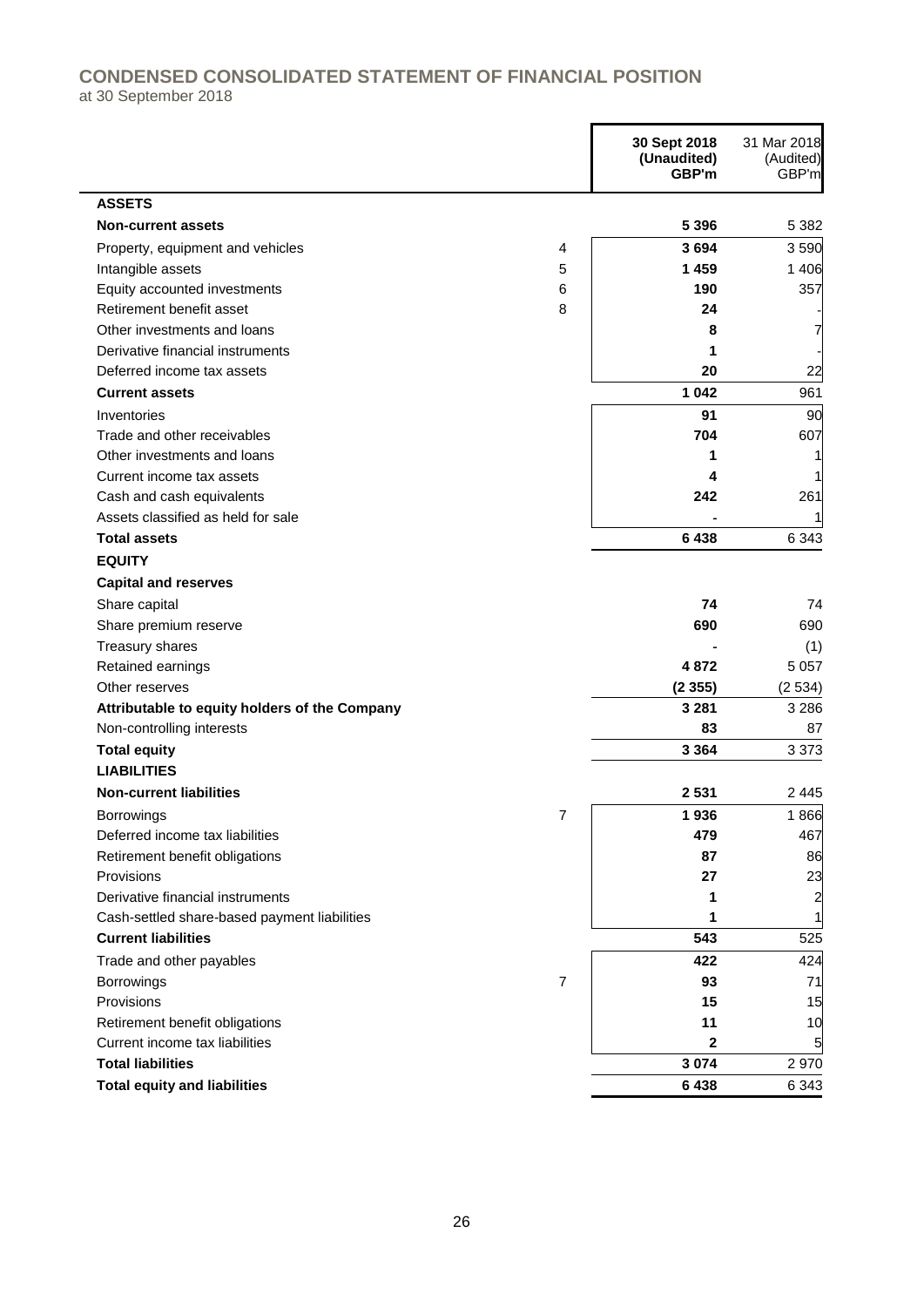# **CONDENSED CONSOLIDATED INCOME STATEMENT**

|                                                                                      | <b>Notes</b> | 30 Sept 2018<br>(Unaudited)<br>GBP'm | 30 Sept 2017<br>(Unaudited)<br>GBP'm |
|--------------------------------------------------------------------------------------|--------------|--------------------------------------|--------------------------------------|
| Revenue                                                                              |              | 1 3 8 7                              | 1 4 0 5                              |
| Cost of sales                                                                        |              | (872)                                | (885)                                |
| Administration and other operating expenses                                          |              | (476)                                | (382)                                |
| Impairment of properties                                                             | 4            | (43)                                 |                                      |
| Impairment of intangible assets                                                      | 5            | (55)                                 |                                      |
| Other administration and operating expenses                                          |              | (378)                                | (382)                                |
| Other gains and losses                                                               |              |                                      | (5)                                  |
| <b>Operating profit</b>                                                              |              | 39                                   | 133                                  |
| Finance income                                                                       |              | 4                                    | 6                                    |
| Finance cost                                                                         | 9            | (31)                                 | (41)                                 |
| Share of net profit of equity accounted investments                                  | 6            | 2                                    |                                      |
| Impairment of equity accounted investment                                            | 6            | (164)                                | (109)                                |
| Loss before tax                                                                      |              | (150)                                | (10)                                 |
| Income tax expense                                                                   | 10           | (8)                                  | (30)                                 |
| Loss for the period                                                                  |              | (158)                                | (40)                                 |
| Attributable to:                                                                     |              |                                      |                                      |
| Equity holders of the Company                                                        |              | (168)                                | (50)                                 |
| Non-controlling interests                                                            |              | 10                                   | 10                                   |
|                                                                                      |              | (158)                                | (40)                                 |
| Loss per ordinary share attributable to the equity holders of the<br>Company - pence |              |                                      |                                      |
| <b>Basic</b>                                                                         | 11           | (22.8)                               | (6.8)                                |
| <b>Diluted</b>                                                                       | 11           | (22.8)                               | (6.8)                                |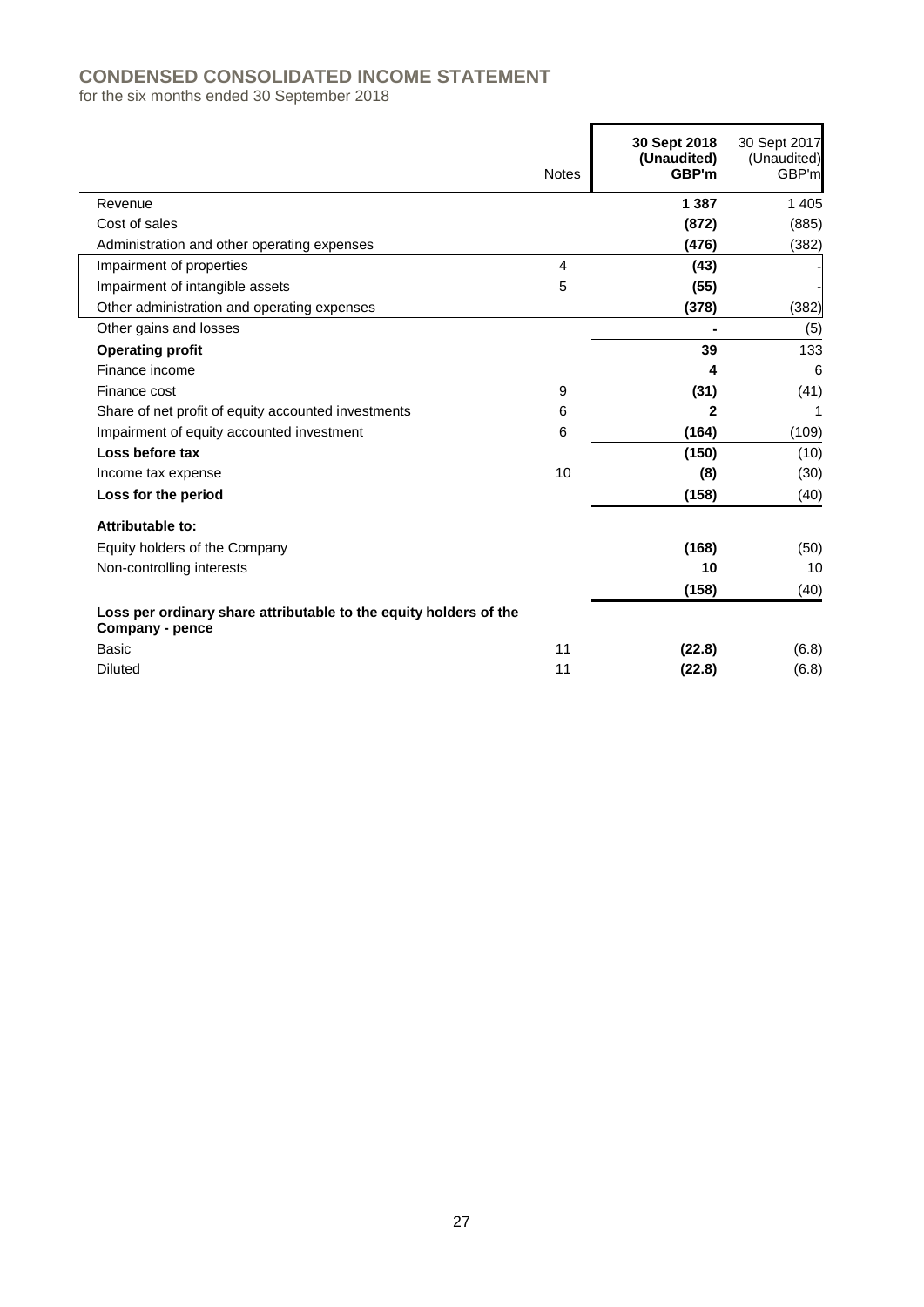# **CONDENSED CONSOLIDATED STATEMENT OF OTHER COMPREHENSIVE INCOME**

|                                                            | 30 Sept 2018<br>(Unaudited)<br>GBP'm | 30 Sept 2017<br>(Unaudited)<br>GBP'm |
|------------------------------------------------------------|--------------------------------------|--------------------------------------|
| Loss for the period                                        | (158)                                | (40)                                 |
| Other comprehensive income/(loss)                          |                                      |                                      |
| Items that may be reclassified to the income statement     | 171                                  | (189)                                |
| Currency translation differences                           | 169                                  | (189)                                |
| Fair value adjustment - cash flow hedges                   | 2                                    |                                      |
| Items that may not be reclassified to the income statement | 20                                   | 31                                   |
| Remeasurements of retirement benefit obligations           | 20                                   | 31                                   |
| Other comprehensive income/(loss), net of tax              | 191                                  | (158)                                |
| Total comprehensive income/(loss) for the period           | 33                                   | (198)                                |
| <b>Attributable to:</b>                                    |                                      |                                      |
| Equity holders of the Company                              | 32                                   | (202)                                |
| Non-controlling interests                                  | 1                                    | 4                                    |
|                                                            | 33                                   | (198)                                |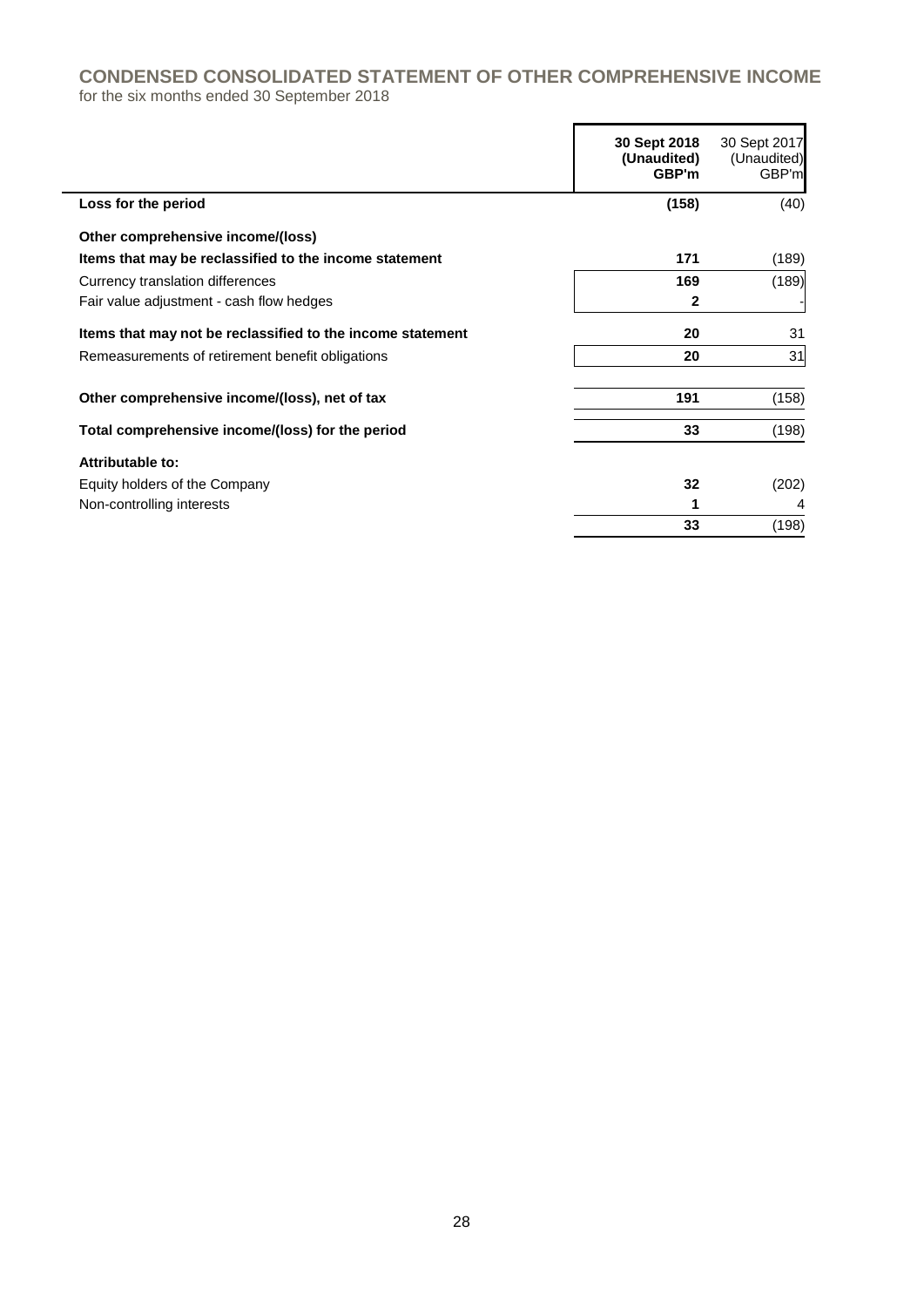# **CONDENSED CONSOLIDATED STATEMENT OF CHANGES IN EQUITY**

| capital<br>GBP'm         | Capital<br>reserve<br>GBP'm | <b>Share</b><br>reserve<br>GBP'm | <b>Reverse</b><br>reserve<br>GBP'm | Treasury<br>shares<br>GBP'm | Share-<br>based<br>reserve<br>GBP'm | Foreign<br>currency<br>reserve<br>GBP'm | <b>Hedging</b><br>reserve<br>GBP'm | Company<br>GBP'm |                                                                                                                                                                                           | <b>Total</b><br>equity<br>GBP'm                                                         |
|--------------------------|-----------------------------|----------------------------------|------------------------------------|-----------------------------|-------------------------------------|-----------------------------------------|------------------------------------|------------------|-------------------------------------------------------------------------------------------------------------------------------------------------------------------------------------------|-----------------------------------------------------------------------------------------|
| 74                       | 6                           | 690                              | (3014)                             | (1)                         |                                     | 468                                     | 5                                  |                  |                                                                                                                                                                                           | 3 3 7 3                                                                                 |
| $\overline{\phantom{a}}$ |                             |                                  |                                    |                             |                                     |                                         | $\overline{\phantom{a}}$           | (2)              |                                                                                                                                                                                           | (2)                                                                                     |
| 74                       | 6                           | 690                              | (3014)                             | (1)                         | 1                                   | 468                                     | 5                                  |                  |                                                                                                                                                                                           | 3 3 7 1                                                                                 |
|                          |                             |                                  |                                    |                             |                                     |                                         |                                    |                  | 10                                                                                                                                                                                        | (158)                                                                                   |
|                          |                             |                                  |                                    |                             |                                     | 178                                     | $\overline{c}$                     |                  | (9)                                                                                                                                                                                       | 191                                                                                     |
|                          |                             |                                  |                                    |                             |                                     | 178                                     | $\overline{2}$                     |                  |                                                                                                                                                                                           | 33                                                                                      |
|                          |                             |                                  |                                    |                             |                                     | $\overline{7}$                          | (7)                                |                  |                                                                                                                                                                                           | $\overline{\phantom{a}}$                                                                |
|                          |                             |                                  |                                    |                             |                                     |                                         |                                    |                  |                                                                                                                                                                                           | 2                                                                                       |
|                          |                             |                                  |                                    | -1                          | (1)                                 |                                         |                                    |                  |                                                                                                                                                                                           |                                                                                         |
|                          |                             |                                  |                                    |                             |                                     |                                         |                                    |                  | (7)                                                                                                                                                                                       | (42)                                                                                    |
| 74                       | 6                           | 690                              | (3014)                             |                             |                                     | 653                                     |                                    | 3 2 8 1          |                                                                                                                                                                                           | 3 3 6 4                                                                                 |
|                          |                             | Share redemption                 |                                    | premium acquisition         |                                     |                                         | payment translation                |                  | <b>Attributable</b><br>to equity<br>holders of<br><b>Retained</b><br>earnings<br>GBP'ml<br>3 2 8 6<br>5 0 5 7<br>(2)<br>5 0 5 5<br>3 2 8 4<br>(168)<br>20<br>200<br>(148)<br>(35)<br>4872 | Non-<br>the controlling<br>interests<br>GBP'ml<br>87<br>87<br>(168)<br>32<br>(35)<br>83 |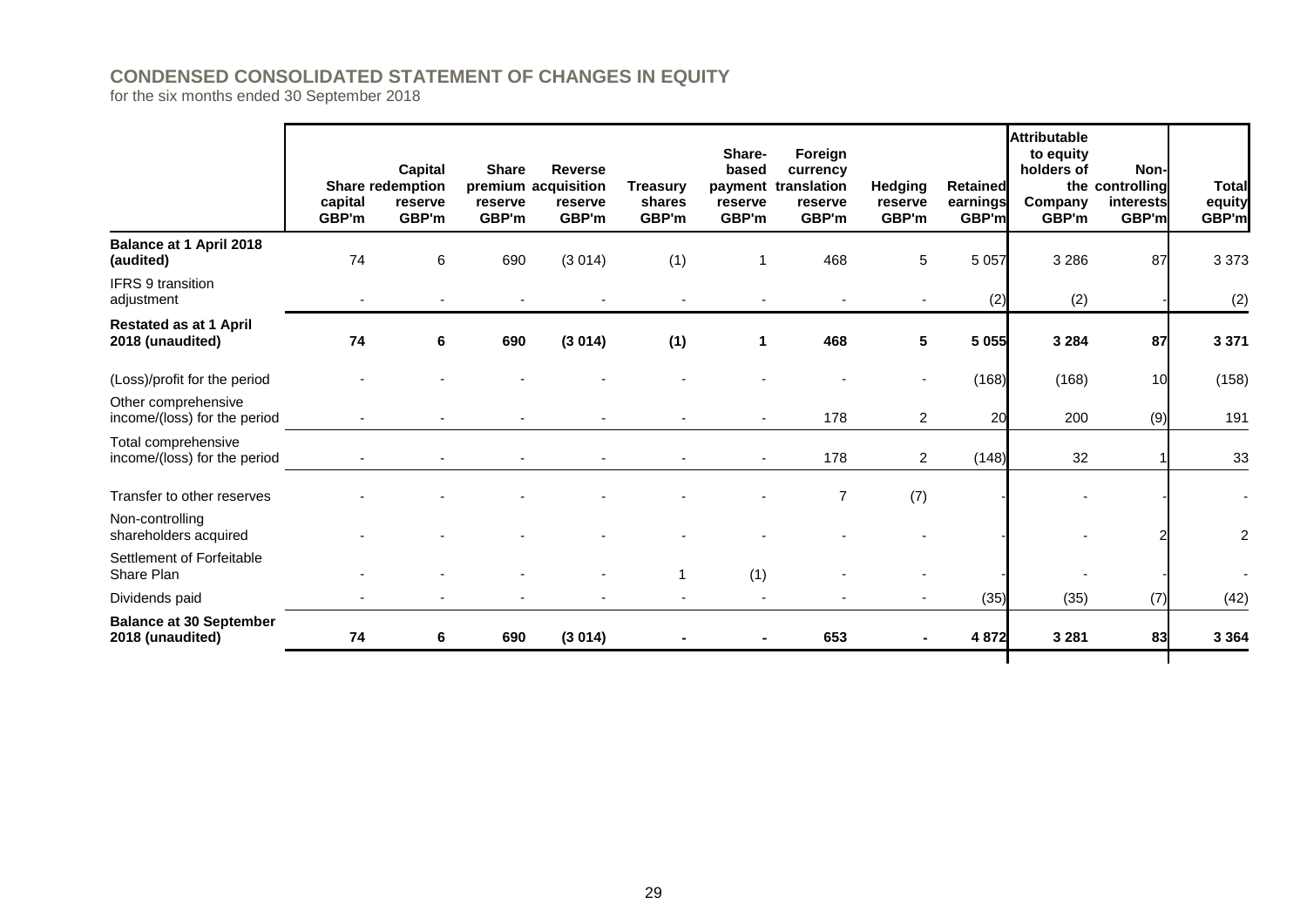# **CONDENSED CONSOLIDATED STATEMENT OF CHANGES IN EQUITY**

|                                                       | capital<br>GBP'm | Capital<br><b>Share redemption</b><br>reserve<br>GBP'm | <b>Share</b><br>reserve<br>GBP'm | <b>Reverse</b><br>premium acquisition<br>reserve<br>GBP'm | Treasurv<br>shares<br>GBP'm | Share-<br>based<br>reserve<br>GBP'm | Foreign<br>currency<br>payment translation<br>reserve<br>GBP'm | <b>Hedging</b><br>reserve<br>GBP'm | Retained<br>earnings<br>GBP'm | <b>Attributable</b><br>to equity<br>holders of<br>Company<br>GBP'm | Non-l<br>the controlling<br>interests<br>GBP'm | <b>Total</b><br>equity<br>GBP'm |
|-------------------------------------------------------|------------------|--------------------------------------------------------|----------------------------------|-----------------------------------------------------------|-----------------------------|-------------------------------------|----------------------------------------------------------------|------------------------------------|-------------------------------|--------------------------------------------------------------------|------------------------------------------------|---------------------------------|
| <b>Balance at 1 April 2017</b><br>(audited)           | 74               | 6                                                      | 690                              | (3014)                                                    | (2)                         | 24                                  | 779                                                            | $\overline{4}$                     | 5 5 2 5                       | 4 0 8 6                                                            | 78                                             | 4 1 6 4                         |
| (Loss)/profit for the period                          |                  |                                                        |                                  |                                                           |                             |                                     |                                                                |                                    | (50)                          | (50)                                                               | 10                                             | (40)                            |
| Other comprehensive<br>(loss)/income for the period   |                  |                                                        |                                  |                                                           |                             |                                     | (183)                                                          |                                    | 31                            | (152)                                                              | (6)                                            | (158)                           |
| Total comprehensive<br>(loss)/income for the period   |                  |                                                        |                                  | $\overline{\phantom{a}}$                                  |                             |                                     | (183)                                                          |                                    | (19)                          | (202)                                                              |                                                | (198)                           |
| Transfer to retained<br>earnings                      |                  |                                                        |                                  |                                                           |                             | (24)                                |                                                                |                                    | 24                            |                                                                    |                                                |                                 |
| Treasury shares purchased<br>(Forfeitable Share Plan) |                  |                                                        |                                  |                                                           |                             |                                     |                                                                |                                    |                               |                                                                    |                                                |                                 |
| Transactions with non-<br>controlling shareholders    |                  |                                                        |                                  |                                                           |                             |                                     |                                                                |                                    | (1)                           | (1)                                                                | (1)                                            | (2)                             |
| Dividends paid                                        |                  |                                                        |                                  |                                                           |                             |                                     |                                                                |                                    | (35)                          | (35)                                                               | (8)                                            | (43)                            |
| <b>Balance at 30 September</b><br>2017 (unaudited)    | 74               | 6                                                      | 690                              | (3014)                                                    | (1)                         |                                     | 596                                                            | 4                                  | 5 4 9 4                       | 3849                                                               | 73                                             | 3922                            |
|                                                       |                  |                                                        |                                  |                                                           |                             |                                     |                                                                |                                    |                               |                                                                    |                                                |                                 |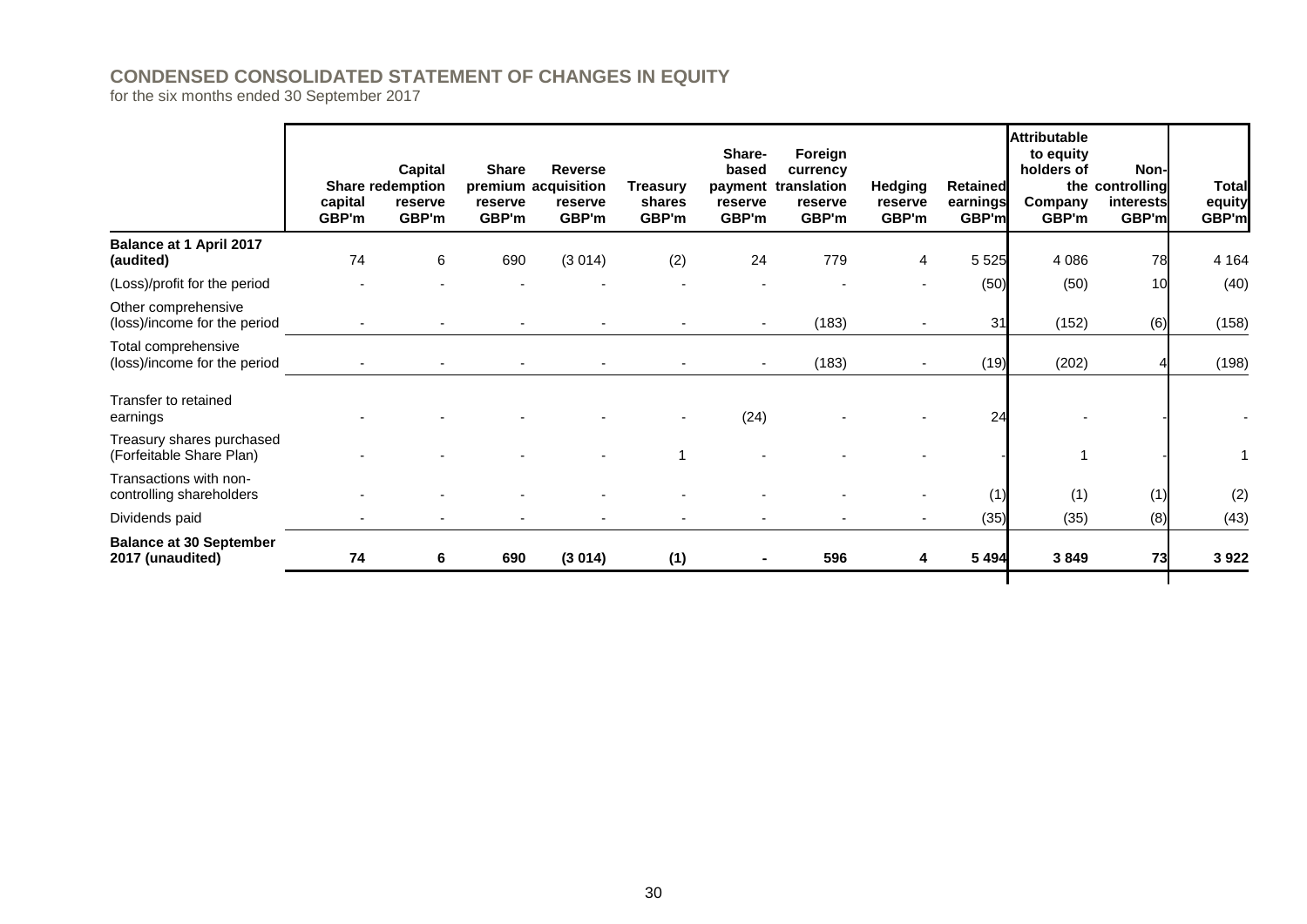# **CONDENSED CONSOLIDATED STATEMENT OF CASH FLOWS**

for the six months ended 30 September 2018

|                                                     |              | 30 Sep 2018<br>(Unaudited)<br>GBP'm | 30 Sep 2017<br>(Unaudited)<br>GBP'm |
|-----------------------------------------------------|--------------|-------------------------------------|-------------------------------------|
|                                                     | <b>Notes</b> | Inflow/(outflow) Inflow/(outflow)   |                                     |
| <b>CASH FLOW FROM OPERATING ACTIVITIES</b>          |              |                                     |                                     |
| Cash received from customers                        |              | 1 308                               | 1 477                               |
| Cash paid to suppliers and employees                |              | (1162)                              | (1267)                              |
| Cash generated from operations                      |              | 146                                 | 210                                 |
| Interest received                                   |              | 4                                   | 6                                   |
| Interest paid                                       |              | (39)                                | (41)                                |
| Tax paid                                            |              | (30)                                | (26)                                |
| Net cash generated from operating activities        |              | 81                                  | 149                                 |
| <b>CASH FLOW FROM INVESTMENT ACTIVITIES</b>         |              | (131)                               | (182)                               |
| Investment to maintain operations                   |              | (47)                                | (62)                                |
| Investment to expand operations                     |              | (72)                                | (57)                                |
| Acquisition of subsidiaries                         | 12           | (13)                                | (83)                                |
| Disposal of subsidiaries                            |              |                                     | 3                                   |
| Dividends received from equity accounted investment |              | 3                                   | 3                                   |
| Acquisition of other investments and loans          |              | (2)                                 |                                     |
| Investment in short-term deposits                   |              |                                     | 14                                  |
| Net cash utilised before financing activities       |              | (50)                                | (33)                                |
| <b>CASH FLOW FROM FINANCING ACTIVITIES</b>          |              | 36                                  | (48)                                |
| Distributions to non-controlling interests          |              | (7)                                 | (8)                                 |
| Distributions to shareholders                       | 15           | (35)                                | (35)                                |
| Transaction with non-controlling interest           |              | $\mathbf{2}$                        | 3                                   |
| Proceeds from borrowings                            |              | 110                                 |                                     |
| Repayment of borrowings                             |              | (31)                                | (10)                                |
| Refinancing transaction costs                       |              | (3)                                 |                                     |
| Net decrease in cash and cash equivalents           |              | (14)                                | (81)                                |
| Opening balance of cash and cash equivalents        |              | 261                                 | 361                                 |
| Exchange rate fluctuations on foreign cash          |              | (5)                                 | (18)                                |
| Closing balance of cash and cash equivalents        |              | 242                                 | 262                                 |

É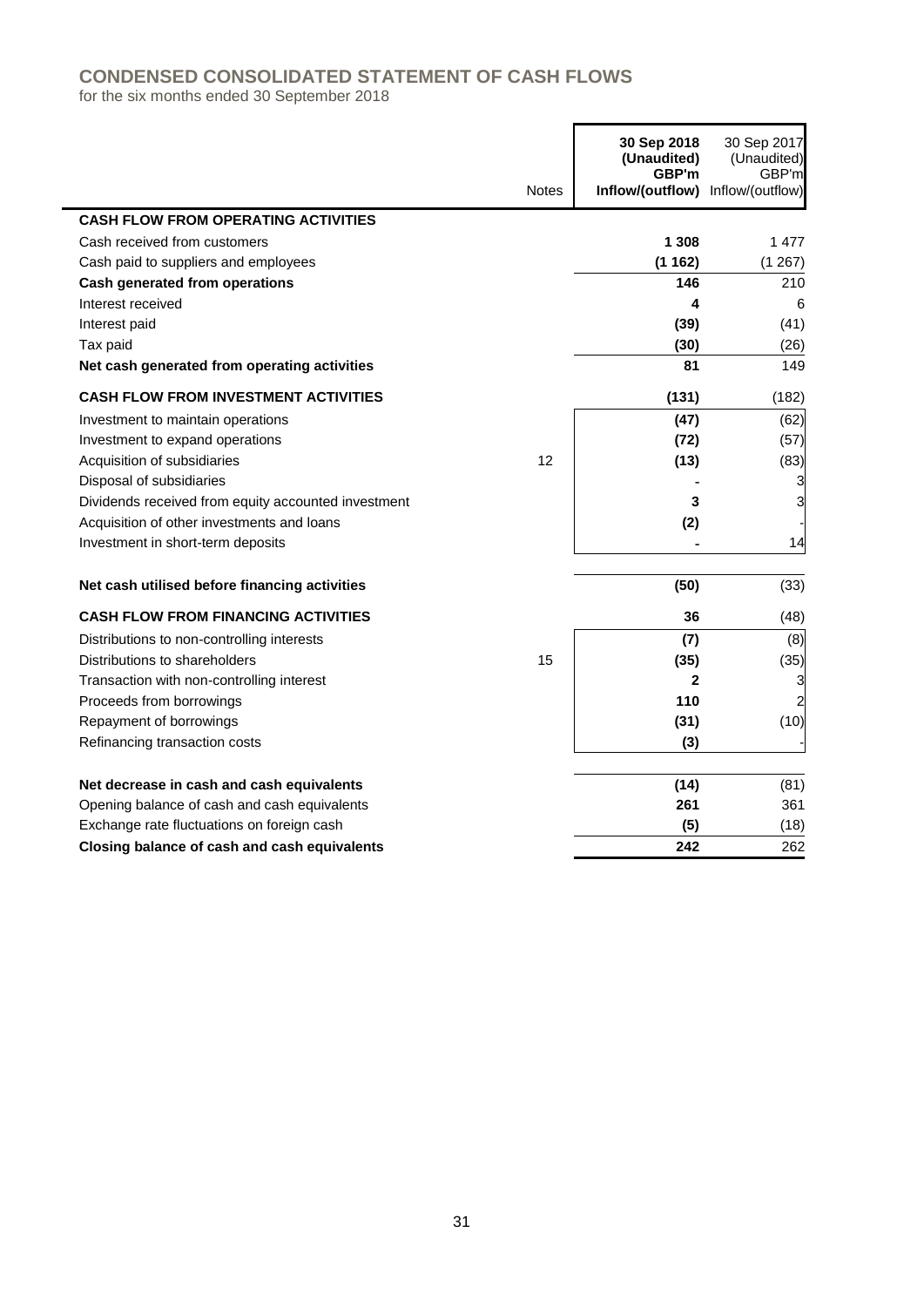#### **1. GENERAL INFORMATION**

Mediclinic is an international private hospital group with operations in Switzerland, Southern Africa (South Africa and Namibia) and the United Arab Emirates. Its core purpose is to enhance the quality of life of patients by providing value-based healthcare services. Mediclinic also holds a 29.9% interest in Spire Healthcare Group plc, a LSE listed and UK-based private hospital group.

The Company is a public limited company, with a primary listing on the London Stock Exchange and secondary listings on the Johannesburg Stock Exchange and the Namibian Stock Exchange and incorporated and domiciled in the UK (registered number: 08338604). The address of its registered office is 6 th Floor, 65 Gresham Street, London, EC2V 7NQ, United Kingdom.

The condensed consolidated financial information for the six months ended 30 September 2018 was approved by the Board on 14 November 2018.

#### **2. BASIS OF PREPARATION**

The condensed consolidated interim financial information is prepared in accordance with International Financial Reporting Standards ('IFRS') as adopted by the European Union ('EU'), the Companies Act 2006 and Article 4 of the EU IAS Regulations.

The results announcement has been prepared applying consistent accounting policies to those applied by the Group in the 31 March 2018 financial year, except for the estimation of income tax in accordance with IAS 34 at 30 September 2018 and subject to the adoption of IFRS 9 and IFRS 15. The Group has prepared the condensed consolidated interim financial information on a going concern basis. The condensed consolidated financial statements has been prepared in accordance with the Disclosure Guidance and Transparency Rules of the Financial Conduct Authority and with IAS 34 Interim Financial Reporting, as adopted by the EU. They do not include all the information required for full annual financial statements and should be read in conjunction with information contained in the Group's Annual Report and Financial Statements for the year ended 31 March 2018. The condensed consolidated interim financial information has been reviewed, not audited.

This results announcement does not constitute statutory accounts of the Group within the meaning of sections 434(3) and 435(3) of the Companies Act 2006. Statutory accounts for the year ended 31 March 2018 were approved by the Board of Directors on 23 May 2018 and delivered to the Registrar of Companies. The report of the auditors on those accounts was unqualified, did not draw attention to any matters by way of emphasis and did not contain statements under sections 498(2) or (3) of the Companies Act 2006.

The Group has adopted IFRS 9 and IFRS 15 from 1 April 2018. Refer to note 13 for a description of the changes in accounting policies.

The Group will adopt IFRS 16 Leases from 1 April 2019. A key change arising from IFRS 16 is that most operating leases will be accounted for on the statement of financial position of lessees and would recognise a right of use asset and a lease liability. In general, properties are owned by the Group with the exception of the Middle East division where properties are generally leased. Our impact assessment of IFRS 16 is ongoing and we intend to provide an update at year end.

#### **Functional and presentation currency**

The condensed consolidated financial statements are presented in pounds sterling, rounded to the nearest million. The functional currency of the majority of the Group's entities, and the currencies of the primary economic environments in which they operate, is the Swiss franc, South African rand and United Arab Emirates dirham. The United Arab Emirates dirham is pegged against the United States dollar at a rate of 3.6725 per US Dollar.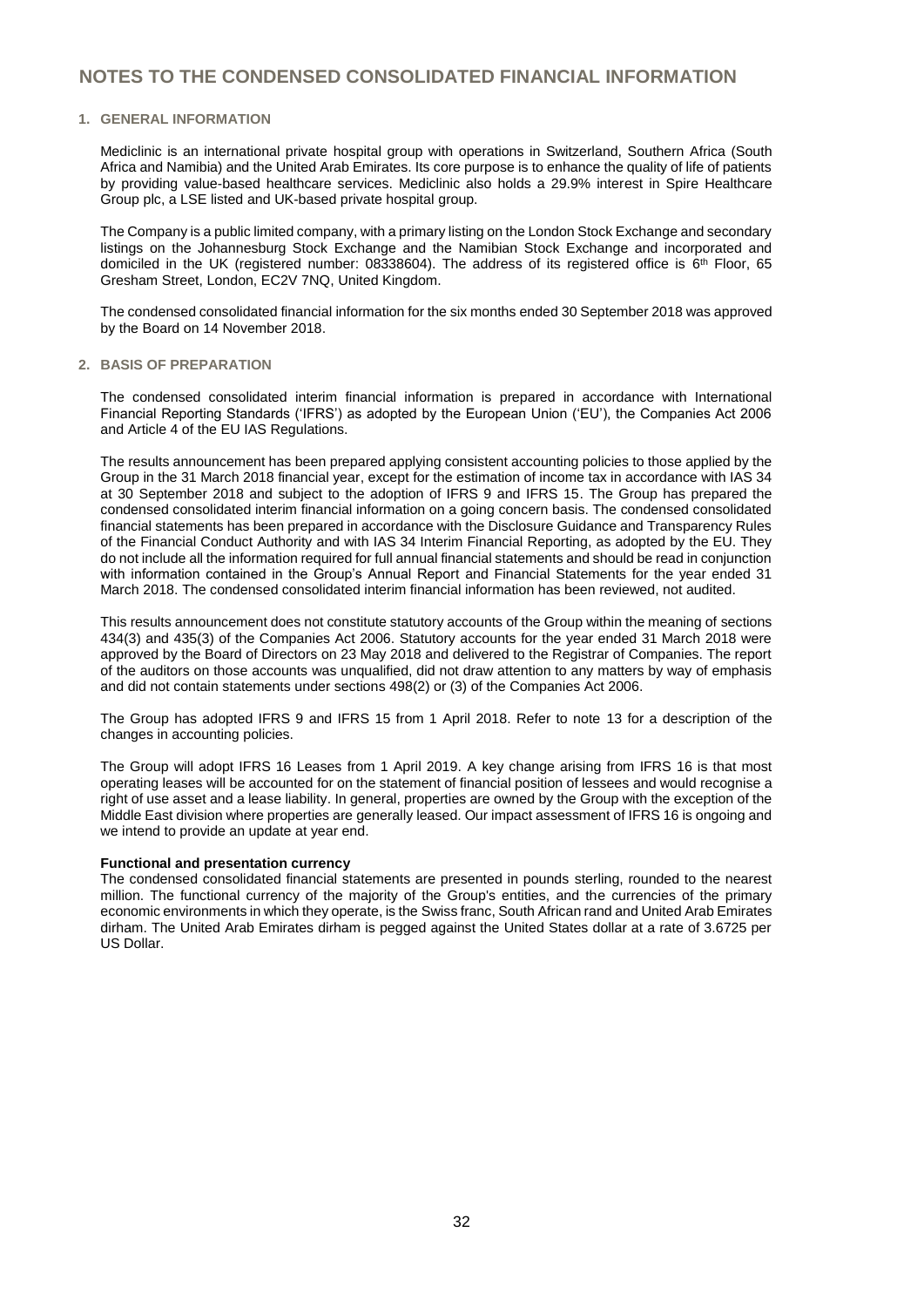## **3. SEGMENTAL REPORT**

The reportable operating segments are identified as follows: Switzerland, Southern Africa, Middle East and additional segments are shown for the United Kingdom and Corporate.

|                                                            |                | <b>Reportable operating segments</b> |                          |                             | Other                             |                    |  |
|------------------------------------------------------------|----------------|--------------------------------------|--------------------------|-----------------------------|-----------------------------------|--------------------|--|
| Period ended 30 September 2018                             | Total<br>GBP'm | <b>Switzerland</b><br>GBP'm          | <b>Southern</b><br>GBP'm | Africa Middle East<br>GBP'm | <b>United</b><br>Kingdom<br>GBP'm | Corporate<br>GBP'm |  |
| Revenue                                                    | 1 3 8 7        | 631                                  | 449                      | 307                         |                                   |                    |  |
| <b>EBITDA</b>                                              | 213            | 90                                   | 95                       | 29                          |                                   | (1)                |  |
| EBITDA before management fee                               | 213            | 93                                   | 98                       | 30                          |                                   | (8)                |  |
| Management fees included in EBITDA                         |                | (3)                                  | (3)                      | (1)                         |                                   | 7                  |  |
| Other gains and losses                                     |                |                                      | 1                        |                             |                                   | (1)                |  |
| Depreciation and amortisation                              | (76)           | (46)                                 | (15)                     | (15)                        |                                   |                    |  |
| Impairment of properties                                   | (43)           | (43)                                 |                          |                             |                                   |                    |  |
| Impairment of intangible assets                            | (55)           | (55)                                 |                          |                             |                                   |                    |  |
| Operating profit/(loss)                                    | 39             | (54)                                 | 81                       | 14                          |                                   | (2)                |  |
| Income from associate                                      | 2              |                                      |                          |                             | $\mathbf{2}$                      |                    |  |
| Impairment of associate                                    | (164)          |                                      |                          |                             | (164)                             |                    |  |
| Finance income                                             | 4              |                                      | 4                        |                             |                                   |                    |  |
| Finance cost (excluding intersegment<br>loan interest)     | (31)           | (11)                                 | (18)                     | (2)                         |                                   |                    |  |
| Total finance cost                                         | (31)           | (19)                                 | (18)                     | (2)                         |                                   | 8                  |  |
| Elimination of intersegment loan interest                  |                | 8                                    |                          |                             |                                   | (8)                |  |
| Taxation                                                   | (8)            | 12                                   | (20)                     |                             |                                   |                    |  |
| <b>Segment result</b>                                      | (158)          | (53)                                 | 47                       | 12                          | (162)                             | (2)                |  |
| At 30 September 2018                                       |                |                                      |                          |                             |                                   |                    |  |
| Investments in associates                                  | 185            | 2                                    | $\mathbf 2$              |                             | 181                               |                    |  |
| Investments in joint ventures                              | 5              |                                      | 5                        |                             |                                   |                    |  |
| Capital expenditure                                        | 113            | 24                                   | 30                       | 58                          |                                   | 1                  |  |
| Total segment assets                                       | 6438           | 3572                                 | 681                      | 1962                        | 181                               | 42                 |  |
| Total segment liabilities (excluding<br>intersegment loan) | 3 0 7 4        | 2080                                 | 594                      | 400                         |                                   |                    |  |
| Total liabilities from reportable segment                  | 3977           | 2983                                 | 594                      | 400                         |                                   |                    |  |
| Elimination of intersegment loan                           | (903)          | (903)                                |                          |                             |                                   |                    |  |
|                                                            |                |                                      |                          |                             |                                   |                    |  |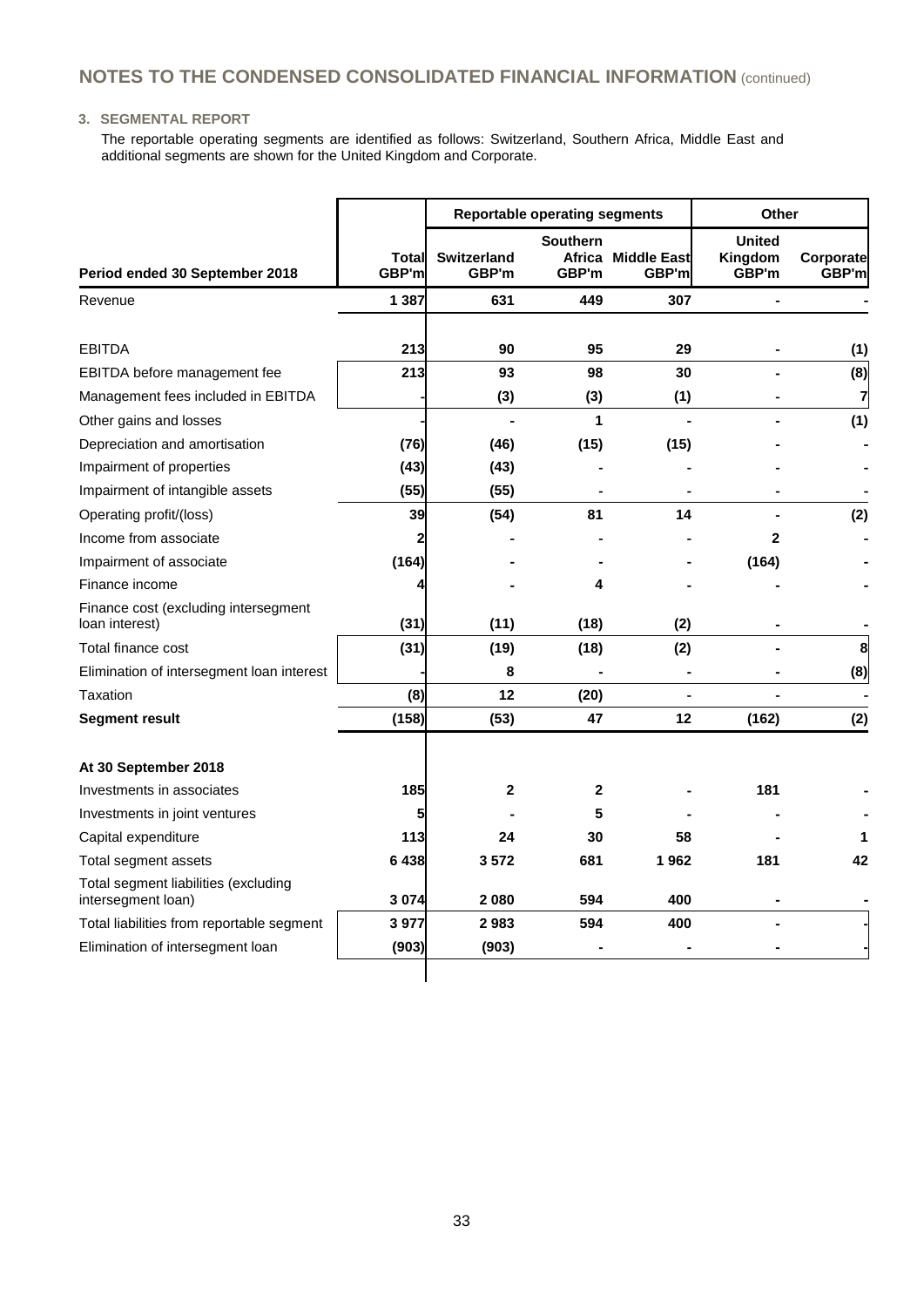# **3. SEGMENTAL REPORT** (continued)

|                                                            |                | <b>Reportable operating segments</b> |                          |                             | Other                             |                    |  |
|------------------------------------------------------------|----------------|--------------------------------------|--------------------------|-----------------------------|-----------------------------------|--------------------|--|
| Period ended 30 September 2017                             | Total<br>GBP'm | <b>Switzerland</b><br>GBP'm          | <b>Southern</b><br>GBP'm | Africa Middle East<br>GBP'm | <b>United</b><br>Kingdom<br>GBP'm | Corporate<br>GBP'm |  |
| Revenue                                                    | 1 4 0 5        | 651                                  | 444                      | 310                         |                                   |                    |  |
| <b>EBITDA</b>                                              | 232            | 113                                  | 93                       | 27                          |                                   | (1)                |  |
| EBITDA before management fee                               | 232            | 115                                  | 95                       | 29                          |                                   | (7)                |  |
| Management fees included in EBITDA                         |                | (2)                                  | (2)                      | (2)                         |                                   | 6                  |  |
| Other gains and losses                                     | (5)            |                                      |                          | (5)                         |                                   |                    |  |
| Depreciation and amortisation                              | (94)           | (41)                                 | (15)                     | (38)                        |                                   |                    |  |
| Operating profit/(loss)                                    | 133            | 72                                   | 78                       | (16)                        |                                   | (1)                |  |
| Income from associate                                      | 1              |                                      |                          |                             | 1                                 |                    |  |
| Impairment of associate                                    | (109)          |                                      |                          |                             | (109)                             |                    |  |
| Finance income                                             | 6              | 1                                    | 4                        | 1                           |                                   |                    |  |
| Finance cost (excluding intersegment<br>loan interest)     | (41)           | (17)                                 | (20)                     | (4)                         |                                   |                    |  |
| Total finance cost                                         | (41)           | (25)                                 | (20)                     | (4)                         |                                   | 8                  |  |
| Elimination of intersegment loan interest                  |                | 8                                    |                          |                             |                                   | (8)                |  |
| Taxation                                                   | (30)           | (10)                                 | (19)                     |                             |                                   | (1)                |  |
| <b>Segment result</b>                                      | (40)           | 46                                   | 43                       | (19)                        | (108)                             | (2)                |  |
| At 31 March 2018                                           |                |                                      |                          |                             |                                   |                    |  |
| Investments in associates                                  | 352            | 2                                    | 2                        |                             | 348                               |                    |  |
| Investments in joint ventures                              | 5              |                                      | 5                        |                             |                                   |                    |  |
| Capital expenditure                                        | 245            | 101                                  | 62                       | 80                          |                                   | 2                  |  |
| Total segment assets                                       | 6 3 4 3        | 3448                                 | 747                      | 1757                        | 348                               | 43                 |  |
| Total segment liabilities (excluding<br>intersegment loan) | 2970           | 1985                                 | 672                      | 309                         |                                   | 4                  |  |
| Total liabilities from reportable segment                  | 3827           | 2842                                 | 672                      | 309                         |                                   | 4                  |  |
| Elimination of intersegment loan                           | (857)          | (857)                                |                          |                             |                                   |                    |  |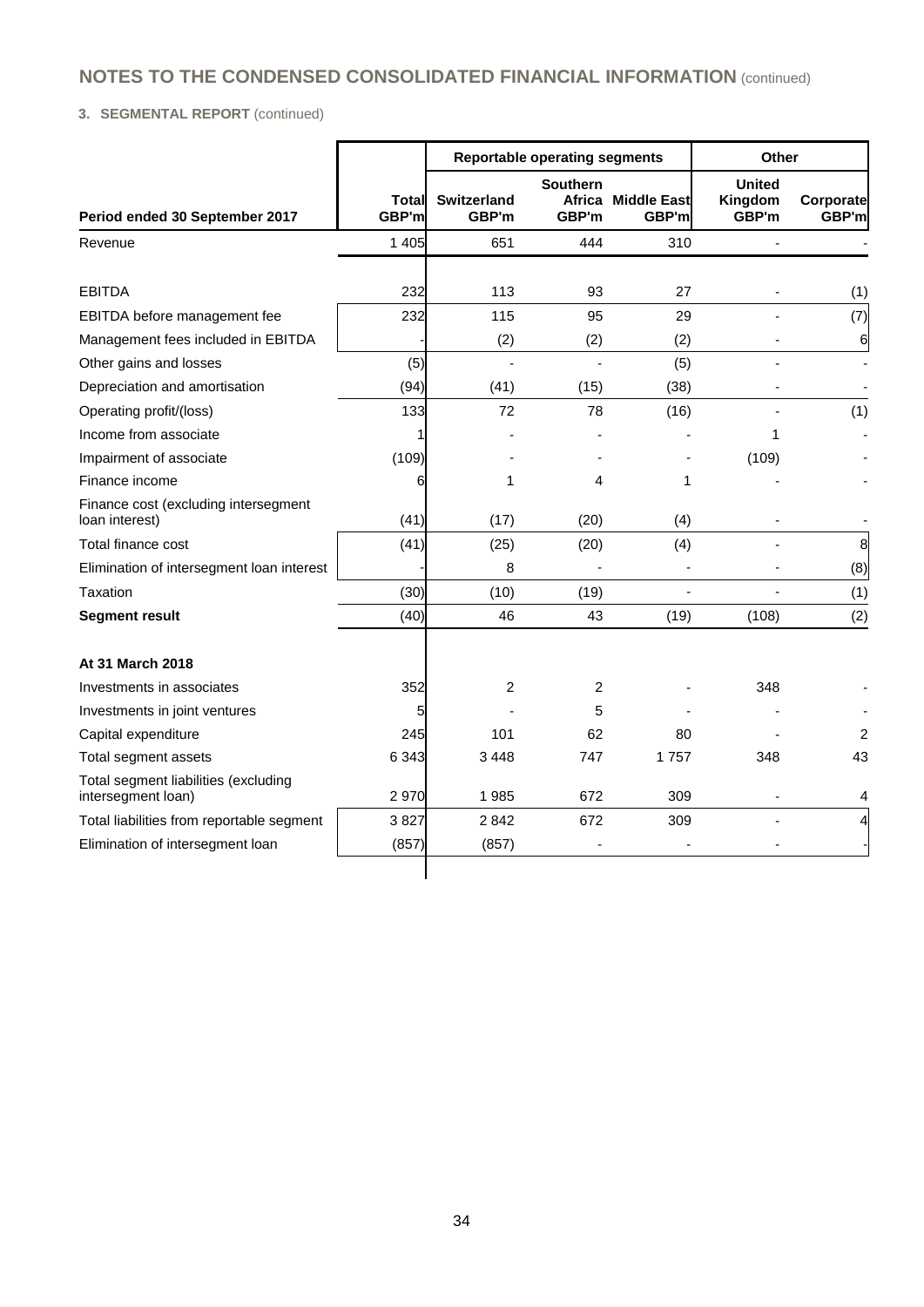## **4. PROPERTY, EQUIPMENT AND VEHICLES**

|                                 | 30 Sep 2018 31 Mar 2018<br>GBP'm | GBP'm   |
|---------------------------------|----------------------------------|---------|
| Land - cost                     | 902                              | 864     |
| <b>Buildings</b>                | 2 3 3 6                          | 2 1 8 4 |
| Capital expenditure in progress | 107                              | 181     |
| Equipment                       | 306                              | 306     |
| Furniture and vehicles          | 43                               | 55      |
|                                 | 3694                             | 3590    |

## **Cash generating unit (CGU) impairment indicators**

Property, equipment and vehicles are considered for impairment if impairment indicators are identified at an individual CGU level. A CGU is the smallest identifiable group of assets that generates cash inflows that are largely independent of the cash inflows from other assets or groups of assets. The Group defines CGUs as combined interdependent hospitals and/or clinics or as individual hospitals depending on the geographical location or the degree of integration. The impairment assessment is performed at CGU level and any impairment charge that arises would be allocated to the CGU's goodwill first, followed by other assets (such as property, equipment and vehicles and other intangible assets).

#### **Impairment of properties in Switzerland**

At 30 September 2018, the CGUs in the Switzerland segment were assessed for impairment due to disappointing performance during the first half of the year. The recoverable amounts of the CGUs tested for impairment were based on fair value less cost to sell calculations. In determining the fair value less cost to sell for the CGUs, the cash flows were discounted at rates between 4.9% and 5.1%. Beyond five years, the cash flows were extrapolated using a 1.6% (2017: 1.6%) growth rate. The carrying value of one CGU was determined to be higher than its recoverable amount and as a result an impairment charge of GBP43m was recognised in the income statement relating to properties. Certain CGUs remain sensitive to reasonably possible changes in key assumptions in the fair value less cost to sell calculations, including discount rates, growth rates and cash flow projections.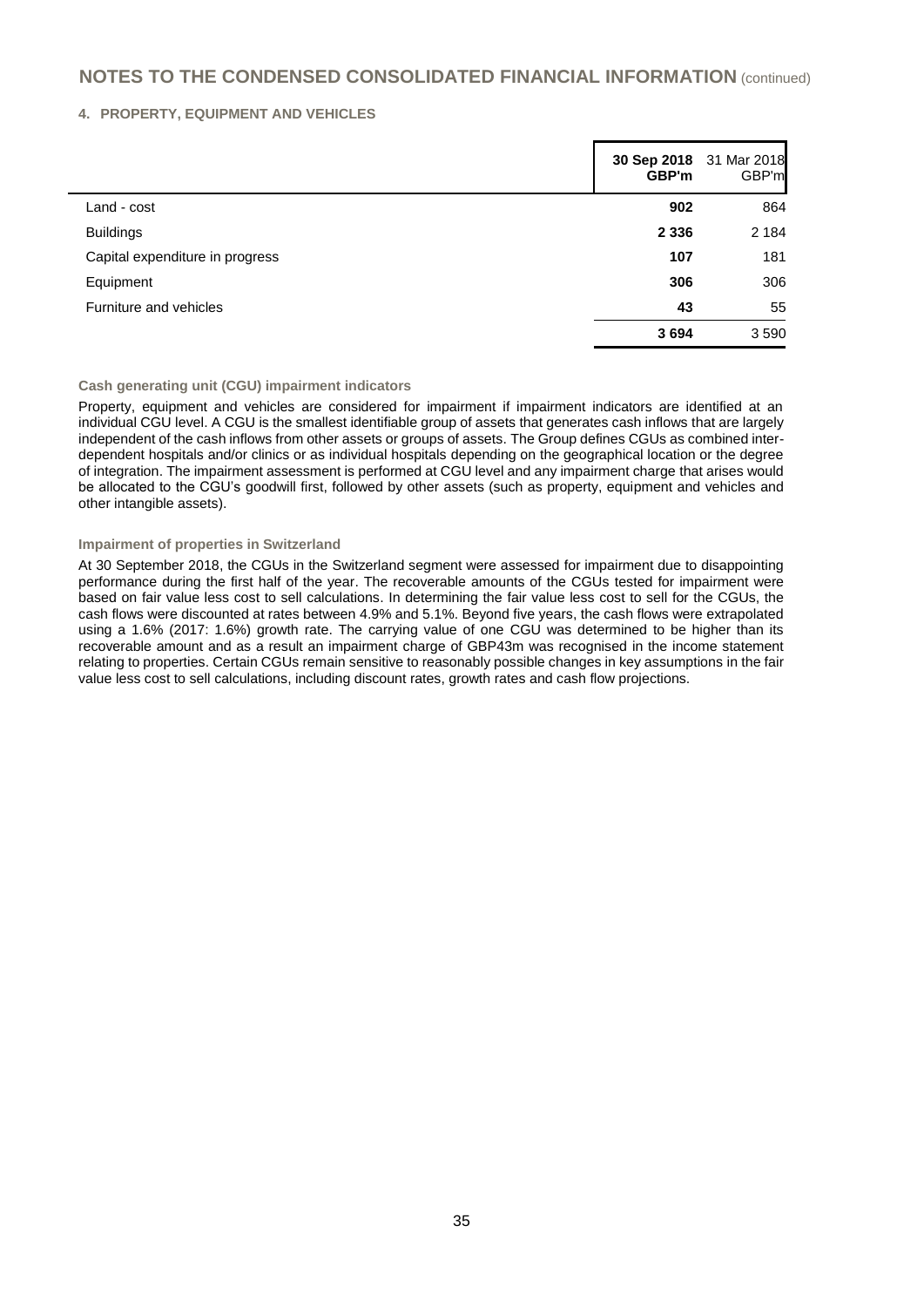## **5. INTANGIBLE ASSETS**

|                   | 30 Sep 2018 31 Mar 2018<br>GBP'm | GBP'm   |
|-------------------|----------------------------------|---------|
| Goodwill          | 1 3 5 1                          | 1 2 5 3 |
| Trade names       | 31                               | 83      |
| Computer software | 53                               | 48      |
| Leases            | 24                               | 22      |
|                   | 1459                             | 1 4 0 6 |

**Impairment testing of non financial assets in Switzerland**

Following the disappointing performance in the Switzerland segment, the recoverable amount of certain Hirslanden CGUs and the Hirslanden trade name were tested for impairment at the end of the period. The recoverable amounts have been determined based on fair value less costs to sell discounted cash flow calculations.

The key inputs to its calculations are described below.

#### **Forecasts**

As a result of the continued impact of changes in the regulatory and market environment (including new TARMED tariffs and regulations that require enhanced outmigration of medical treatments) and to reflect actions taken by management to adopt to the new operating environment, the 31 March 2018 forecasted cash flows have been adjusted.

#### **Growth rates**

The terminal growth rate beyond five years is extrapolated using a 1.6% (31 March 2018: 1.6%) growth rate.

#### **Discount rates**

The discount rate applied to cash flow projections is 5.0% (31 March 2018: 5.0%).

The carrying amounts of the Hirslanden trade name and the Linde trade name were fully impaired during the period. The impairment loss recognised in the income statement consisted of GBP39m for the impairment of the Hirslanden trade name and GBP16m for the Linde trade name.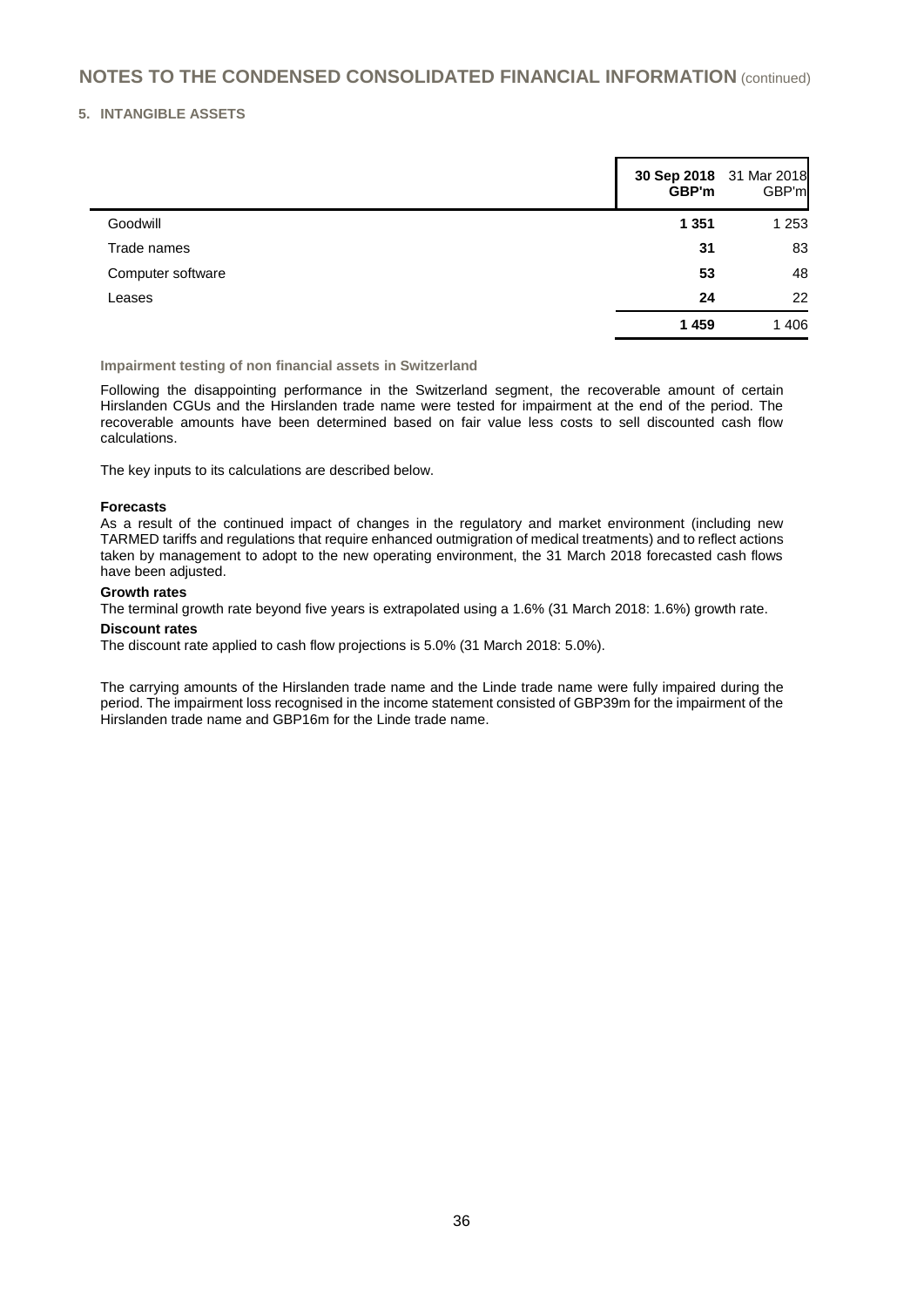## **6. EQUITY ACCOUNTED INVESTMENTS**

|                             | 30 Sep 2018 31 Mar 2018<br>GBP'm | GBP'm |
|-----------------------------|----------------------------------|-------|
| Investment in associates    | 185                              | 352   |
| Investment in joint venture |                                  | 5     |
|                             | 190                              | 357   |

|                                                                         | 30 Sep 2018<br>GBP'm | 31 Mar 2018<br>GBP'm |
|-------------------------------------------------------------------------|----------------------|----------------------|
| Listed investment                                                       | 181                  | 348                  |
| Unlisted investments                                                    | 4                    | 4                    |
|                                                                         | 185                  | 352                  |
| Reconciliation of carrying value at the beginning and end of the period |                      |                      |
| Opening balance                                                         | 352                  | 461                  |
| <b>IFRS 9 transition adjustment</b>                                     | (2)                  |                      |
| Additional investment in unlisted associate                             |                      | 2                    |
| Share of net profit of associated companies                             | 2                    | 3                    |
| Impairment of listed associate                                          | (164)                | (109)                |
| Dividends received from associated companies                            | (3)                  | (5)                  |
|                                                                         | 185                  | 352                  |

Set out below are details of the associate which is material to the Group:

| Country of incorporation and<br>place of business | % ownership |
|---------------------------------------------------|-------------|
|                                                   |             |

#### Spire Healthcare Group plc (Spire) **United Kingdom 29.9%**

Spire is listed on the London Stock Exchange. It does not issue publicly available quarterly financial information and has a December year-end. The investment in associate was equity accounted for the 6 months to 30 June 2018 (31 March 2018: 12 months to 31 December 2017). Spire reported its half year results to 30 June 2018 in September 2018 when it provided an update to its earnings guidance on financial performance for the remainder of the financial year. Lower reported revenue, margins and consistent underperformance compared to market expectation in trading during 2018 resulted in a revised outlook for the remainder of financial year and our view on the business.

At 30 September 2018, the market value of the investment in Spire was GBP169m, which was below the carrying value. Consequently, the Group performed an impairment test by updating the key assumptions applied in the value in use calculation performed at 31 March 2018. The impairment test was prepared based on the Group's updated expectations of Spire's future trading performance and considered external sources of information, including recent investor analyst valuations and target prices published since the September 2018 announcement by Spire.

Accordingly, key assumptions related to cash flow growth rates in the short- and medium-term were adjusted in the value in use calculation. There was no change in key assumptions related to discount rates or long-term growth rates from 31 March 2018. The carrying value of the investment of GBP181m remains sensitive to any reasonable changes in key assumptions.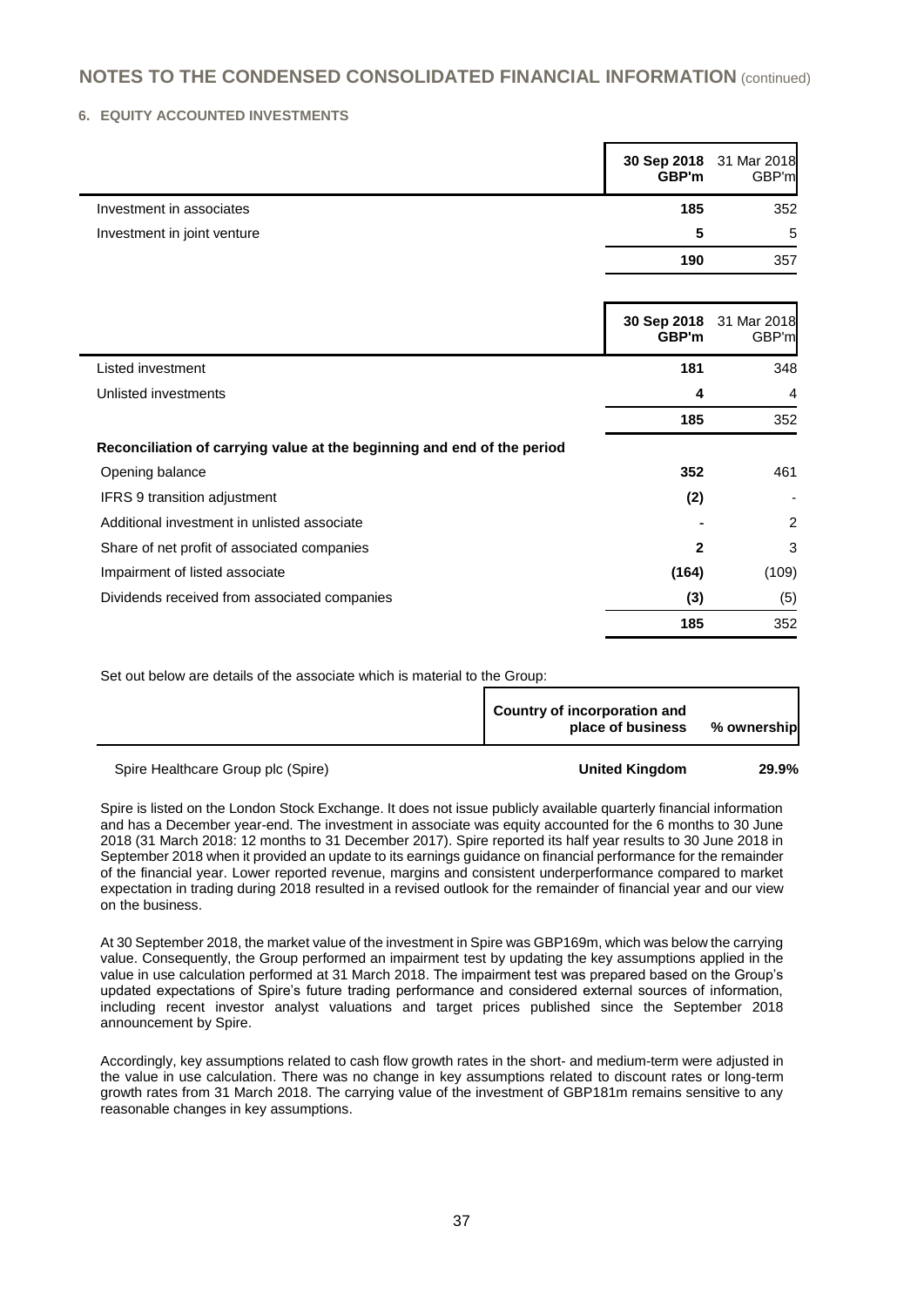## **7. BORROWINGS**

|                         | GBP'm        | 30 Sep 2018 31 Mar 2018<br>GBP'm |
|-------------------------|--------------|----------------------------------|
| <b>Bank loans</b>       | 1746         | 1559                             |
| Preference shares       | 97           | 200                              |
| Listed bonds            | 184          | 176                              |
| Other liabilities       | $\mathbf{2}$ | 2                                |
|                         | 2029         | 1937                             |
| Non-current borrowings  | 1936         | 1866                             |
| Current borrowings      | 93           | 71                               |
| <b>Total borrowings</b> | 2029         | 1937                             |

|                               |                                                                                                                                                                                                         | GBP'm<br>Non-current | 30 Sep 2018 30 Sep 2018<br>GBP'm<br><b>Current</b> | 31 Mar 2018<br>GBP'm<br>Non-current | 31 Mar 2018<br>GBP'm<br>Current |
|-------------------------------|---------------------------------------------------------------------------------------------------------------------------------------------------------------------------------------------------------|----------------------|----------------------------------------------------|-------------------------------------|---------------------------------|
|                               | <b>Swiss operations</b><br>(denominated in Swiss franc)                                                                                                                                                 |                      |                                                    |                                     |                                 |
| Secured<br>bank loan<br>one   | These loans bear interest at variable rates<br>linked to the 3M LIBOR plus 1.25%.<br>CHF80m must be redeemed on 21<br>December 2018. The remaining balances<br>are repayable by 30 September 2024.      | 1 1 0 5              | 90                                                 | 1 0 8 5                             | 26                              |
| Secured<br>bank loan<br>two   | These loans were acquired as part of the<br>Linde acquisition and bear interest linked to<br>the 3M LIBOR plus 0.92% and are<br>repayable during May 2023.                                              | 15                   | 1                                                  | 13                                  |                                 |
| Secured<br>bank loan<br>three | This fixed interest mortgage loan was<br>acquired as part of the Linde acquisition<br>and bears interest at 0.9% compounded<br>quarterly. The loan is repayable by<br>December 2023.                    | 8                    |                                                    | $\overline{7}$                      |                                 |
|                               | Listed bonds The listed bonds consist of CHF145m<br>1.625% and CHF90m 2% Swiss franc<br>bonds. The bonds are repayable on 25<br>February 2021 and 25 February 2025<br>respectively.                     | 184                  |                                                    | 176                                 |                                 |
|                               | Secured long These liabilities bear interest at variable<br>term finance rates ranging between 1% and 12% and<br>are repayable in equal monthly payments in<br>periods ranging from one to seven years. | 1                    | 1                                                  | 1                                   | 1                               |
|                               | <b>Middle East operations</b><br>(denominated in UAE dirham)                                                                                                                                            |                      |                                                    |                                     |                                 |
| Secured<br>bank loan<br>one   | These loans bear interest at variable rates<br>linked to the 3M LIBOR and a margin of<br>1.85% with a 5-year amortising term,<br>expiring in August 2023.                                               | 191                  |                                                    |                                     |                                 |
| Secured<br>bank loan<br>two   | These loans bear interest at variable rates<br>linked to the 3M LIBOR and a margin of<br>2.50%. This liability was extinguished<br>during August 2018 as part of the<br>refinancing.                    |                      |                                                    | 98                                  | 39                              |
|                               | <b>Balance carried forward</b>                                                                                                                                                                          | 1504                 | 92                                                 | 1 3 8 0                             | 66                              |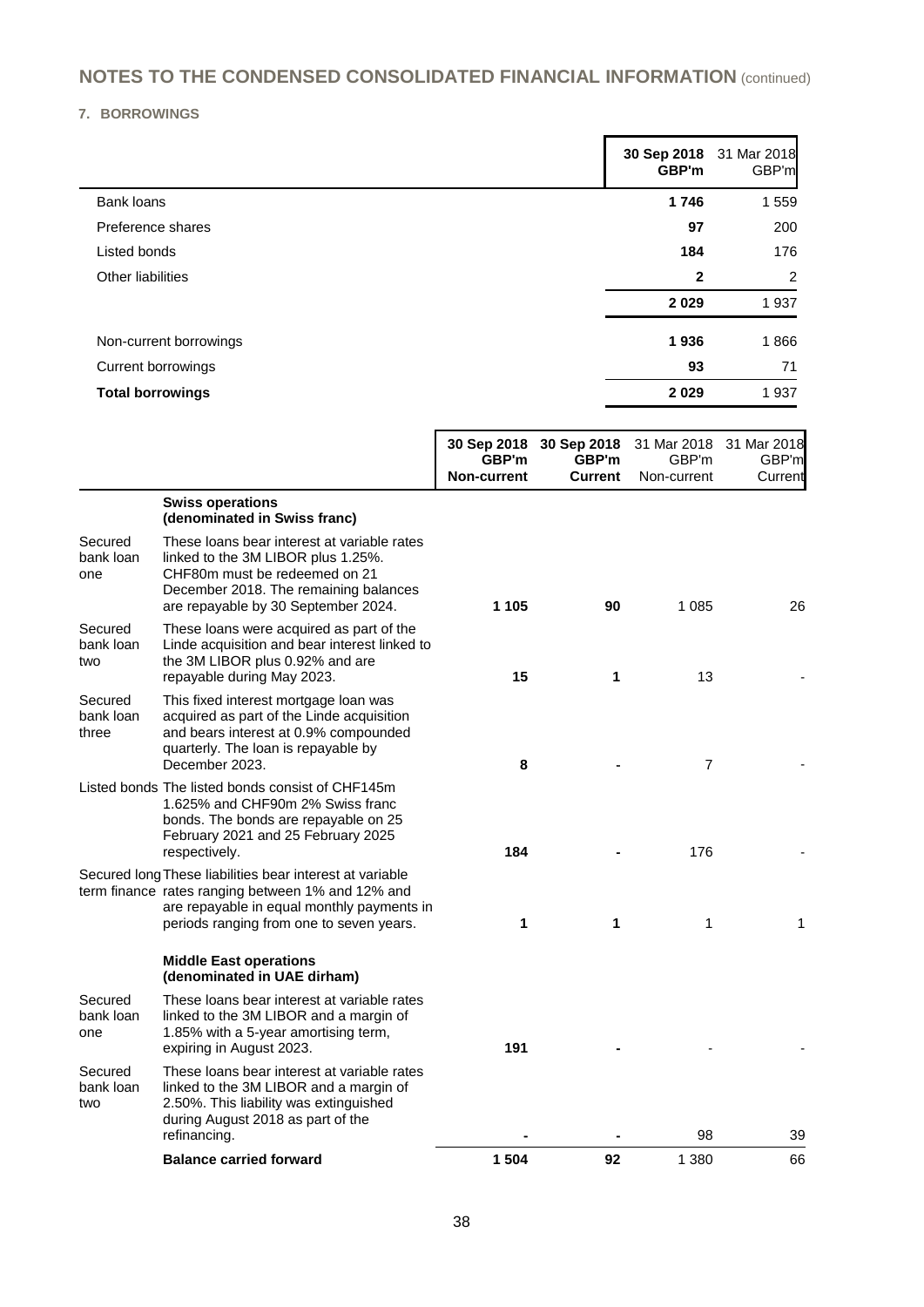## **7. BORROWINGS** (continued)

|                               |                                                                                                                                                                                                  | GBP'm<br><b>Non-current</b> | 30 Sep 2018 30 Sep 2018<br>GBP'm<br>Current | 31 Mar 2018<br>GBP'm<br>Non-current | 31 Mar 2018<br>GBP'ml<br>Current |
|-------------------------------|--------------------------------------------------------------------------------------------------------------------------------------------------------------------------------------------------|-----------------------------|---------------------------------------------|-------------------------------------|----------------------------------|
|                               | <b>Balance carried forward</b>                                                                                                                                                                   | 1504                        | 92                                          | 1 3 8 0                             | 66                               |
|                               | <b>Southern African operations</b><br>(denominated in South African rand)                                                                                                                        |                             |                                             |                                     |                                  |
| Secured<br>bank loan<br>one   | The loan bears interest at the 3M JIBAR<br>variable rate plus a margin of 1.49%<br>compounded quarterly and is repayable on<br>26 September 2022.                                                | 139                         |                                             |                                     |                                  |
| Secured<br>bank loan<br>two   | The loan bears interest at the 3M JIBAR<br>variable rate plus a margin of 1.59%<br>compounded quarterly and is repayable on<br>26 September 2023.                                                | 192                         | 1                                           |                                     |                                  |
| Secured<br>bank loan<br>three | The loan bears interest at the 3M JIBAR<br>variable rate plus a margin of 1.51%<br>compounded quarterly. This liability was<br>extinguished during September 2018 as<br>part of the refinancing. |                             |                                             | 208                                 | $\overline{c}$                   |
| Secured<br>bank loan<br>four  | The loan bears interest at the 3M JIBAR<br>variable rate plus a margin of 1.69%<br>compounded quarterly. This liability was<br>extinguished during September 2018 as<br>part of the refinancing. |                             |                                             | 73                                  |                                  |
| Secured<br>bank loan<br>five  | These loans bear interest at variable rates<br>linked to the prime overdraft rate and are<br>repayable in periods ranging between one<br>and twelve years.                                       | 4                           |                                             | 6                                   | $\overline{2}$                   |
| Preference<br>shares          | Dividends are payable quarterly at a rate of<br>72% of 3M JIBAR plus a margin of 1.65%.<br>The outstanding balance will be redeemed<br>on 26 September 2022.                                     | 97                          |                                             | 108                                 | 1                                |
| Preference<br>shares          | Dividends are payable semi-annually at a<br>rate of 73% of the prime interest rate<br>(10.0%). The amount was repaid on 26<br>September 2018 as part of the refinancing.                         |                             |                                             | 91                                  |                                  |
|                               |                                                                                                                                                                                                  | 1936                        | 93                                          | 1866                                | 71                               |

The borrowing facilities in Mediclinic Southern Africa and Mediclinic Middle East were refinanced during the period. In both instances, the terms of the loans were extended with favourable pricing. The effective date for the funding and the closing was 26 September 2018 and 29 August 2018 respectively. In Mediclinic Middle East, a new term loan of GBP192m (AED920m) and revolving loan facility of GBP38m (AED184m) were put in place.

The refinancing agreements in both Mediclinic Southern Africa and Mediclinic Middle East have been treated as extinguishments of the original financial liabilities due to the substantial modifications of the terms (including the terms of the financing and the margins). As a result, the original liabilities were derecognised and new financial liabilities were recognised. The unamortised portion of the capitalised finance cost of the original agreements of GBP2m in Mediclinic Middle East were derecognised as a result of the extinguishment of the liabilities.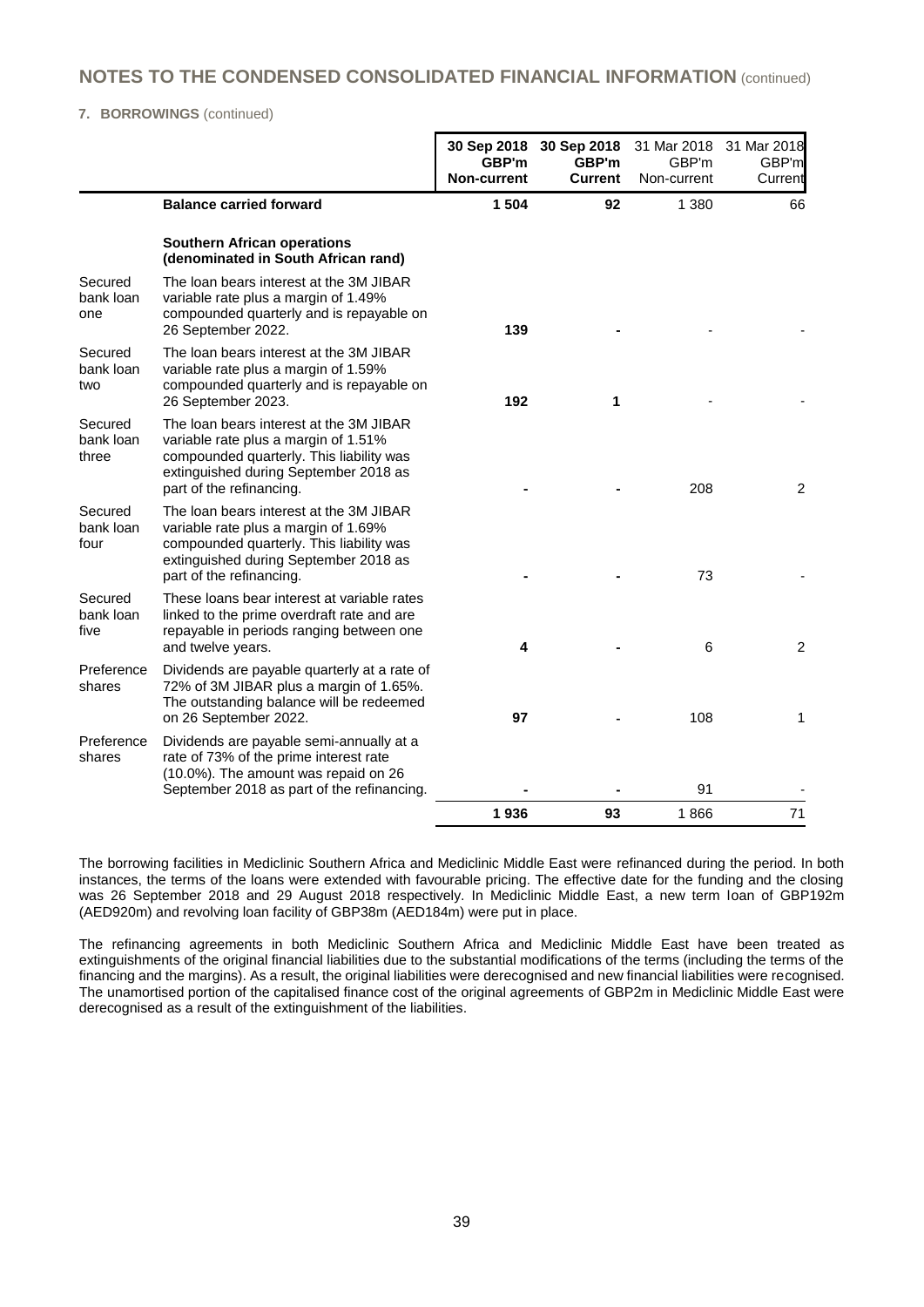#### **8. RETIREMENT BENEFIT OBLIGATIONS**

The Swiss pension benefit obligation decreased from GBP4m on 31 March 2018 to a net asset of GBP24m at 30 September 2018. The assumptions underlying the valuation of the Swiss pension obligation were reassessed during the period and as a result the discount rate used to value the plan obligation was changed from 0.75% to 0.90%.

#### **9. FINANCE COSTS**

|                                                     | 30 Sep 2018<br>GBP'm | 30 Sep 2017<br>GBP'm |
|-----------------------------------------------------|----------------------|----------------------|
| Interest expenses                                   | 24                   | 30                   |
| Interest rate swaps                                 |                      | 5                    |
| Amortisation of capitalised financing costs         | 4                    | $\overline{4}$       |
| Fair value gains on ineffective cash flow hedges    |                      | (4)                  |
| Preference share dividend                           |                      | $\overline{7}$       |
| Less: amounts included in cost of qualifying assets | (4)                  | (1)                  |
|                                                     | 31                   | 41                   |

#### **10. INCOME TAX EXPENSE**

|                                      | GBP'm | 30 Sep 2018 30 Sep 2017<br>GBP'm |
|--------------------------------------|-------|----------------------------------|
| Current tax                          |       |                                  |
| Current year                         | 24    | 27                               |
| Previous year                        |       |                                  |
| Deferred tax                         | (16)  | 3                                |
| <b>Taxation per income statement</b> | 8     | 30                               |
| <b>Composition</b>                   |       |                                  |
| UK tax                               |       |                                  |
| Foreign tax                          | 8     | 30                               |
|                                      | 8     | 30                               |

The tax charge for the period has been calculated using an estimate of the effective annual rate of tax for the full year per operating division. This rate has been applied to the pre-tax profits for the six months ended 30 September 2018, with adjustments made for non-recurring items in the period. The effective tax rate on the loss before tax was (6%) (1H18: (300%)).

The following significant item affecting the effective tax rate for the current period was identified:

- Impairment of the listed associate of GBP164m is not deductible for tax purposes. The tax effect amounted to GBP31m (decrease of 21% in effective tax rate).

The impairment of the properties (GBP43m) and the impairment of trade names (GBP55m) in Switzerland led to the release of deferred tax liabilities of GBP7m and GBP11m respectively. The impact on the effective tax rate is minimal.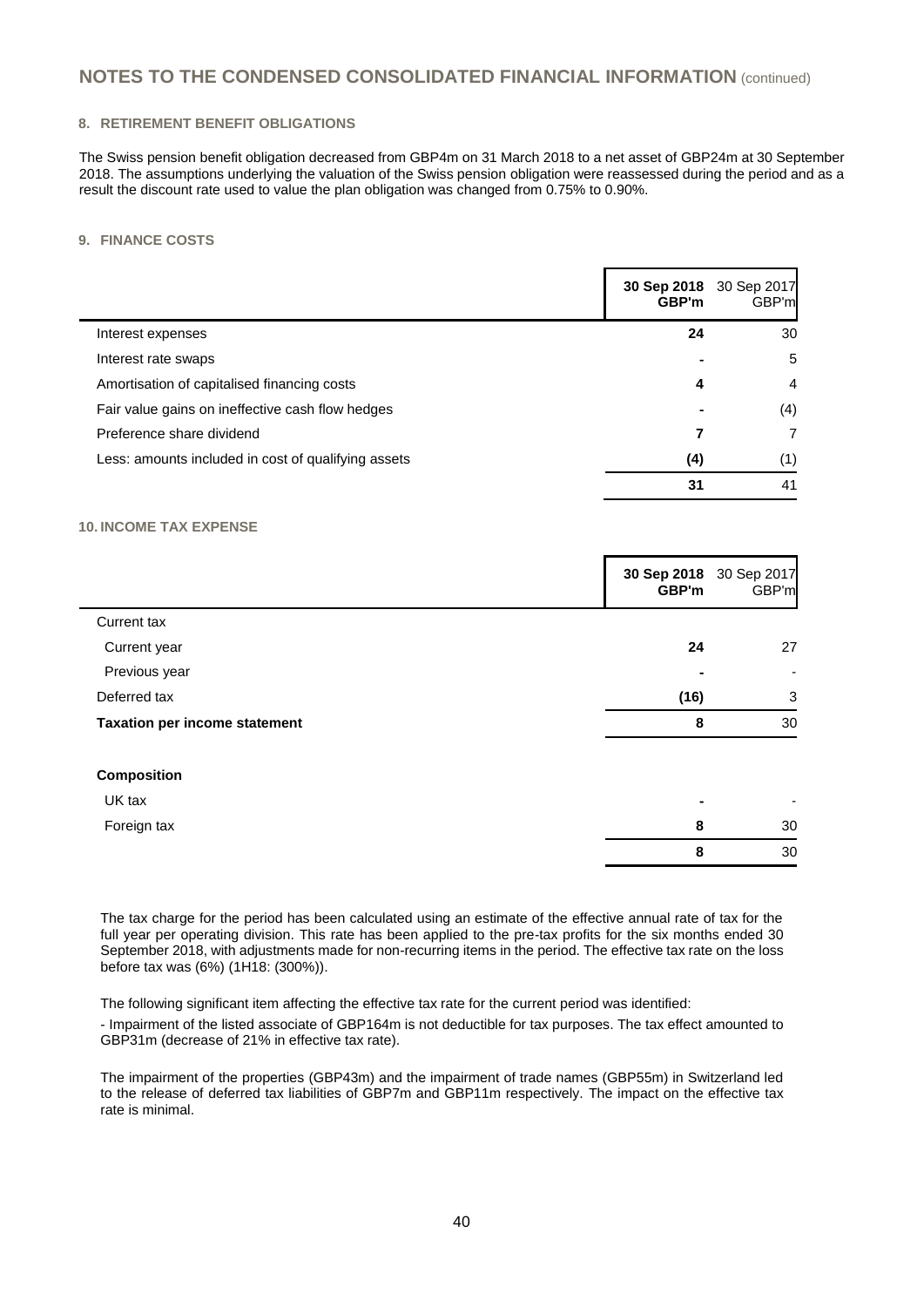### **10. INCOME TAX EXPENSE** (continued)

The following significant items affecting the effective tax rate for the prior period were identified:

- Impairment of the listed associate of GBP109m was not deductible for tax purposes. The tax effect amounted to GBP21m (decrease of 207% in effective tax rate).

- Loss on disposal of subsidiaries of GBP5m was not deductible for tax purposes. The tax effect amounted to GBP1m (decrease of 10% in effective tax rate).

- Accelerated amortisation of GBP23m was recognised on the Al Noor trade names during the period. The profits earned in the UAE are not subject to income tax. The tax effect amounted to GBP4m (decrease of 44% in effective tax rate).

If the abovementioned significant items were excluded from the effective tax rate calculation, the adjusted effective tax rate would be 23.4% (1H18: 24%). The estimated adjusted effective tax rate for the full year is around 21% (1H18: 21%) reflecting expected profit mix from the Group's segments in the second half.

## **11. EARNINGS PER ORDINARY SHARE**

|                                                                                       | GBP'm       | 30 Sep 2018 30 Sep 2017<br>GBP'm |
|---------------------------------------------------------------------------------------|-------------|----------------------------------|
| Loss per ordinary share (pence)                                                       |             |                                  |
| Basic (pence)                                                                         | (22.8)      | (6.8)                            |
| Diluted (pence)                                                                       | (22.8)      | (6.8)                            |
| <b>Earnings reconciliation</b>                                                        |             |                                  |
| Loss attributable to equity holders of the Company                                    | (168)       | (50)                             |
| Adjusted for:                                                                         |             |                                  |
| No adjustments                                                                        |             |                                  |
| Loss for basic and diluted earnings per share                                         | (168)       | (50)                             |
| Number of shares reconciliation                                                       |             |                                  |
| Weighted average number of ordinary shares in issue for basic earnings per<br>share   |             |                                  |
| Number of ordinary shares in issue at the beginning of the year                       | 737 243 810 | 737 243 810                      |
| Weighted average number of treasury shares                                            | (66664)     | (181162)                         |
| <b>Mpilo Trusts</b>                                                                   | (32 330)    | (32 330)                         |
| Forfeitable Share Plan                                                                | (34334)     | (148832)                         |
|                                                                                       | 737 177 146 | 737 062 648                      |
| Weighted average number of ordinary shares in issue for diluted earnings<br>per share |             |                                  |

| Weighted average number of ordinary shares in issue                                     | 737 177 146 | 737 062 648 |
|-----------------------------------------------------------------------------------------|-------------|-------------|
| Weighted average number of treasury shares held not yet released from treasury<br>stock | 66 664      | 181 162     |
| Mpilo Trusts                                                                            | 32 330      | 32 330      |
| Forfeitable Share Plan                                                                  | 34 334      | 148 832     |
|                                                                                         | 737 243 810 | 737 243 810 |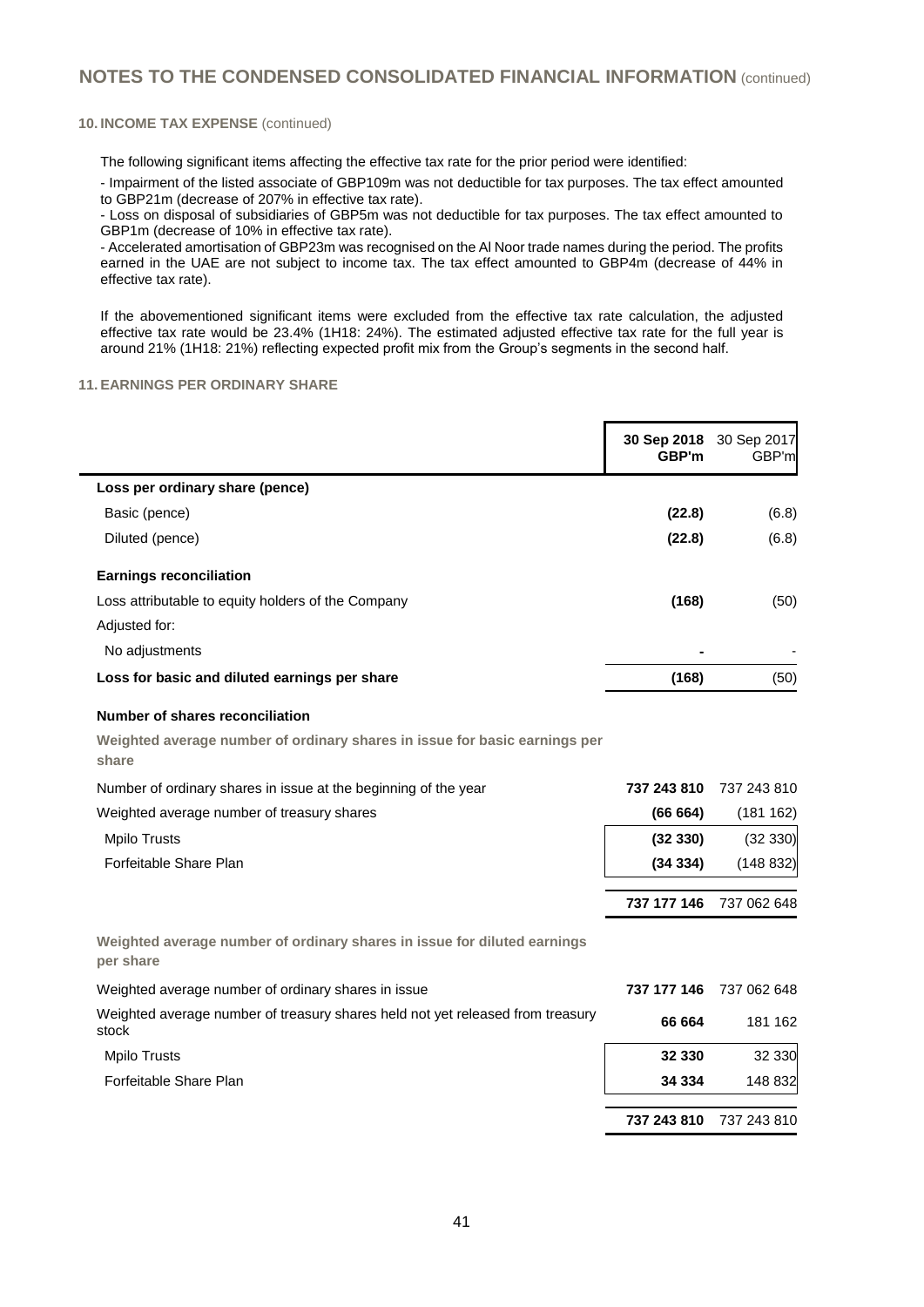## **11. EARNINGS PER ORDINARY SHARE (continued)**

#### **Headline earnings per ordinary share**

The Group is required to calculate headline earnings per share (HEPS) in accordance with the JSE Limited (JSE) Listings Requirements, determined by reference to the South African Institute of Chartered Accountants' circular 04/2018 (Revised) 'Headline Earnings'. The table below sets out a reconciliation of basic EPS and HEPS in accordance with that circular. Disclosure of HEPS is not a requirement of IFRS, but it is a commonly used measure of earnings in South Africa. The table below reconciles the profit for the financial year attributable to equity holders of the parent to headline earnings and summarises the calculation of basic HEPS:

|                                                         | 30 Sep 2018<br>GBP'm | 30 Sep 2017<br>GBP'ml |
|---------------------------------------------------------|----------------------|-----------------------|
| Headline earnings per share                             |                      |                       |
| Loss for basic and diluted earnings per share           | (168)                | (50)                  |
| Adjustments                                             |                      |                       |
| Impairment of equity accounted investment               | 164                  | 109                   |
| Impairment of properties and intangible assets          | 80                   |                       |
| (Profit)/loss on disposal of subsidiaries               | (1)                  | 5                     |
| Associate's impairment of property, plant and equipment | 4                    |                       |
| <b>Headline earnings</b>                                | 79                   | 64                    |
| Headline earnings per share (pence)                     | 10.7                 | 8.7                   |
| Diluted headline earnings per share (pence)             | 10.7                 | 8.7                   |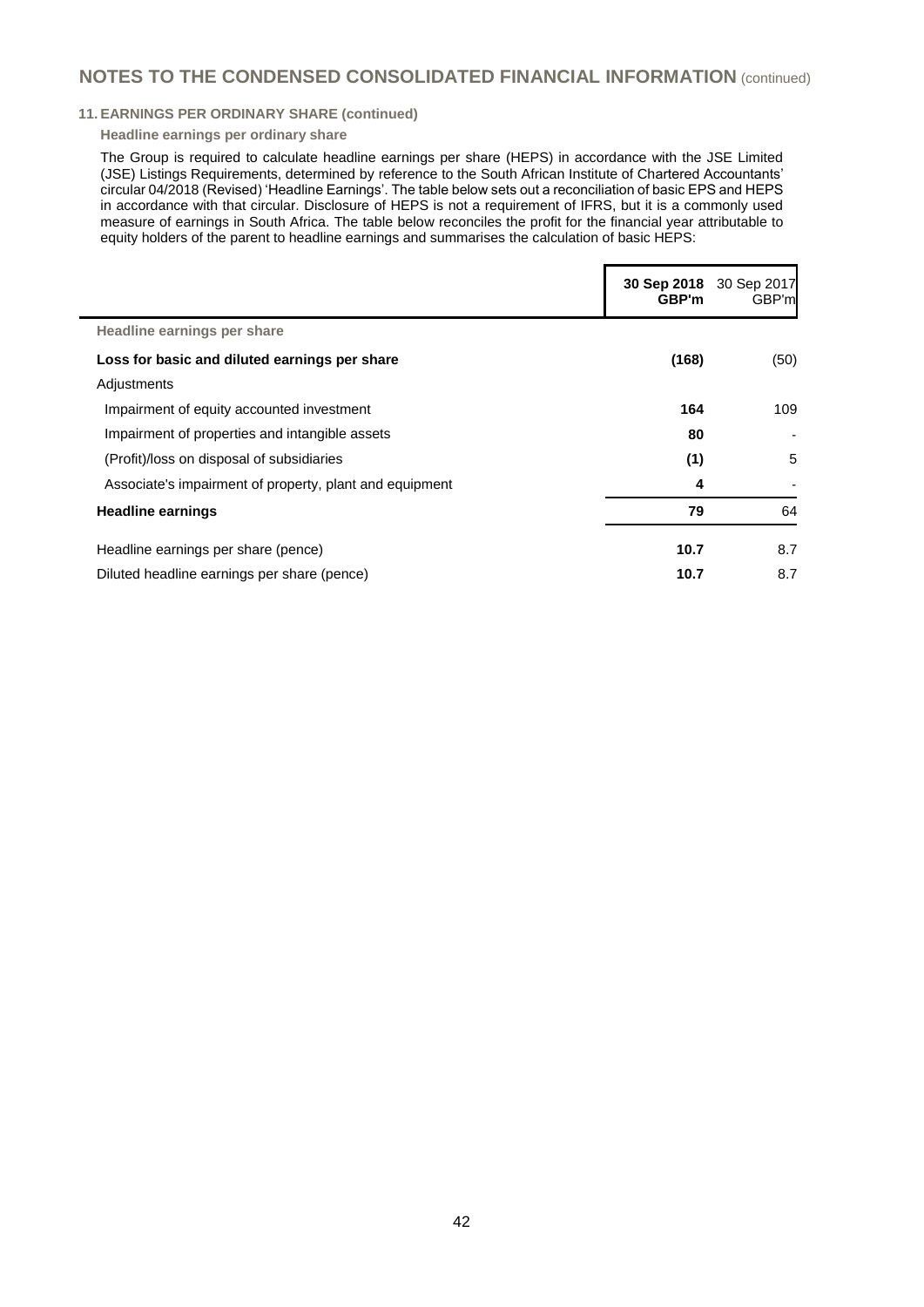### **12. BUSINESS COMBINATIONS**

The following business combinations occurred during the period:

|                                        | GBP'm | 30 Sep 2018 30 Sep 2017<br>GBP'm |
|----------------------------------------|-------|----------------------------------|
| Cash flow on acquisition:              |       |                                  |
| City Centre Clinics Deira and Me'aisem | (7)   |                                  |
| <b>Welkom Medical Centre</b>           | (6)   |                                  |
| Linde Holding Biel/Bienne AG           | ۰     | (74)                             |
| Röntgeninstitut Cham AG                |       | (9)                              |
|                                        | (13)  | (83)                             |

### **City Centre Clinics Deira and Me'aisem**

On 28 June 2018, Mediclinic Middle East acquired 100% of the Dubai based City Centre Clinics Deira and Me'aisem from Majid Al Futtaim for GBP7m (AED30m).

City Centre Clinic Deira is a large outpatient facility with two day-care surgery theatres and 18 medical disciplines. City Centre Clinic Me'aisem is a smaller community clinic focusing on six core disciplines. The clinics serve strategic geographic locations and offer the opportunity to refer higher acuity inpatient cases to existing Mediclinic Middle East hospitals as well as the new Mediclinic Parkview Hospital.

The goodwill of GBP2m (AED8m) arising from the acquisition is attributable to the acquired workforce and economies of scale expected from combining the operations of Mediclinic Middle East and the City Centre Clinics.

The following table summarises the consideration paid for the City Centre Clinics Deira and Me'aisem and the provisional fair value of assets acquired and liabilities assumed at the acquisition date.

|                                                                               | 30 Sep 2018<br>GBP'ml |
|-------------------------------------------------------------------------------|-----------------------|
| Recognised amounts of identifiable assets acquired and liabilities<br>assumed |                       |
| Assets                                                                        |                       |
| Property, equipment and vehicles                                              | 5                     |
| <b>Total assets</b>                                                           | 5                     |
| Total identifiable net assets at fair value                                   | 5                     |
| Goodwill                                                                      | $\mathcal{P}$         |
| <b>Consideration transferred for the business</b>                             | 7                     |
| Cash flow on acquisition                                                      |                       |
| Cash paid                                                                     | (7)                   |
| Net cash flow on acquisition                                                  | 7)                    |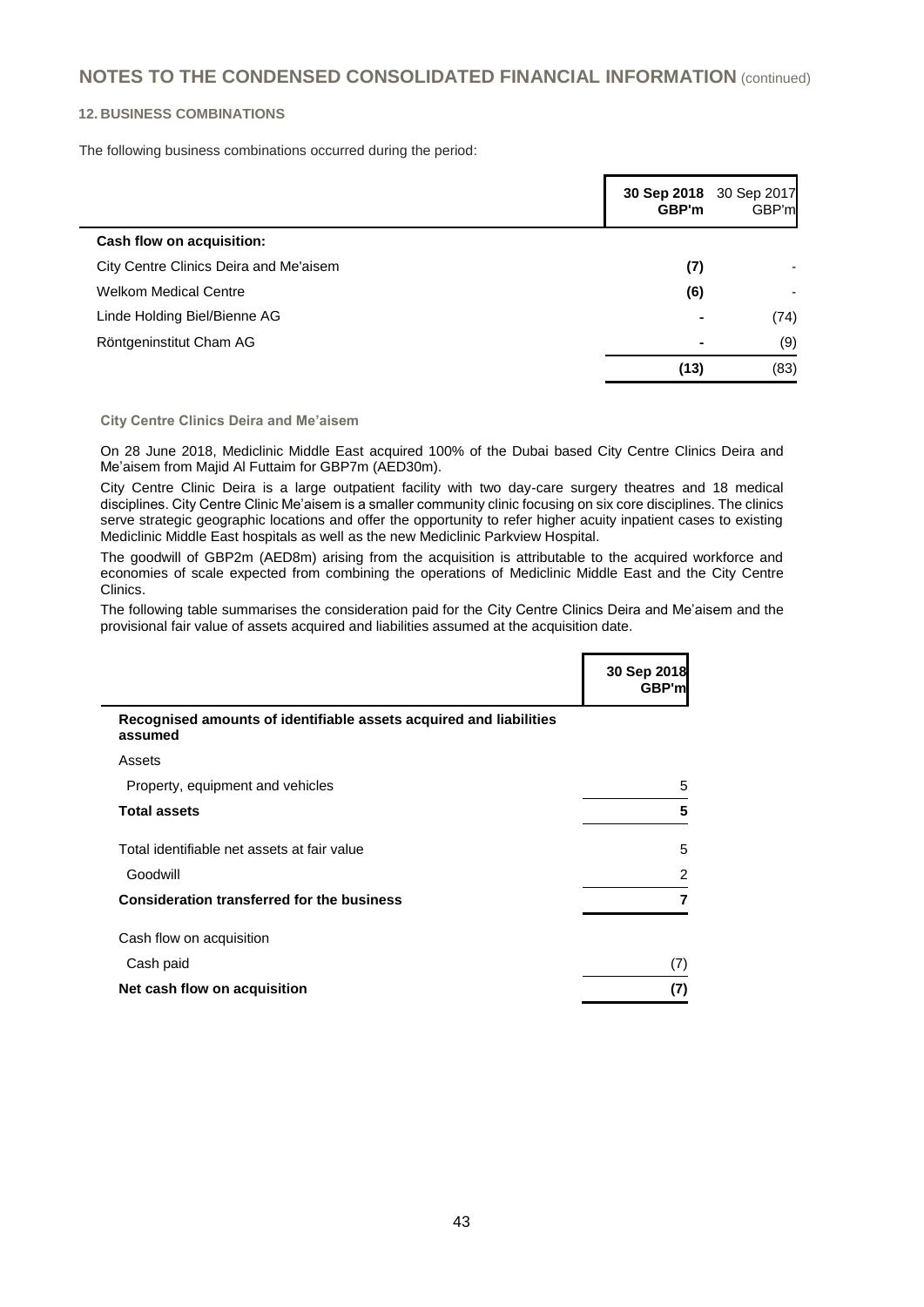#### **12. BUSINESS COMBINATIONS (continued)**

#### **Welkom Medical Centre**

On 17 August 2018, Mediclinic Southern Africa acquired 100% of the share capital of Welkom Medical Centre for GBP6m (ZAR110m).

Welkom Medical Centre consists of a day clinic with 20 beds, a sub-acute unit of 20 beds and a mental health unit with a further 20 beds. The goodwill of GBP3m (ZAR47m) arising from the acquisition is attributable to the acquired workforce and economies of scale expected from combining the operations of Welkom Medical Centre and Mediclinic Southern Africa. None of the goodwill recognised is expected to be deductible for income tax purposes.

The following table summarises the consideration paid for Welkom Medical Centre and the provisional fair value of assets acquired and liabilities assumed at the acquisition date.

|                                                                               | 30 Sep 2018<br>GBP'ml |
|-------------------------------------------------------------------------------|-----------------------|
| Recognised amounts of identifiable assets acquired and liabilities<br>assumed |                       |
| Assets                                                                        |                       |
| Property, equipment and vehicles                                              | 3                     |
| <b>Total assets</b>                                                           | 3                     |
| Total identifiable net assets at fair value                                   | 3                     |
| Goodwill                                                                      | 3                     |
| <b>Consideration transferred for the business</b>                             | 6                     |
| Cash flow on acquisition                                                      |                       |
| Net cash acquired with subsidiary                                             |                       |
| Cash paid                                                                     | (6)                   |
| Net cash flow on acquisition                                                  | (6)                   |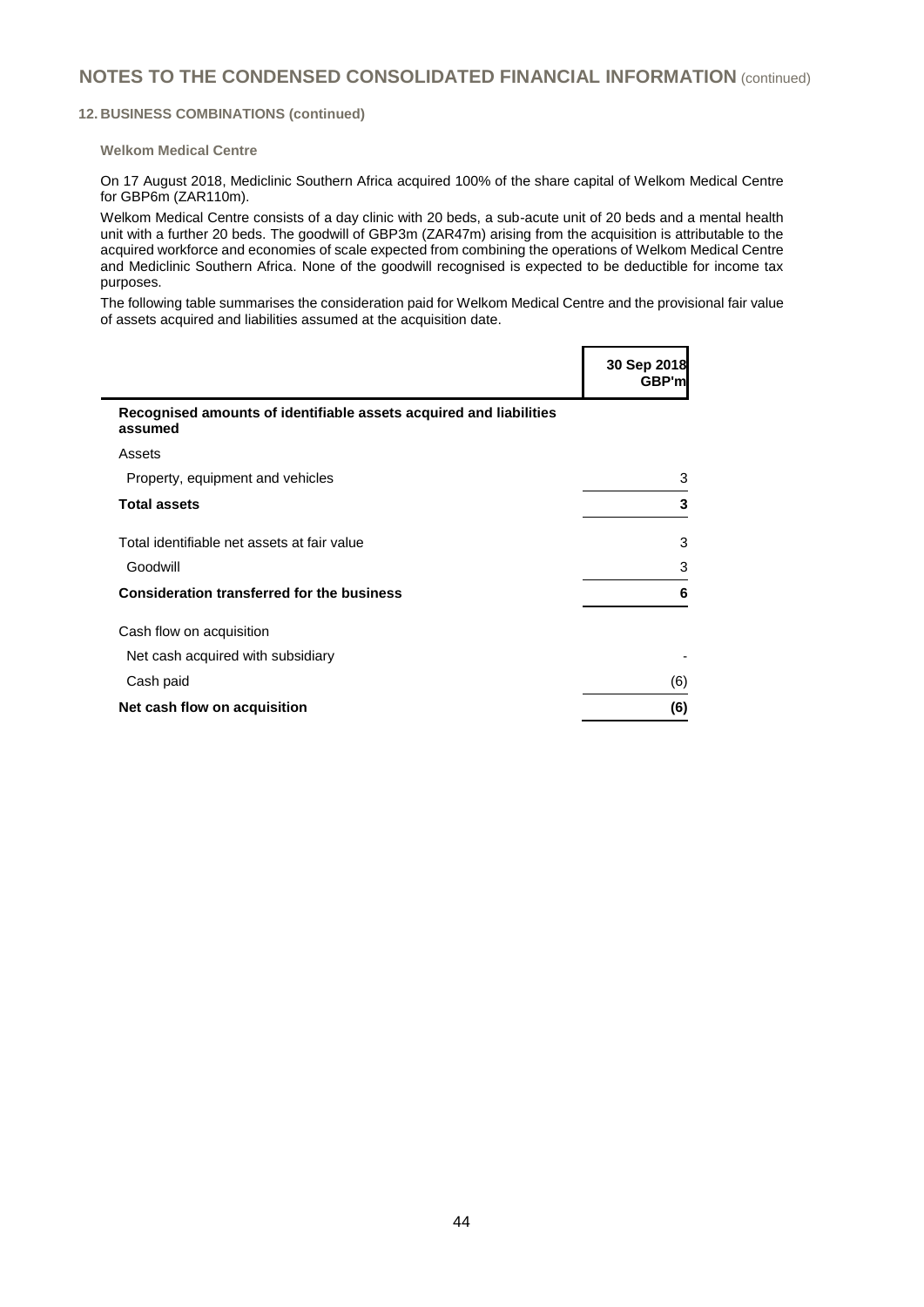## **13. CHANGES IN ACCOUNTING POLICIES**

This note explains the impact of the adoption of IFRS 15 Revenue from Contracts with Customers and IFRS 9 Financial Instruments on the Group's financial statements.

**13.1 IFRS 15 Revenue from contracts with customers**

The Group adopted IFRS 15 from 1 April 2018 which resulted in changes in accounting policies. In accordance with the transitional provisions in the standard, the Group followed the modified retrospective approach. The comparative information is presented based on the requirements of IAS 18 Revenue and no adjustment to opening retained earnings was required.

In the Middle East, the normal business process associated with transactions with insurers includes an amount of claims disallowed (disallowance provision) which is not paid by the insurer. These disallowed claims could be for various technical or medical reasons. Disallowance write-offs on rejected claims is a general practice by the insurers in the Middle East. Accordingly, Mediclinic Middle East accepts and expects an amount of consideration that is less than what was originally invoiced. These write-offs constitute variable consideration under IFRS 15. Variable consideration is recognised as revenue to the extent that it is highly probable that a reversal of revenue will not occur. In prior periods, revenue was recognised based on the contract with the insurers and a provision for bad debt was recognised for the rejections based on historical trends. Under IFRS 15, these rejected claims will be recognised as part of revenue (decreasing the revenue recognised). The rejections recognised in the provision for impairment of trade receivables in the prior period will be reclassified to gross debtors on 1 April 2018, refer to note 13.2 below. If IFRS 15 was applied to the prior period results, revenue from the Middle East segment would have been GBP300m compared to the GBP310m recognised under IAS 18 (with a corresponding decrease of GBP10m in expenses). This change has no impact on net profit.

The implementation of IFRS 15 did not have a material impact on the Group's other operating divisions.

## **13.2 IFRS 9 Financial Instruments**

The accounting policies were changed to comply with IFRS 9 which replaces the provisions of IAS 39 that relate to the recognition, classification and measurement of financial assets and financial liabilities; derecognition of financial instruments; impairment of financial assets; and hedge accounting.

The Group has adopted IFRS 9 which resulted in changes in accounting policies and adjustments to the amounts recognised in the financial statements. In accordance with the transitional provisions in the standard, comparative figures have not been restated. The adjustments arising from the new impairment rules are therefore not reflected in the statement of financial position as at 31 March 2018, but are recognised in the opening balance of retained earnings on 1 April 2018.

The total impact of the Group's retained earnings due to classification and measurement of financial instruments as at 1 April 2018 is as follows:

|                                                            | 1 Apr 2018<br>GBP'ml |
|------------------------------------------------------------|----------------------|
| Opening retained earnings - IAS 39                         | 5 0 5 7              |
| Adjustment to retained earnings on adoption of IFRS 9:     |                      |
| Increase in provision for impairment of trade receivables* |                      |
| Impact of IFRS 9 on equity accounted investments           | (2)                  |
| <b>Opening retained earnings - IFRS 9</b>                  | 5055                 |

*\* Impact is less than GBP0.5m.*

The Group was required to revise its impairment methodology under IFRS 9 for trade receivables. The Group applied the simplified approach to measure the expected credit losses as prescribed by IFRS 9. The simplified approach requires the use of the lifetime expected loss provision for all trade receivables.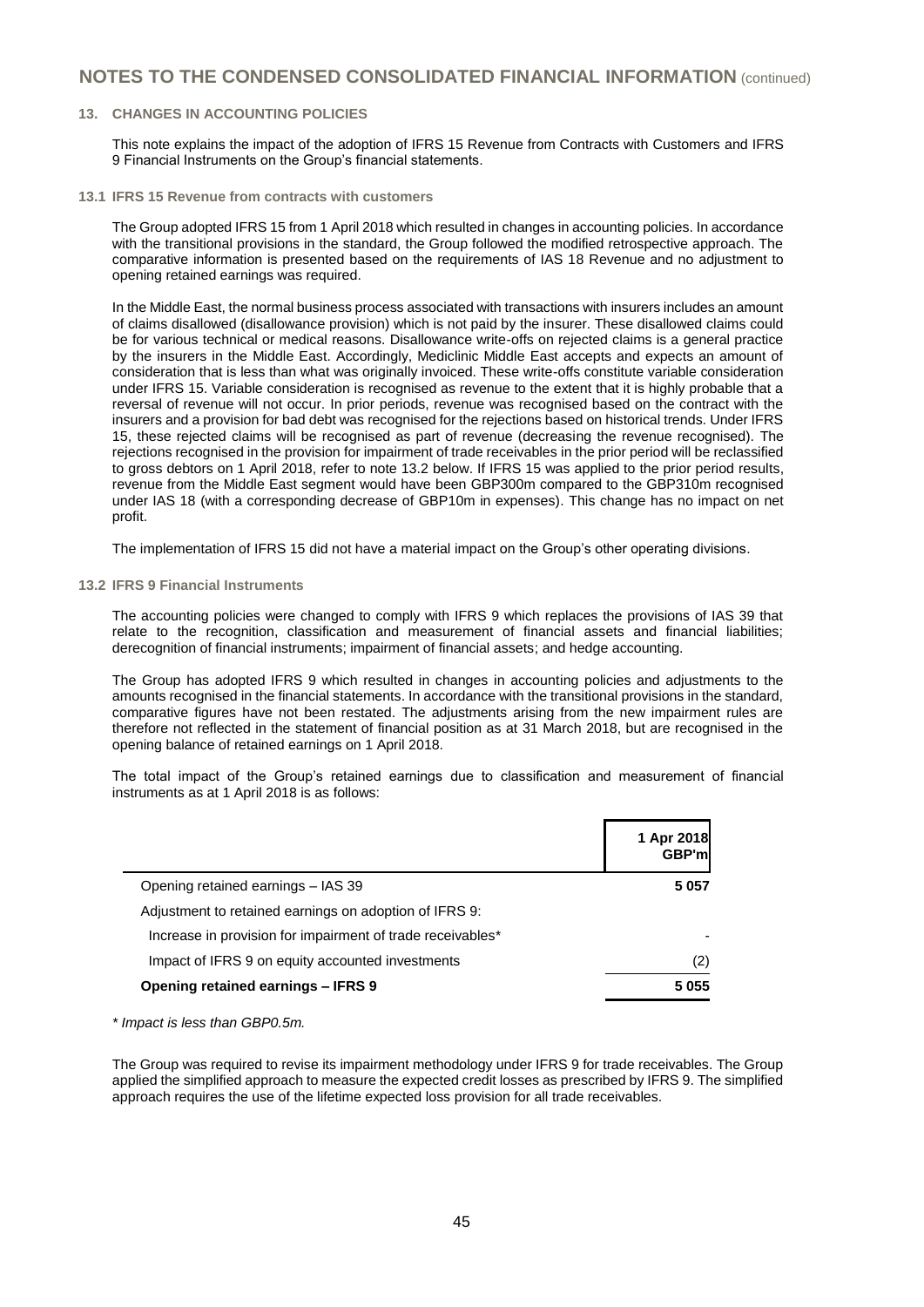## **13. CHANGES IN ACCOUNTING POLICIES** (continued)

The loss allowance for trade receivables as at 31 March 2018 reconcile to the opening loss allowance on 1 April 2018 as follows:

|                                                                                            | GBP'ml |
|--------------------------------------------------------------------------------------------|--------|
| At 31 March 2018 – calculated under IAS 39                                                 | 45     |
| Disallowances recognised as bad debt reclassified to gross debtors<br>(IFRS 15 adjustment) | (32)   |
| Increase in provision for impairment of trade receivables*                                 |        |
| Opening loss allowance as at 1 April 2018 – calculated under IFRS 9                        | 13     |
|                                                                                            |        |

*\* Impact is less than GBP0.5m.*

## **14. COMMITMENTS**

|                            | GBP'm | 30 Sep 2018 31 Mar 2018<br>GBP'm |
|----------------------------|-------|----------------------------------|
| <b>Capital commitments</b> |       |                                  |
| Switzerland                | 31    | 29                               |
| Southern Africa            | 199   | 219                              |
| Middle East                | 77    | 94                               |
|                            | 307   | 342                              |

These commitments will be financed from Group and borrowed funds.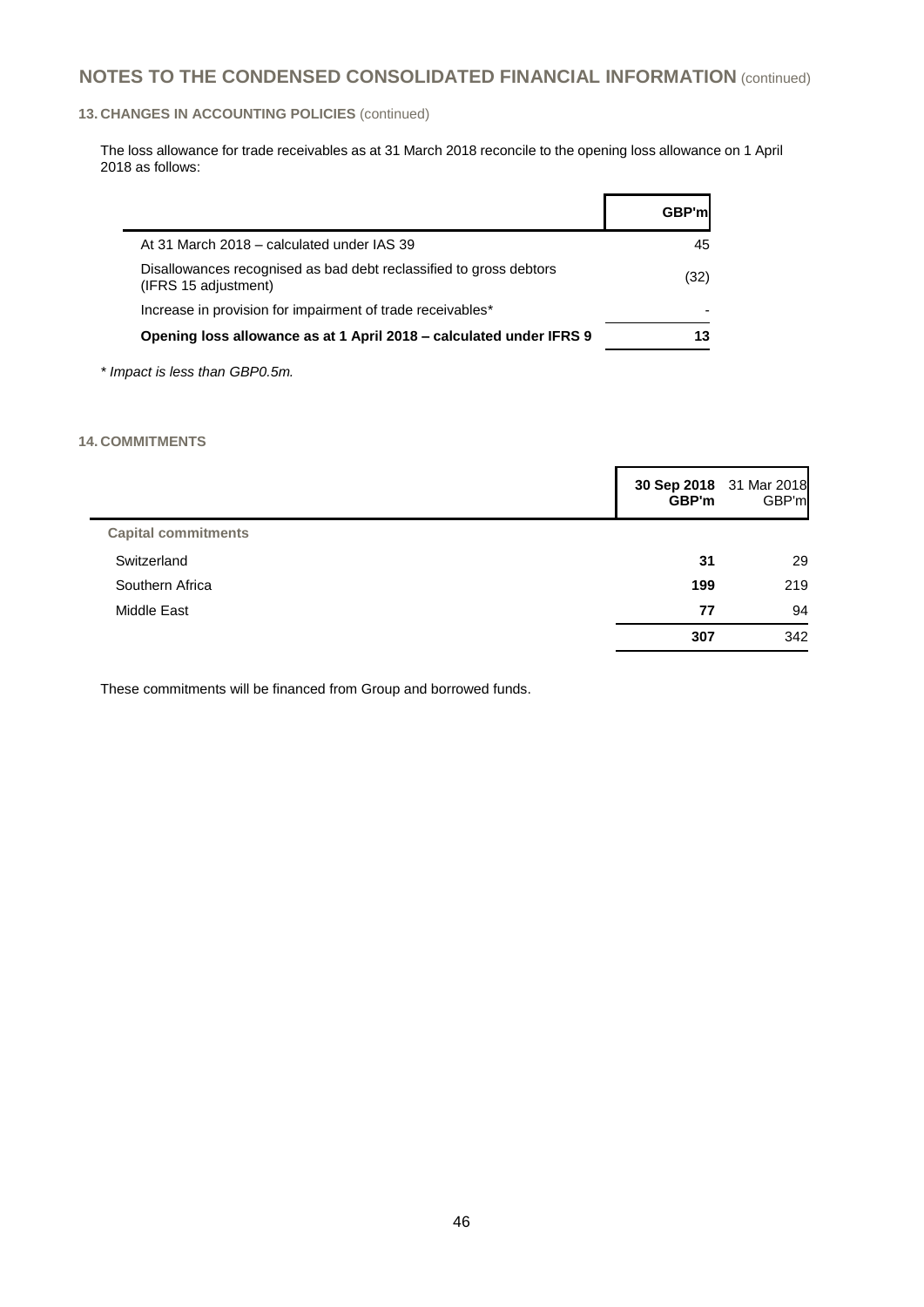### **15. DIVIDENDS**

|                                   | Date paid/payable | Dividend per<br>share (pence) | 30 Sept 2018 30 Sept 2017<br>GBP'm | GBP'm |
|-----------------------------------|-------------------|-------------------------------|------------------------------------|-------|
| Dividends declared                |                   |                               |                                    |       |
| Period ended 30 September<br>2018 |                   |                               |                                    |       |
| Interim dividend                  | 18 December 2018  | 3.20                          | 24                                 |       |
| Period ended 30 September<br>2017 |                   |                               |                                    |       |
| Interim dividend                  | 18 December 2017  | 3.20                          |                                    | 24    |
| Dividends paid                    |                   |                               |                                    |       |
| Dividends paid during the period  |                   |                               | 35                                 | 35    |

Under IFRS, dividends are only recognised in the financial statements when authorised by the Board of Directors (for interim dividends) or when authorised by the shareholders (for final dividends). The aggregate amount of the proposed dividend expected to be paid on 18 December 2018 from retained earnings has not been recognised as a liability at 30 September 2018.

#### **16. FINANCIAL INSTRUMENTS**

Financial instruments that are measured at fair value in the statement of financial position are classified using a fair value hierarchy that reflects the significance of the inputs used in the valuation. The fair value hierarchy has the following levels:

- Level 1 Quoted prices (unadjusted) in active markets for identical assets and liabilities
- Level 2 Input (other than quoted prices included within Level 1) that is observable for the asset or liability, either directly (as prices) or indirectly (derived from prices)
- Level 3 Input for the asset or liability that is not based on observable market data (unobservable input).

Derivative financial instruments comprise interest rate swaps and are measured at the present value of future cash flows estimated and discounted based on the applicable yield curves derived from quoted interest rates. Based on the degree to which the fair values are observable, the interest rate swaps are grouped as Level 2.

The fair value for available-for-sale assets (part of other investments and loans) is based on appropriate valuation methodologies being discounted cash flow or actual net asset value of the investment. These assets are grouped as Level 2.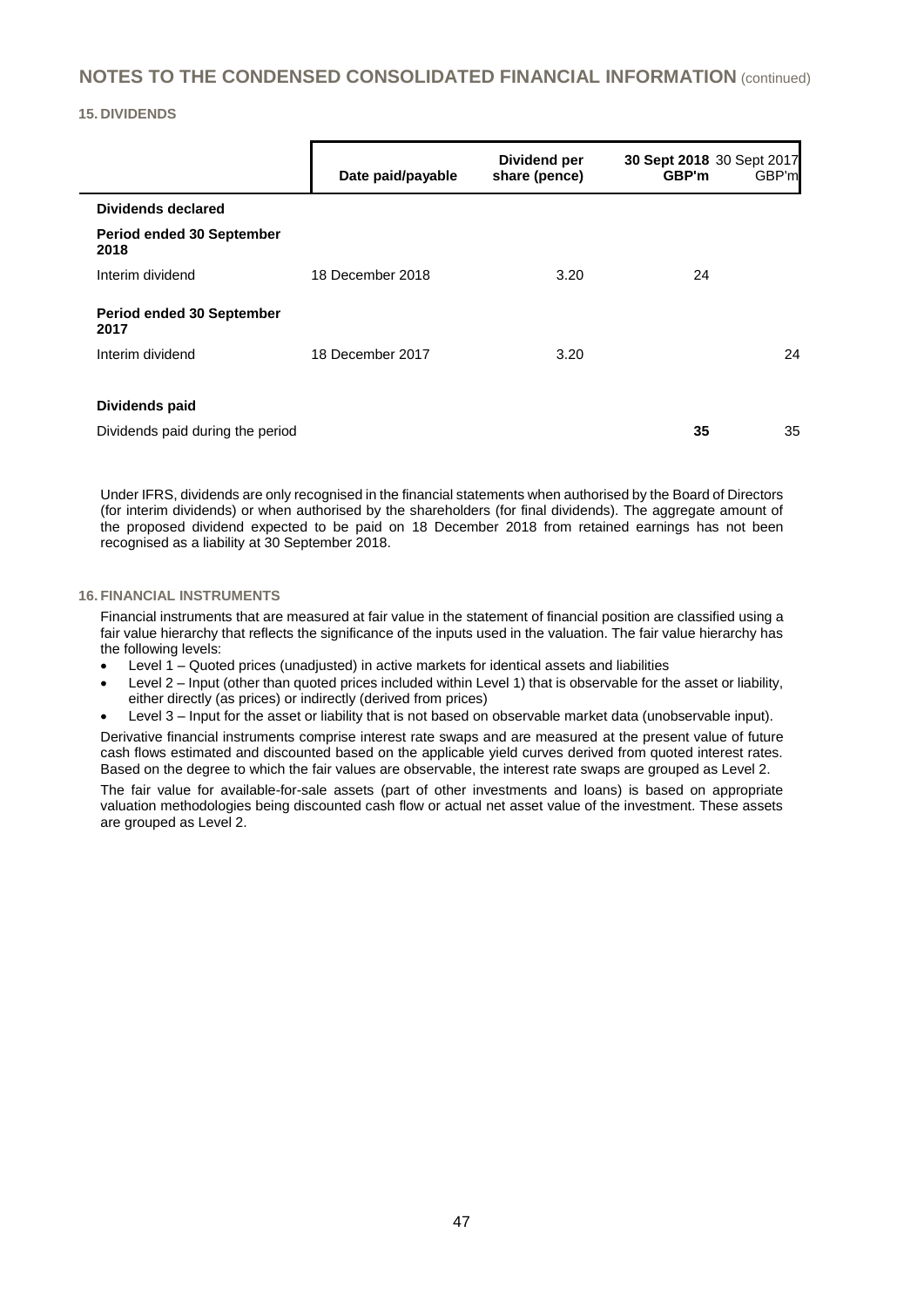## **17. RELATED PARTIES**

There are no significant changes to the related party transactions for the six months ended 30 September 2018 compared to those disclosed in the Group's annual financial statements for the year ended 31 March 2018.

#### **18. SHARE-BASED PAYMENTS**

During the six months ended 30 September 2018, the Group made further grants under its existing long-term incentive plan awards ("**LTIP**") as follows:

On 15 June 2018, the Group granted Danie Meintjes, Ronnie van der Merwe and Jurgens Myburgh 209 998, 200 128 and 110 646 phantom shares respectively. On the same date, 677 318 phantom shares were granted to other senior management. The vesting of these shares is subject to continued employment and is conditional upon achievement of performance targets, measured over a three-year period. The performance conditions for the year under review constitute a combination of: absolute total shareholder return ("**TSR**") (40% weighting) and adjusted earnings per share (60% weighting).

For the six months ended 30 September 2018, the total cost recognised in the income statement for the LTIP awards was GBP0.6m (1H18: GBP0.4m).

## **19. EVENTS AFTER THE REPORTING DATE**

Effective October 2018, the Group acquired a controlling interest in Clinique des Grangettes in Geneva, Switzerland. After combining Hirslanden Clinique La Colline with Clinique des Grangettes, the Group has a 60% controlling interest in the combined entity. The Group will combine the operating companies of Hirslanden Clinique La Colline and Pidji Healthcare Ltd, the holding company for the Clinique des Grangettes group of companies, and it paid a cash consideration of CHF68m to the previous owner for a 60% interest in the new combined company. The Group and the previous owner will have call and put options respectively on the remaining 40% interest in the combined company. The options are exercisable after 4 years and the consideration on exercise will be determined based on the profitability of the combined company at that time.

The Group acquired a controlling interest of 50% plus one share in the day hospitals and sub-acute and rehabilitation hospitals of the Intercare group of companies for a consideration of ZAR32m. This transaction received Competition Commission approval in August 2018 and the effective date of acquisition was on 1 November 2018.